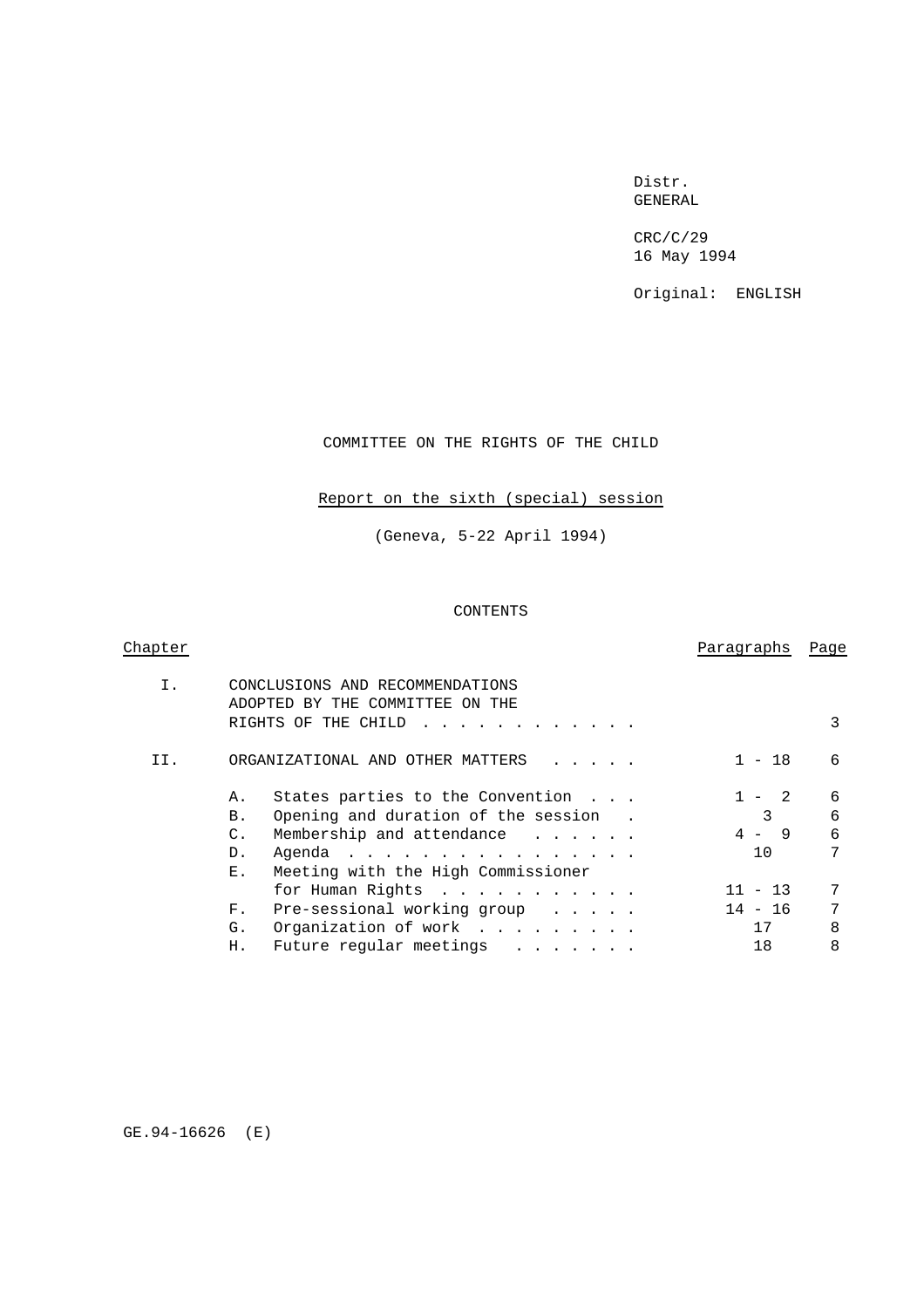CONTENTS (continued)

| Chapter |  |  |  |
|---------|--|--|--|
|         |  |  |  |

### <u>r</u> extending the contract of the contract of the contract of the contract of the contract of the contract of the contract of the contract of the contract of the contract of the contract of the contract of the contract of

| TTT. | REPORTS BY STATES PARTIES UNDER ARTICLE 44<br>OF THE CONVENTION                                                                                                                                      | 19 - 179         | 8      |
|------|------------------------------------------------------------------------------------------------------------------------------------------------------------------------------------------------------|------------------|--------|
|      | Submission of reports<br>Α.<br>Consideration of reports<br><b>B.</b>                                                                                                                                 | 19<br>$20 - 179$ | 8<br>9 |
| IV.  | OTHER MATTERS<br>$\frac{1}{2}$ . $\frac{1}{2}$ . $\frac{1}{2}$ . $\frac{1}{2}$ . $\frac{1}{2}$ . $\frac{1}{2}$ . $\frac{1}{2}$ . $\frac{1}{2}$ . $\frac{1}{2}$ . $\frac{1}{2}$                       | 180              | 31     |
|      | Action taken by the Commission on<br>$A_{-}$<br>Human Rights in the field of the<br>rights of the child $\ldots$<br>Participation in the International<br><b>B.</b>                                  | $180 - 184$      | 31     |
|      | Conference on Population and<br>Development<br>Situation of children in the territory<br>$\mathcal{C}$ .                                                                                             | 185              | 32     |
|      | of former Yugoslavia                                                                                                                                                                                 | 186 - 187        | 32     |
| V.   | DRAFT PROVISIONAL AGENDA FOR THE<br>SEVENTH SESSION<br>$\frac{1}{2}$ . $\frac{1}{2}$ . $\frac{1}{2}$ . $\frac{1}{2}$ . $\frac{1}{2}$ . $\frac{1}{2}$ . $\frac{1}{2}$ . $\frac{1}{2}$ . $\frac{1}{2}$ | 188              | 32     |
| VI.  | ADOPTION OF THE REPORT                                                                                                                                                                               | 189              | 33     |

### Annexes

|      | STATES WHICH HAVE RATIFIED OR ACCEDED TO<br>THE CONVENTION ON THE RIGHTS OF THE CHILD                                                 |    |
|------|---------------------------------------------------------------------------------------------------------------------------------------|----|
|      | AS AT 22 APRIL 1994 (158)                                                                                                             | 34 |
| TT.  | MEMBERSHIP OF THE COMMITTEE ON THE RIGHTS<br>OF THE CHILD<br>$\mathbf{r}$ , $\mathbf{r}$ , $\mathbf{r}$ , $\mathbf{r}$ , $\mathbf{r}$ | 39 |
| III. | STATUS OF SUBMISSION OF REPORTS BY STATES<br>PARTIES UNDER ARTICLE 44 OF THE CONVENTION                                               |    |
|      | ON THE RIGHTS OF THE CHILD                                                                                                            | 40 |
| TV.  | LIST OF DOCUMENTS ISSUED FOR THE SIXTH<br>SESSION OF THE COMMITTEE                                                                    | 51 |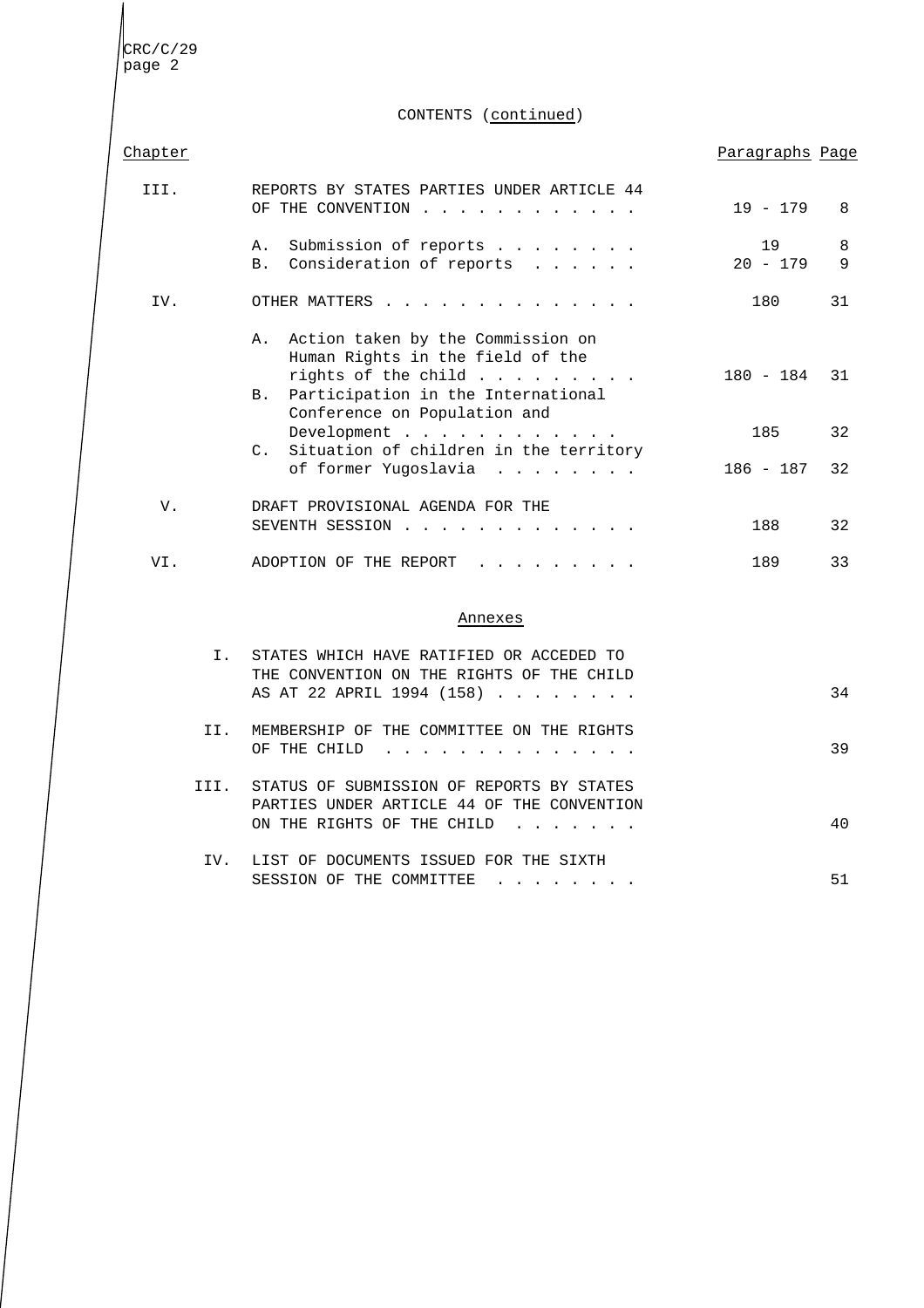### I. CONCLUSIONS AND RECOMMENDATIONS ADOPTED BY THE COMMITTEE ON THE RIGHTS OF THE CHILD

### 1. Dissemination of information

### The Committee on the Rights of the Child,

Recognizing the importance of the Convention on the Rights of the Child and the political commitment expressed towards its effective implementation by the unprecedented number of ratifications,

Recalling that the World Conference on Human Rights, in its final document, urged the universal ratification of the Convention by 1995 and its effective implementation by States parties,

Recalling also the high expectations for the effective functioning of the Committee as an essential mechanism for the implementation of the Convention,

Recognizing the importance of promoting greater awareness of the principles and provisions of the Convention, as well as of its implementation system, including the activities developed by the Committee as a treaty monitoring body,

Decides to request the Secretary-General to ensure the translation of the reports of the Committee on each of its sessions into the official languages of the United Nations.

### 2. Cooperation with United Nations bodies - Children in armed conflicts

### The Committee on the Rights of the Child,

Recalling its general discussion on the topic "Children in armed conflicts" and the recommendations adopted thereon,

Taking into consideration the serious attention paid by the General Assembly and the Commission on Human Rights to this question and the important resolutions adopted in this field,

Encouraged by the support expressed by the World Conference on Human Rights to the Committee's proposal that the Secretary-General initiate a study of means of improving the protection of children in armed conflicts,

Taking note of the request addressed to it by the World Conference on Human Rights to study the question of raising the minimum age of recruitment into armed forces,

Having submitted to the Commission on Human Rights at its fiftieth session the preliminary draft optional protocol the Committee had prepared on this issue at its third session (E/CN.4/1994/91),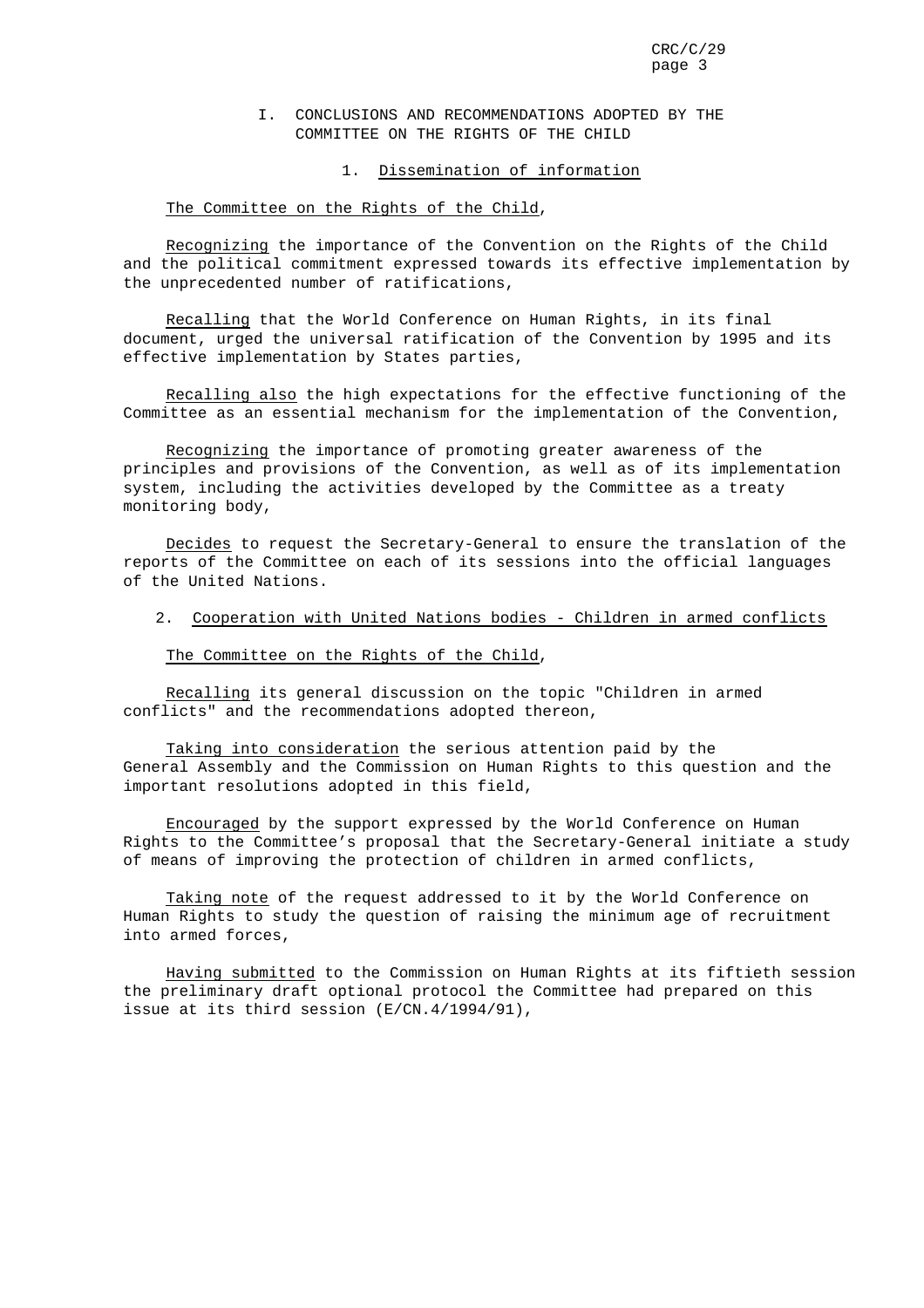1. Welcomes the decision of the Commission on Human Rights to establish an open-ended working group to elaborate as a matter of priority a draft optional protocol to the Convention on the Rights of the Child and to use as a basis for its discussions the preliminary draft submitted by the Committee on the Rights of the Child;

2. Decides to submit, in the light of the invitation addressed to it by the Secretary-General, its comments on this important issue, for consideration by the working group;

3. Also decides to prepare such comments in the light of the thematic general discussion it had previously held on the question of "Children in armed conflicts" and to make available to the working group the relevant chapters of its reports on this same issue.

### 3. Cooperation with United Nations bodies - Sale of children, child prostitution and child pornography

The Committee on the Rights of the Child,

Recalling its general discussion on "Economic exploitation of children" and the recommendations adopted thereon,

Having considered the attention paid by the General Assembly and the Commission on Human Rights to the question of the sale of children, child prostitution and child pornography and the resolutions adopted by them in this field,

Taking note of the adoption by the Commission on Human Rights of resolution 1994/90 of 9 March 1994 entitled "Need to adopt effective international measures for the prevention and eradication of the sale of children, child prostitution and child pornography",

Encouraged that the Commission on Human Rights in its resolution recognized the essential value of the Convention on the Rights of the Child and its effective implementation system at the national and international levels as an essential means to prevent and combat situations of sale of children, child prostitution and child pornography,

Encouraged also by the appeal to all States made in the resolution to adopt the necessary measures to eradicate more effectively the practices of the sale of children, child prostitution and child pornography,

Recalling the consideration given by the Committee to General Assembly resolution 48/156 of 20 December 1993 on the same issue, as reflected in the report on the Committee's fifth session (CRC/C/24, paras. 159 - 161),

Recalling also the importance it attaches to ensuring close cooperation with the Special Rapporteur on the sale of children, child prostitution and child pornography and to the various meetings held with him to exchange views on matters of common concern,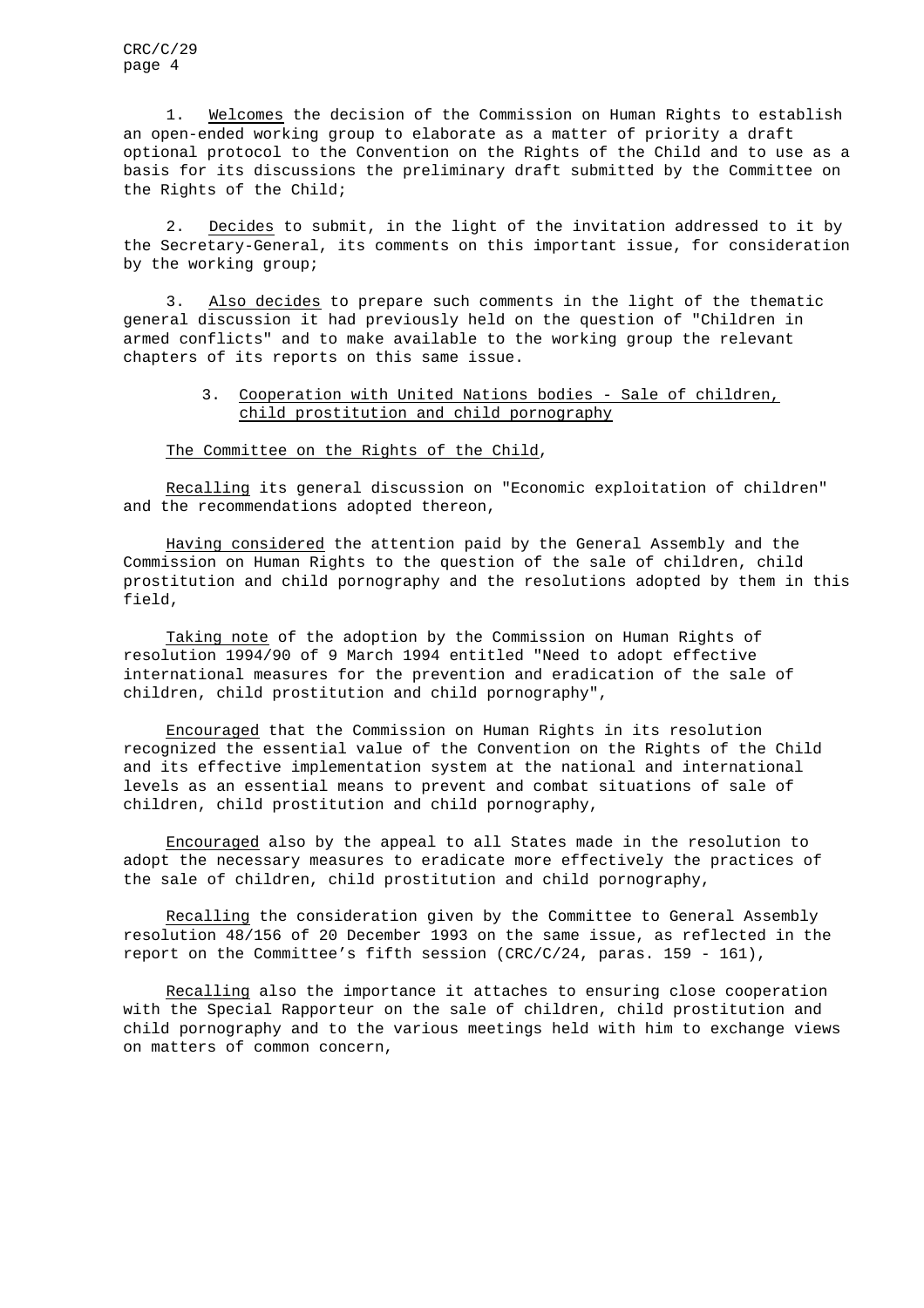1. Takes note of the decision of the Commission on Human Rights to establish an open-ended working group responsible for elaborating, as a matter of priority, in close cooperation with the Special Rapporteur and the Committee on the Rights of the Child, guidelines for a possible draft optional protocol to the Convention on the Rights of the Child on the sale of children, child prostitution and child pornography, as well as the basic measures needed for their prevention and eradication;

2. Decides to submit, in the light of the invitation addressed to it by the Secretary-General, its comments on guidelines for a possible draft optional protocol for consideration by the working group;

Also decides to prepare such comments in the light of the thematic general discussion held on "Economic exploitation of children" and to make available to the working group the relevant chapters of its reports on this issue, in order to ensure that due consideration is given by the working group to the recommendations included therein;

4. Reaffirms the important framework established by the Convention on the Rights of the Child to deal with situations of sale of children, child prostitution and child pornography, and in particular in order to improve the system of prevention, as well as the protection and rehabilitation of children, at the national, bilateral and multilateral levels;

5. Recalls that the World Conference on Human Rights in the Vienna Declaration and Programme of Action called on States to integrate the Convention on the Rights of the Child into their national action plans;

6. Stresses the decisive political commitment expressed by an unprecedented number of States to the effective implementation of the Convention;

7. Reaffirms that States parties should adopt all appropriate measures to ensure and respect the rights recognized in the Convention to each child without discrimination of any kind, the best interests of the child being their primary consideration and due weight being given to the views expressed by the child;

8. Stresses that the child affected by situations of sale, prostitution and pornography should be considered mainly as a victim and that all measures adopted should ensure full respect for his or her human dignity, as well as special protection and support within the family and society;

9. Encourages the working group, within the framework of its mandate, to consider the holistic approach of the Convention on the Rights of the Child to the fundamental rights of the children, as a continuous source of inspiration;

10. Expresses the hope that the activities developed by the Committee, in particular in the field of the sale of children, child prostitution and child pornography, will be given due weight by the working group.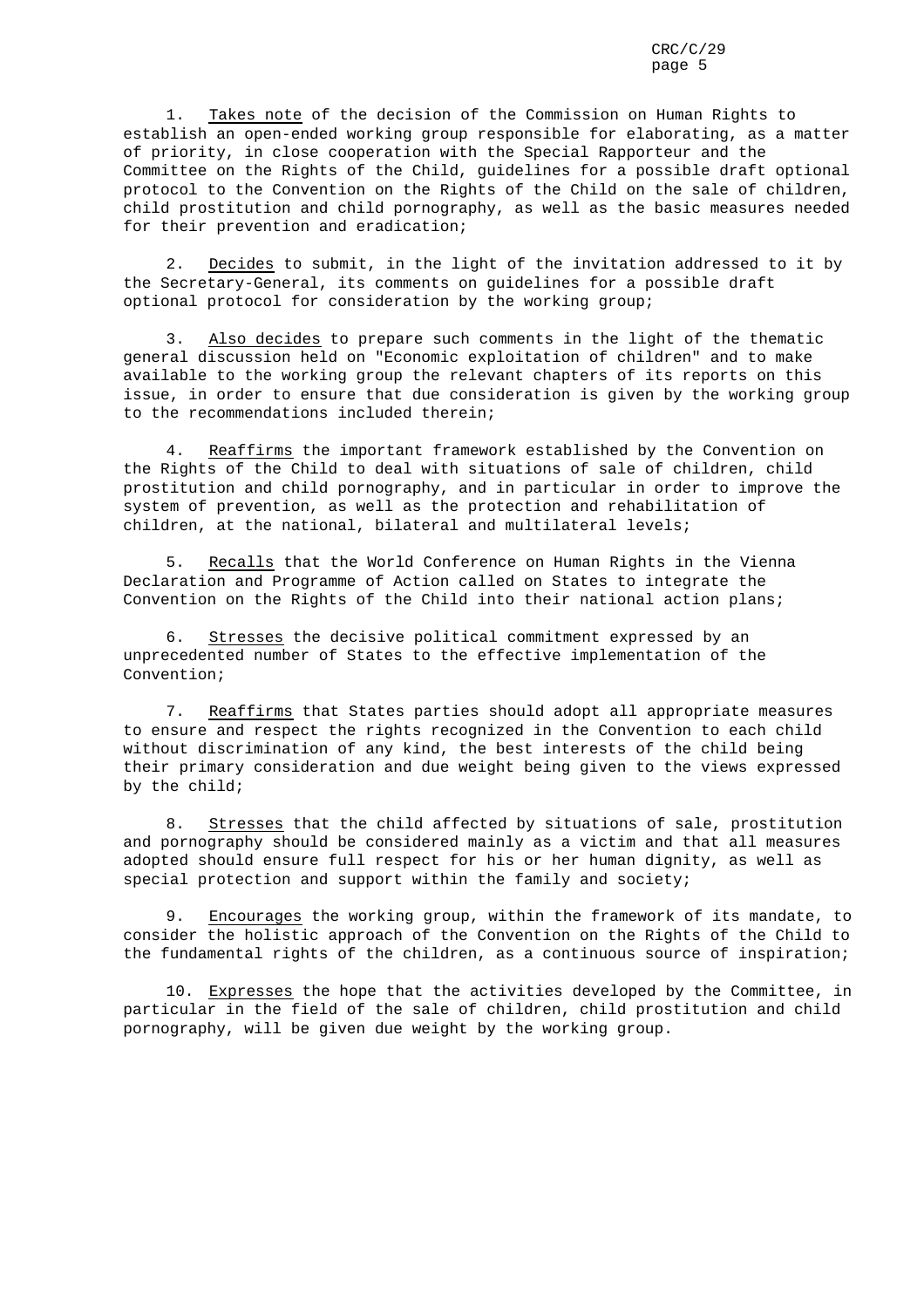### II. ORGANIZATIONAL AND OTHER MATTERS

### A. States parties to the Convention

1. As at 22 April 1994, the closing date of the sixth (special) session of the Committee on the Rights of the Child, there were 158 States parties to the Convention on the Rights of the Child. The Convention was adopted by the General Assembly in resolution 44/25 of 20 November 1989 and opened for signature and ratification or accession in New York on 26 January 1990. It entered into force on 2 September 1990, in accordance with the provisions of its article 49. A list of States that have signed, ratified or acceded to the Convention is contained in annex I to the present report.

2. The texts of the declarations, reservations or objections made by States parties with respect to the Convention are reproduced in document CRC/C/2/Rev.2.

### B. Opening and duration of the session

3. The Committee on the Rights of the Child held its sixth (special) session at the United Nations Office at Geneva from 5 to 22 April 1994. The convening of the special session had been decided by the Committee, in conformity with rule 3 of its provisional rules of procedure, at its fourth session, in view of the need to adopt urgent and adequate solutions to meet the high expectations created by the Convention on the Rights of the Child and its implementation. The Committee held 26 meetings (131st to 156th). An account of the Committee's deliberation at its sixth session is contained in the relevant summary records (CRC/C/SR.131-137, 139-141, 143-152 and 156).

### C. Membership and attendance

4. All members except Mrs. Sardenberg attended the sixth session. Mrs. Badran, Mgr. Bambaren Gastelumendi and Mrs. Belembaogo were unable to attend the entire session. A list of the members of the Committee, together with an indication of the duration of their terms of office, appears in annex II to the present report.

5. The following United Nations bodies were also represented at the session: United Nations Children's Fund, Office of the United Nations High Commissioner for Refugees.

6. The following specialized agencies were also represented at the session: International Labour Organisation, United Nations Educational, Scientific and Cultural Organization, World Health Organization.

7. The following organization was also represented: International Committee of the Red Cross.

8. In addition, the Agence de Cooperation Culturelle et Technique was represented at the session.

9. Representatives of the following non-governmental organizations were also in attendance at the session: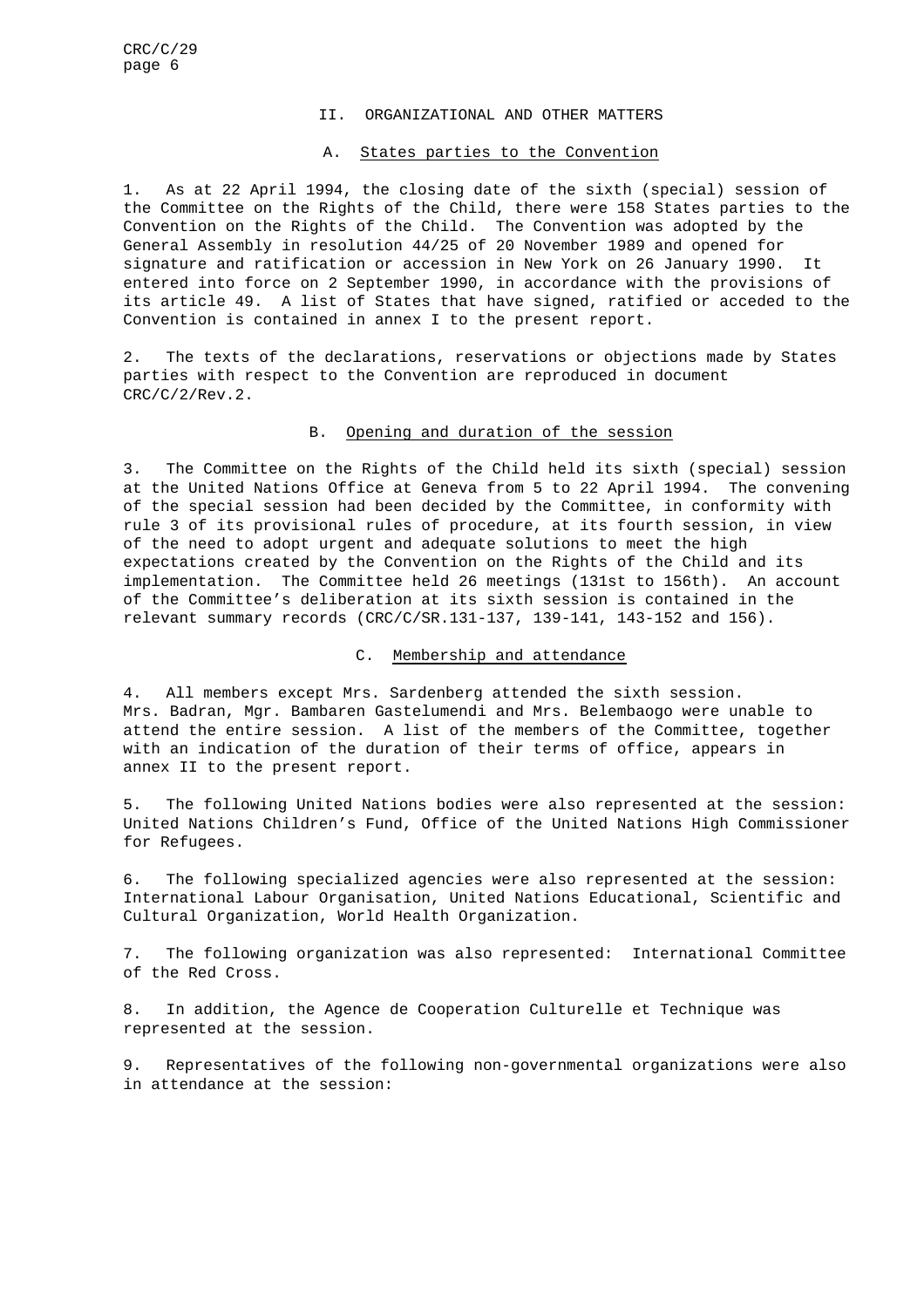Category I: International Movement ATD Fourth World, Zonta International;

Category II: Defence for Children International, International Association of Penal Law, International Federation of Women Lawyers;

Roster: Association for Childhood Education International;

Others: Indigenous Peoples' Documentation Centre (DOCIP), NGO Group for the Convention on the Rights of the Child, World Association for the School as an Instrument of Peace.

### D. Agenda

10. At its 131st meeting, on 5 April 1994, the Committee adopted the provisional agenda (CRC/C/25). The agenda of the sixth (special) session, as adopted, was as follows:

- 1. Adoption of the agenda.
- 2. Organizational and other matters.
- 3. Submission of reports by States parties in accordance with article 44 of the Convention.
- 4. Consideration of reports by States parties.
- 5. Other matters.

### E. Meeting with the High Commissioner for Human Rights

11. At the 152nd meeting on 19 April 1994, the High Commissioner for Human Rights, Mr. J. Ayala Lasso, addressed the Committee.

12. In his statement, the High Commissioner, recalling the World Conference on Human Rights held at Vienna in 1993, stressed that international cooperation and solidarity should be promoted to support the implementation of the Convention on the Rights of the Child and that such rights should be a priority in the United Nations system-wide action on human rights. The unprecedented number of States parties to the Convention made it the leading human rights instrument and was a heartening sign of the widespread commitment and political will to promote and protect the rights of the child; it brought closer the goal of universal ratification by 1995, urged by the World Conference on Human Rights.

13. The High Commissioner recognized the need for adequate solutions to meet the high expectations created by the Convention and its implementation system and to face the Committee's heavy work-load. In that regard, he assured the Committee of his full support for the expeditious and effective discharge of the Committee's mandate.

### F. Pre-sessional working group

14. In accordance with the decision of the Committee at its first session, a pre-sessional working group met at Geneva from 31 January to 4 February 1994. All members except Mrs. Sardenberg participated in the working group.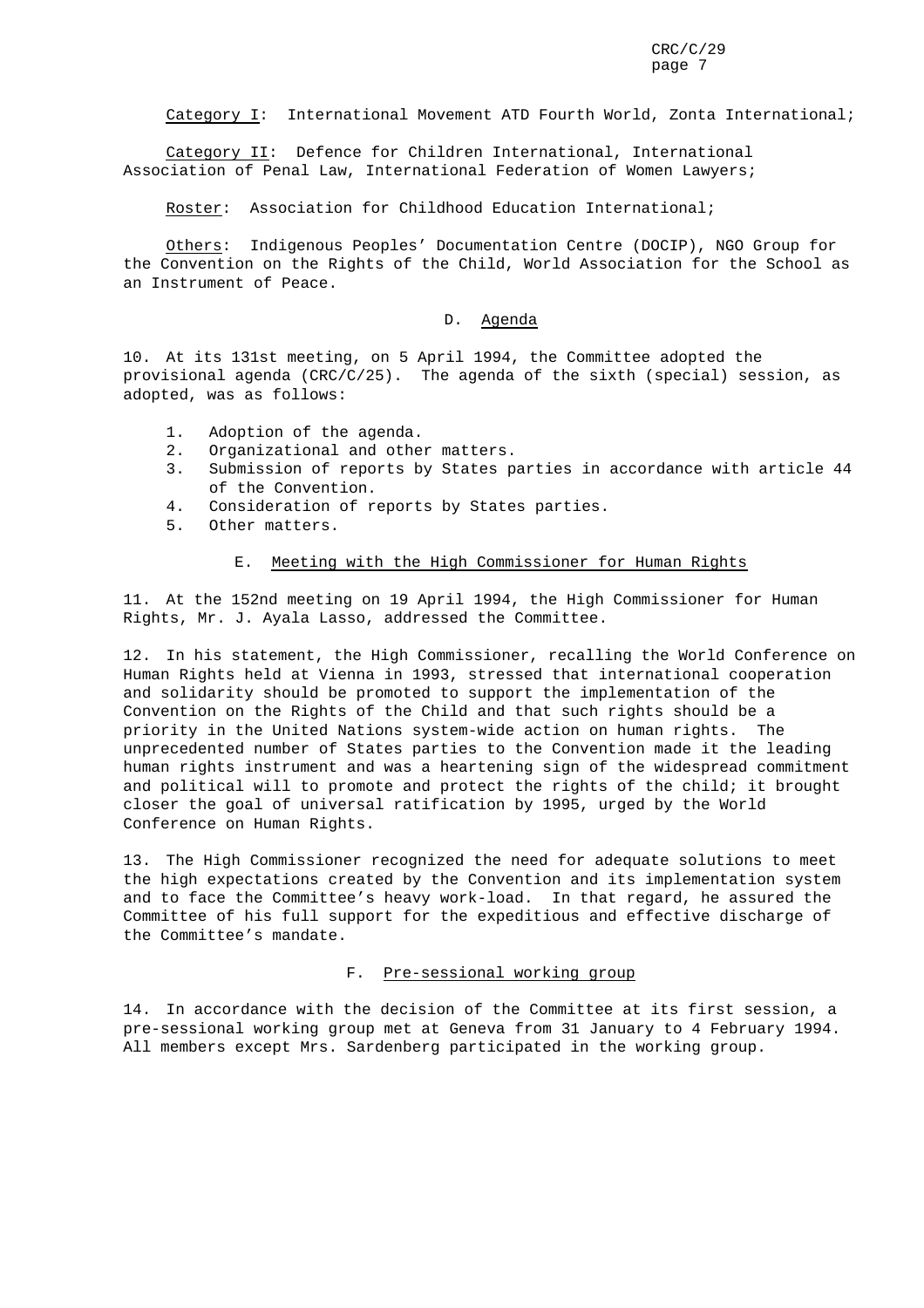15. In the course of its meetings, the pre-sessional working group examined lists of issues put before it by members of the Committee relating to the initial reports of the following six countries: Argentina, Burkina Faso, Chile, Honduras, Jordan and Norway. The lists of issues were transmitted to the respective permanent missions of the States concerned with a note which stated, inter alia, the following:

"The Committee wishes to receive, if possible before 7 March 1994, written answers to the issues raised in the list. The list is not intended to be exhaustive and it should not be interpreted as limiting or in any other way prejudging the type and range of questions which members of the Committee might wish to pose. However, the working group believes that the constructive dialogue which the Committee wishes to have with the representatives of the reporting States can be facilitated by making the list and the written answers to it available in advance of the Committee's session".

16. On the basis of a decision taken by the pre-sessional working group of the fifth session of the Committee, the working group established informal contacts with the permanent missions of States whose reports were scheduled for consideration at the forthcoming session, in order to inform them of the procedure followed by the Committee for the consideration of reports and clarify the purposes of the dialogue with representatives of the States parties.

### G. Organization of work

17. The Committee considered the organization of work at its 131st meeting, on 5 April 1994. The Committee had before it the draft programme of work for the sixth session, prepared by the Secretary-General in consultation with the Chairperson of the Committee, and the report of the Committee on its fifth session (CRC/C/24).

### H. Future regular meetings

18. The Committee noted that its seventh session would take place from 26 September to 14 October and that the pre-sessional working group for the eighth session would meet from 17 to 21 October 1994.

### III. REPORTS BY STATES PARTIES UNDER ARTICLE 44 OF THE CONVENTION

### A. Submission of reports

19. In connection with this item, the Committee had before it the following documents: (i) Notes by the Secretary-General on initial reports of States parties due in 1992 (CRC/C/3), 1993 (CRC/C/8/Rev.2), 1994 (CRC/C/11/Rev.3), and  $1995$  (CRC/C/28); (ii) Note by the Secretary-General on the States parties to the Convention and the status of submission of reports (CRC/C/26); (iii) Note by the Secretary-General on the follow-up to the consideration of initial reports of States parties to the Convention (CRC/C/27). The Committee was informed that, in addition to the seven reports that were scheduled for consideration by the Committee at its present session (see paras. 22-23 below)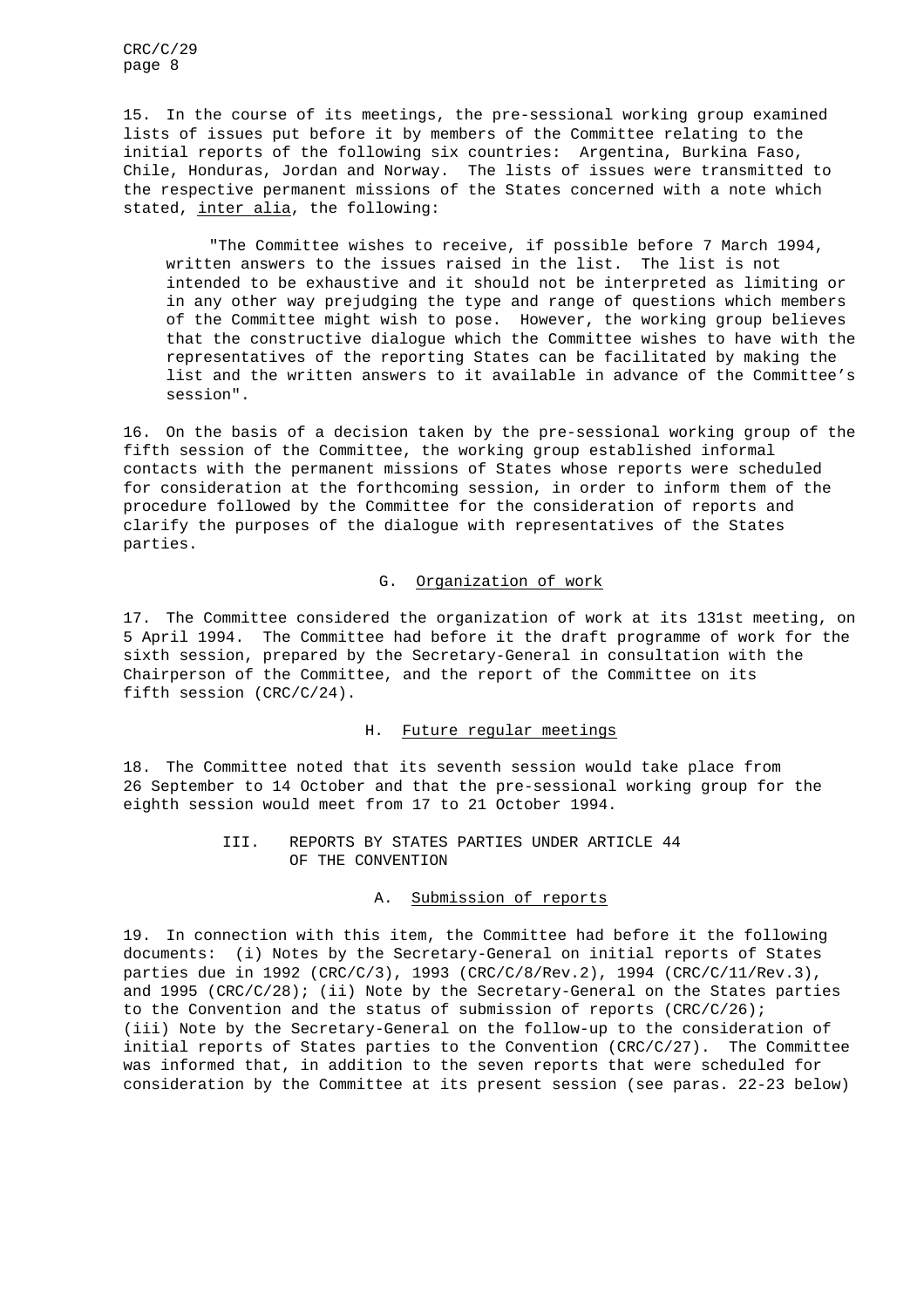and those which had been received prior to the Committee's fifth session (see CRC/C/24, para. 18), the Secretary-General had received the initial reports of the Holy See (CRC/C/3/Add.27), Sri Lanka (CRC/C/8/Add.13) and the United Kingdom of Great Britain and Northern Ireland (CRC/C/11/Add.1), as well as additional information submitted by El Salvador (CRC/C/3/Add.28) following a request made by the Committee in the course of its consideration of the initial report submitted by El Salvador (see CRC/C/20, para. 89). The Committee also took note of the fact that replies to a number of questions raised during the considerations of the initial reports of Colombia (CRC/C/8/Add.3) and Mexico (CRC/C/3/Add.11) had been sent in writing by the Governments of Colombia and Mexico. It also noted that written replies to the list of issues that had been sent to the Government of Colombia prior to the consideration of Colombia's initial report (CRC/C/8/Add.3) had been submitted to the Committee.

### B. Consideration of reports

20. At its sixth session, the Committee examined initial reports submitted by six States parties under article 44 of the Convention. It devoted 18 of its 26 meetings to the consideration of reports (CRC/C/SR.132-137, 139-141, 143-151).

21. At the request of the Government of Argentina, the consideration of the initial report of Argentina, which was originally scheduled for the sixth session, was postponed. Consequently, the report of Burkina Faso, which had been kept "in reserve" as a possible substitute, was scheduled for consideration.

22. The following reports, listed in the order in which they had been received by the Secretary-General, were before the Committee at its sixth session: Pakistan (CRC/C/3/Add.13), France (CRC/C/3/Add.15), Honduras (CRC/C/3/Add.17), Jordan (CRC/C/8/Add.4), Chile (CRC/C/3/Add.18), Burkina Faso (CRC/C/3/Add.19) and Norway (CRC/C/8/Add.7).

23. In the course of the session, the consideration of the initial report of Honduras was postponed at the request of the Government of Honduras.

24. In accordance with rule 68 of the provisional rules of procedure of the Committee, representatives of all the reporting States were invited to attend the meetings of the Committee at which their reports were examined. All the States parties whose reports were considered by the Committee sent representatives to participate in the examination of their respective reports.

25. The following sections, arranged on a country-by-country basis according to the sequence followed by the Committee in its consideration of the report, contain concluding observations reflecting the main points of discussion and indicating, where necessary, issues that would require a specific follow-up. More detailed information is contained in the reports submitted by the States parties and in the summary records of the relevant meetings of the Committee.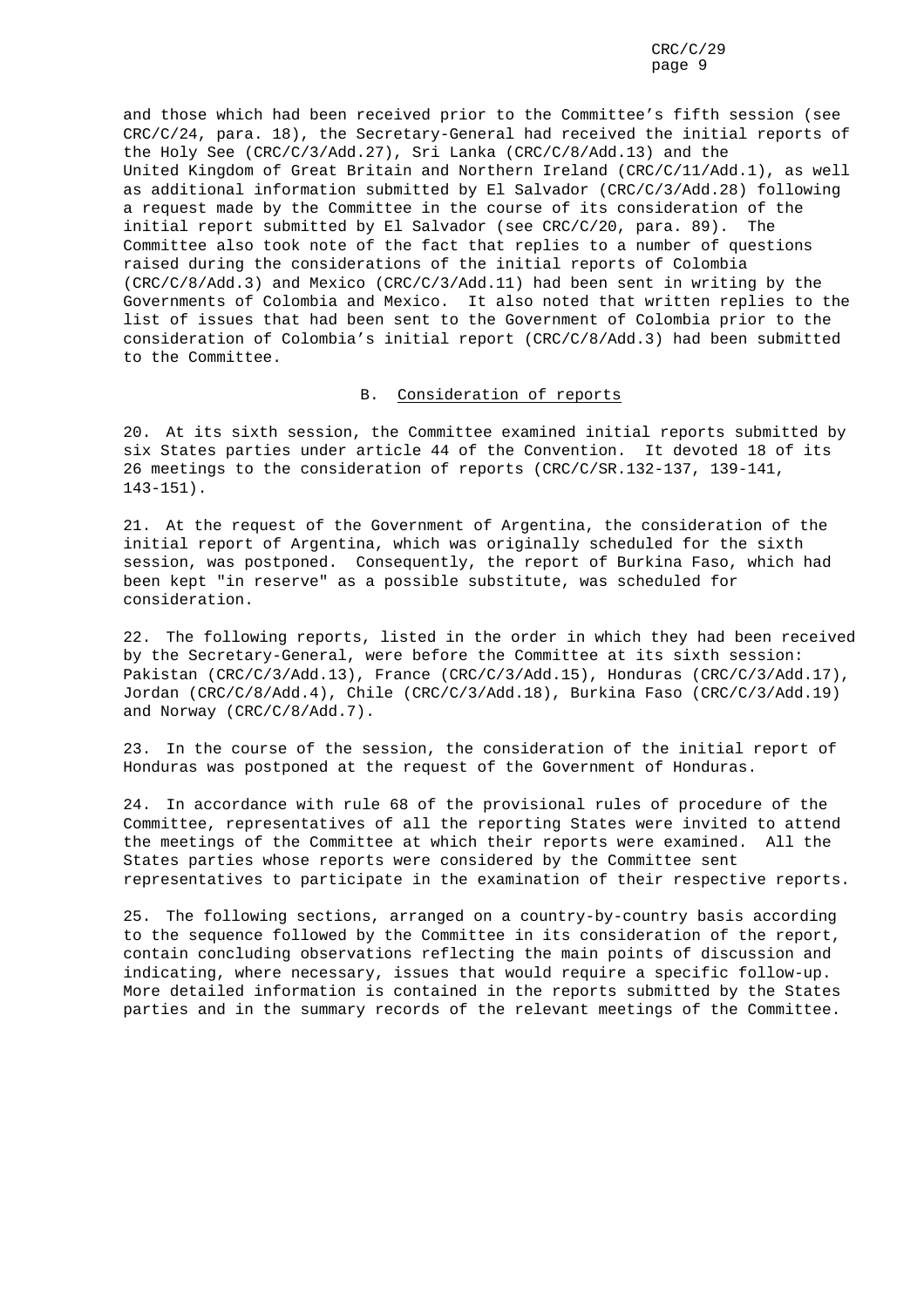### Concluding observations: Pakistan

26. The Committee considered the initial report of Pakistan (CRC/C/3/Add.13) at its 132nd, 133rd and 134th meetings (CRC/C/SR.132-134), held on 5 and 6 April 1994, and adopted\* the following concluding observations.

### (a) Introduction

27. The Committee notes the State party's early ratification of the Convention and its role as one of the six initiators of the World Summit for Children in 1990, which was essential to the promotion and protection of children's rights.

28. The Committee welcomes the fact that written responses were provided to the questions raised by the Committee before the session. It regrets that the State party report was not prepared in accordance with the guidelines on reporting.

29. On the basis of information provided in the initial report and from the dialogue ensuing from its consideration, the Committee feels that existing legislative and other measures are not sufficient to ensure the implementation of the Convention. At the same time, the Committee takes note of the statements made by the State party representative that further efforts will be made to address problems raised by the Committee. In view of this, the Committee requests that a progress report be submitted before the end of 1996.

### (b) Positive factors

30. The Committee welcomes the fact that a national conference was organized in December 1991 to discuss priority areas of survival, protection and development of children. It has taken note with appreciation of the "Islamabad Declaration" adopted at that conference.

31. The Committee notes with satisfaction the positive support and encouragement the Government is giving to the South Asian Association for Regional Cooperation (SAARC) Decade for the Girl Child.

32. The Committee welcomes the comments made by the State party's delegation on the importance it attaches to the guidance offered by the Committee as to the steps to be taken to effectively implement the Convention with the assistance of, among others, international bodies and agencies and non-governmental organizations.

### (c) Factors and difficulties impeding the implementation of the Convention

33. The Committee is aware that the rate of population growth in Pakistan is high and that almost half the population is under 18. It also notes that economic conditions have not been favourable and per capita income is

<sup>\*</sup> At the 156th meeting, held on 22 April 1994.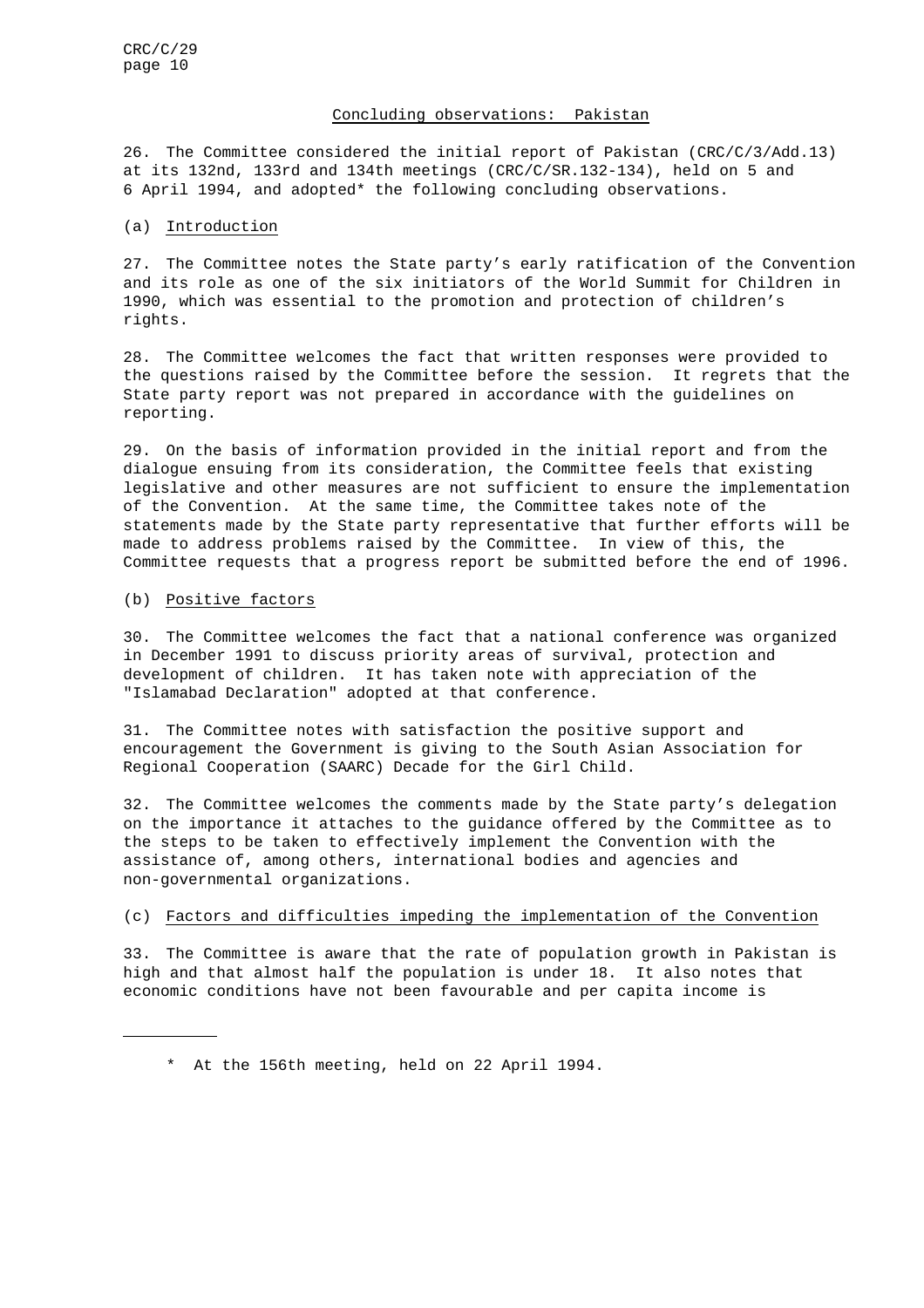relatively low. The influx of more than 3 million refugees from Afghanistan has placed a further strain on resources. Other difficulties noted by the Committee relate to the high level of illiteracy and the existence of traditional customs and values which have delayed efforts to combat discrimination against girls.

### (d) Principal subjects of concern

34. The Committee is of the opinion that the broad and imprecise nature of the reservation made to the Convention raises deep concern as to its compatibility with the object and purpose of the Convention.

35. The Committee is of the view that due regard may not have been accorded in the preparation of the report to the possibility of conducting a comprehensive overview of the existing situation with regard to the realization of the rights of the child so as to provide the basis for carefully targeted strategies, including the establishment of priorities, as well as for monitoring progress made. Nor is it clear to what extent the process of reviewing the situation of children in the State party was designed to encourage and facilitate popular participation and public scrutiny of government policies.

36. The Committee also takes note of the complexities arising from the federal structure of government with regard to the delineation of responsibilities between the federal and provincial levels; the lack of administrative coordination appears to be a serious problem. Another area of concern is the lack of consistency and clarity between some of the laws and their application within and between the provinces.

37. While the Committee takes note of the State party's statement that much of the national legislation is not in contradiction with the rights of the child as contained in the Convention, it is concerned that several rights are not recognized in national law. In particular, the legislation does not appear to ensure that all children, including non-citizens, are protected by the rights guaranteed under the Convention. In addition, the Committee notes the non-compatibility of certain areas of national legislation with the provisions and principles of the Convention, including the punishment of flogging and the death penalty and life imprisonment for children below the age of 18.

38. The Committee is concerned that insufficient attention seems to have been paid to the provisions of article 4 of the Convention, namely in the field of budgetary allocations and in view of the division of responsibilities between the federal and provincial levels. The Committee notes that international agencies have questioned the present balance of resource allocations in the State party between the social and other sectors, including defence.

39. The Committee expresses its concern about the apparent low level of awareness amongst the general public, including children, and professionals as to the provisions and principles of the Convention.

40. The Committee observes that sufficient attention does not appear to have been given to the implementation of the general principles of the Convention,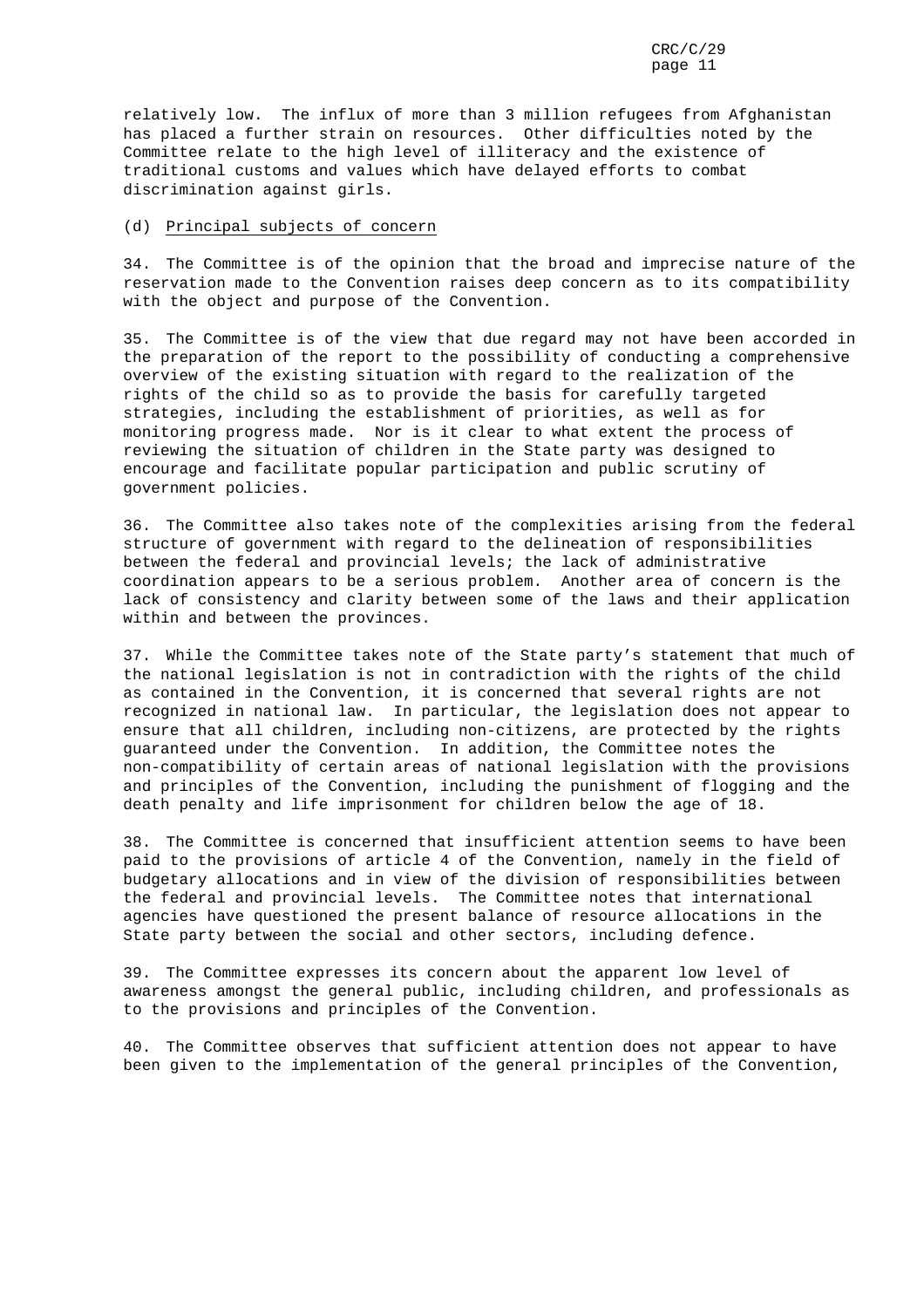namely its articles 2, 3, 6 and 12, in guiding the measures to be taken to make all the rights of the child a reality.

41. The Committee is deeply concerned at the situation of girl children as regards, on the one hand, the effect of legislation in place, measures adopted, and practices and customs which serve to discriminate against girl children, such as early marriage, and, on the other hand, the insufficient attention accorded to their schooling.

42. Discrimination against disabled children is also a matter of concern to the Committee.

43. The Committee is concerned to note that national health plans appear to emphasize the training of doctors rather than nurses and other health personnel, including paramedics. Its attention has also been drawn to the apparent lack of a clear division of responsibilities between the provincial and federal levels for the development of a strong primary health-care system.

44. The Committee is seriously concerned about the effectiveness of measures to attain the goal of primary education for all, particularly for girls.

45. The Committee emphasizes that it is very much concerned about the system of administration of juvenile justice and its non-compatibility with the provisions of the Convention, including articles 37, 39 and 40, and other relevant United Nation standards in this field, namely the Beijing Rules, the Riyadh Guidelines and the United Nations Rules for the Protection of Juveniles Deprived of their Liberty.

46. The Committee is seriously alarmed at the reports of the forced labour of children, the exploitation of child labour in the informal and agriculture sectors and the trafficking of children which have been brought to its attention.

### (e) Suggestions and recommendations

47. The Committee expresses the firm hope that the State party will review its reservation with a view to withdrawing it.

48. While noting the information contained in the report that a review of the conformity of national legislation with the Convention has been undertaken, the Committee encourages the State party to continue to scrutinize carefully legislative and other measures at both the federal and provincial levels to ensure their full conformity with the principles and provisions of the Convention, in a comprehensive and holistic manner. The hope is also expressed that, in this endeavour, the State party will take into account the Committee's concerns, particularly its recommendations with regard to the abolition of flogging and capital punishment for children under the age of 18, and that deprivation of liberty should only be used as a measure of last resort and for the shortest period of time, as well as the suggestions made in respect of the definition of the child, for instance concerning the age of criminal responsibility.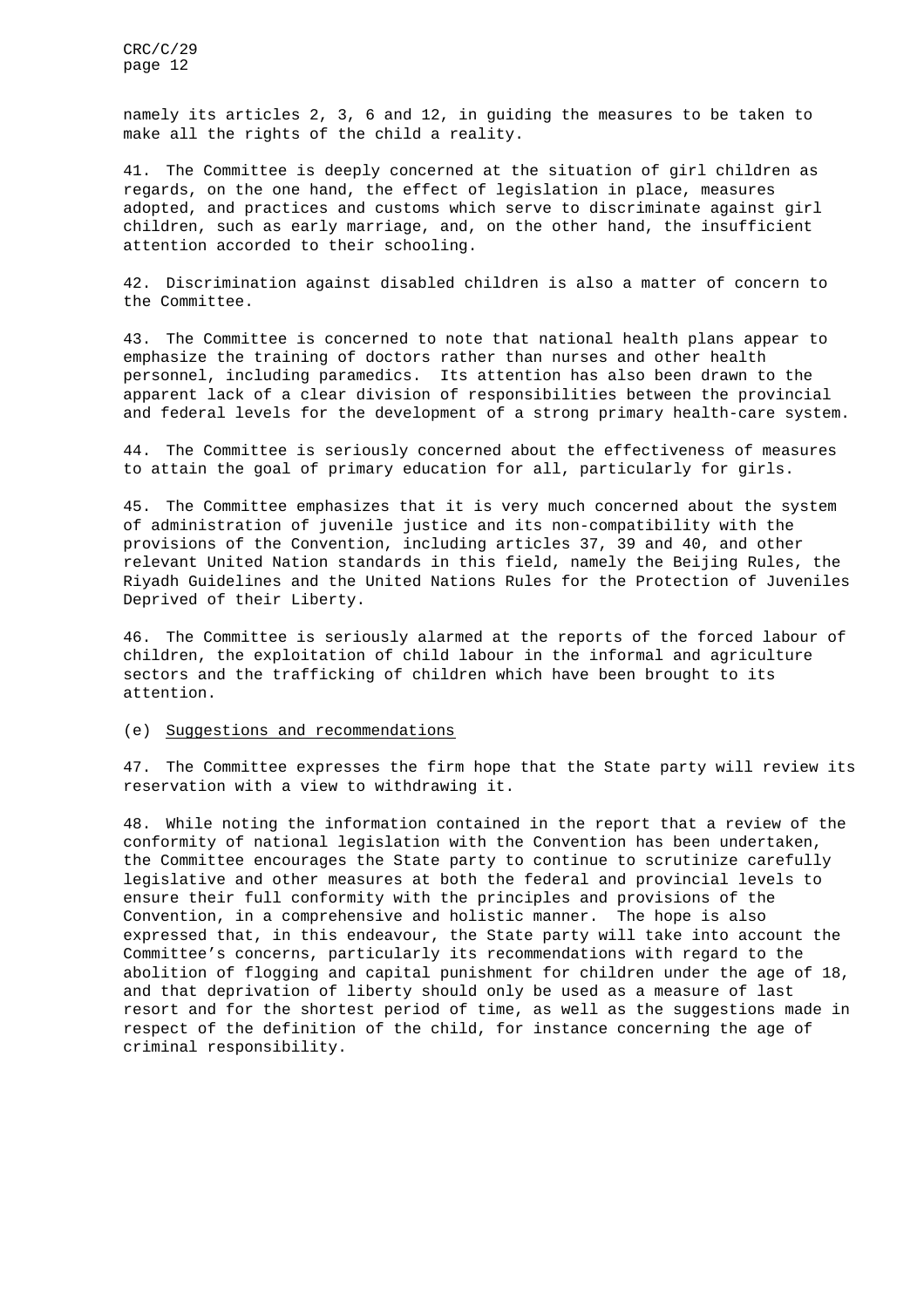49. The Committee encourages the State party to undertake a thorough review of its national plan of action on children. It is recommended that the goals of the plan should be achieved, measurably, within a specific time-frame and that the Convention on the Rights of the Child should be fully integrated into the plan.

50. The Committee emphasizes the importance and value of setting up a coordinating mechanism with the mandate of determining priorities and regularly monitoring and evaluating progress in the implementation of the rights of the child at the federal, provincial and local levels. As a first step in this direction, the Committee suggests that the State party consider the possibility of setting up an interministerial committee or similar body with political authority to review initially and determine appropriate action to follow up on the observations made during the constructive dialogue between the State party and the Committee.

51. The best interests of the child is a guiding principle in the implementation of the Convention, including its article 4. In this connection, the Committee notes the importance, in reviewing budget allocations to the social sector, both at the federal and provincial levels, of implementing that principle and ensuring that the maximum amount of resources are made available for children's programmes.

52. In the view of the Committee, measures must be taken to make the provisions and principles of the Convention widely known among adults and children alike. To assist in these efforts, it is suggested that political, religious and community leaders be encouraged to take an active role in supporting efforts to eradicate traditional practices or customs which discriminate against children, particularly the girl child, or are harmful to the health and welfare of children. In addition, it is recommended that training about child rights should be given to relevant professional groups. Law enforcement personnel, including police officials and judges, should be aware of the provisions of the Convention, especially those relating to the system of the administration of juvenile justice.

53. The Committee also recommends that the State party should develop awareness-raising and training programmes to combat violence against children and prevent their abuse, neglect, abandonment and ill-treatment. Such programmes should be addressed, among others, to parents, teachers and law enforcement officials. Consideration should also be given to the establishment of effective complaints procedures in such cases.

54. The Committee encourages the Government to continue taking measures to strengthen the primary health-care system. The Committee would like to see greater emphasis on family education, including family planning, and encourages the training of community health care-workers to assist in these tasks. The Committee also suggests that an outreach programme be developed at the community level to address issues relating to disabled children, in view of their particular vulnerability.

55. In line with international recommendations, the Committee wishes to emphasize the importance of focusing attention on improving the provision and quality of education, especially in view of its potential benefit for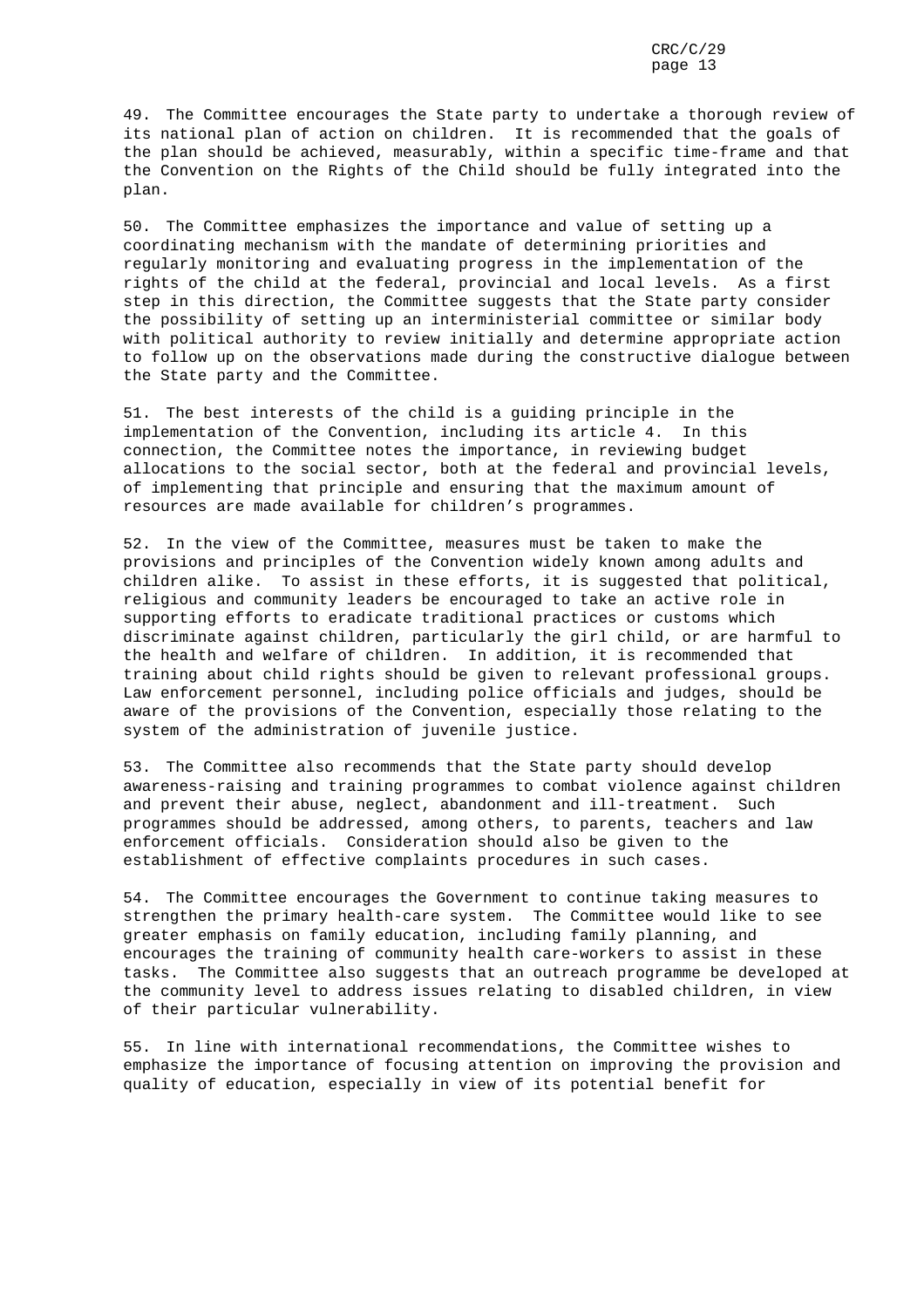addressing various concerns, including the situation of girls and the incidence of children at work. The Committee encourages the Government to consider taking active and urgent measures to tackle the problems of the low enrolment of girls in school, the high incidence of school drop-out, and illiteracy, especially of girls and women. Attention is drawn to the possibility of benefiting from the activities of women's groups to improve access to education for girls at the community level.

56. The Committee suggests that the system of the administration of juvenile justice be reviewed to ensure its compatibility with the provisions and principles of the Convention. Technical advice and assistance in this regard could be sought from the programme of advisory services and technical assistance of the Centre for Human Rights.

57. The Committee recommends that the State party evaluate thoroughly the adequacy of measures taken to deal with issues of the exploitation of children. In the light of the legislation recently adopted in this area, namely the Employment of Children Act and the Bonded Labour System (Abolition) Act, as well as the conclusions of the Asian Regional Seminar on Children in Bondage, held at Islamabad, the Committee would like to emphasize the importance of measures to be taken for their enforcement, particularly through the establishment of complaints and inspection procedures and vigilance committees. A rehabilitation programme for children released from bonded labour is also recommended. The Committee also recommends that greater attention be given to the issues of the employment of children in the informal sector and in agriculture and that measures be taken to address these issues. The Committee believes that technical advice, particularly from the ILO, may be appropriate with regard to these matters.

58. The Committee acknowledges the willingness the State party has shown for many years to accept refugees, particularly from neighbouring countries, and expresses the hope that the Federal Government will continue to grant refugee status to children - and their families - as such needs arise in the future, as well as ensuring at the same time a comprehensive system of registration.

59. The Committee draws attention to the provisions of article 45 (b) of the Convention relating to the provision of technical assistance and advice, and encourages the Government to continue its cooperation with intergovernmental and non-governmental organizations for improvement of the situation of children. Moreover, the Committee encourages the Centre for Human Rights, UNICEF, ILO and other interested organizations and agencies to provide, if requested, assistance and advice to the State party for its programmes to implement the Convention on the Rights of the Child.

60. Finally, the Committee welcomes the undertaking by the State party's delegation that responses will be submitted to the questions which remained unanswered during the dialogue. It also welcomes the invitation addressed to members of the Committee to visit the State party. It proposes that a progress report on the implementation of the Convention, in conformity with the guidelines on reporting and taking into account the observations made during the dialogue between the Committee and the State party, be submitted to the Committee before the end of 1996.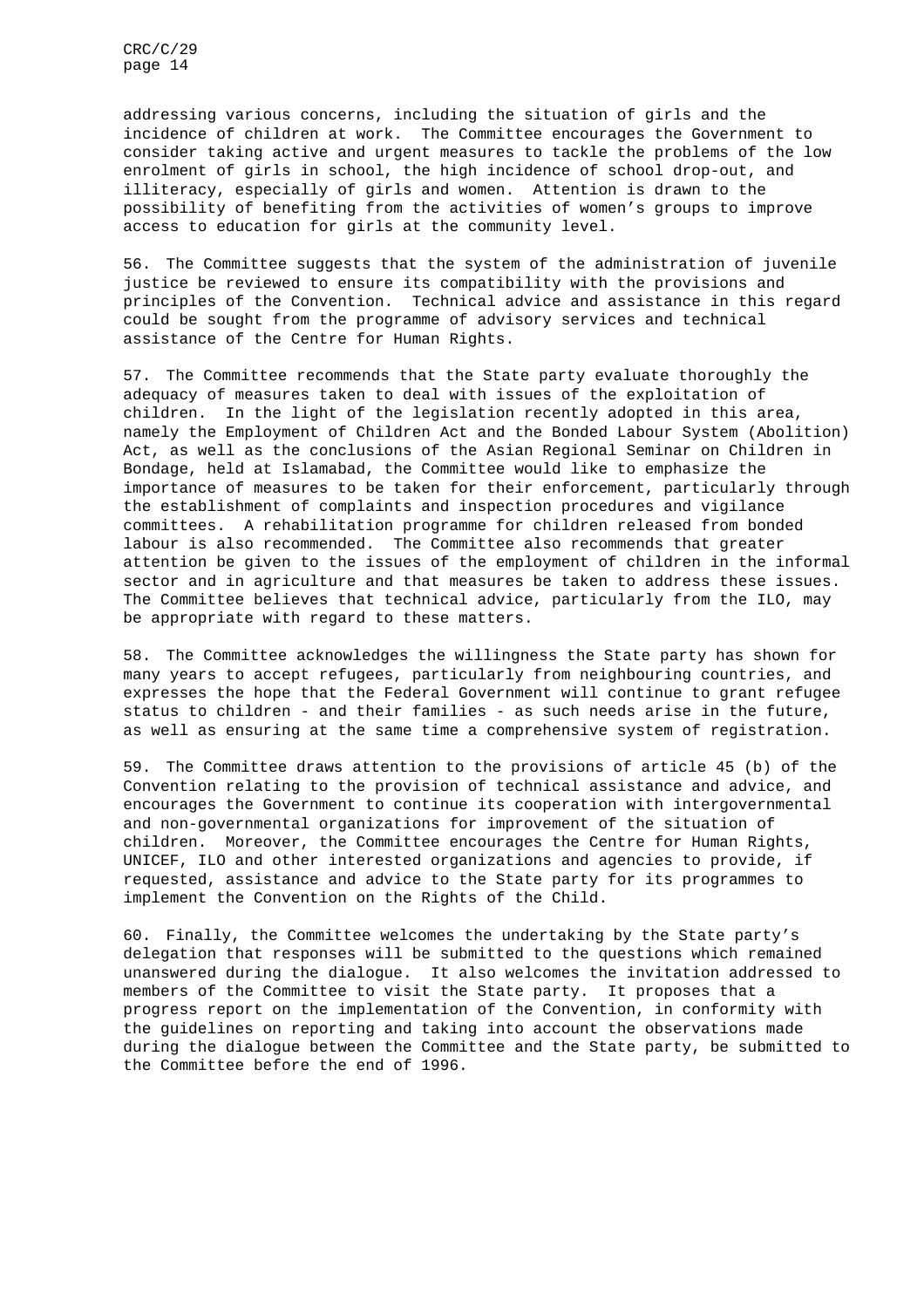### 2. Concluding observations: Burkina Faso

61. The Committee considered the initial report of Burkina Faso (CRC/C/3/Add.19) at its 135th to 137th meetings (CRC/C/SR.135, 136 and 137), held on 7 and 8 April 1994, and adopted\* the following concluding observations.

### (a) Introduction

62. The Committee expresses its appreciation to the State party for its report, which has been prepared in conformity with the Committee's guidelines, and for the submission by the Government of Burkina Faso of written replies to its list of issues. It notes with satisfaction that the supplementary information provided by the delegation made it possible to engage in a frank and constructive dialogue with the State party.

### (b) Positive aspects

\_\_\_\_\_\_\_\_\_

63. The Committee welcomes the measures undertaken by the Government of Burkina Faso since the entry into force of the Convention in 1990 to promote and protect the rights of the child. It notes the adoption by the Government of Burkina Faso of the National Plan of Action (NPA) and the establishment of the follow-up and Evaluation Committee to monitor its implementation; the adoption of legislative measures prohibiting female circumcision and the setting up of a National Committee to Combat Female Circumcision; and the announced revision of penal and labour legislation which will, inter alia, bring the national law into conformity with the international standards for the protection of the rights of the child set forth in the Convention on the Rights of the Child.

64. The Committee appreciates very much the willingness and the readiness of the Government of Burkina Faso to cooperate with various intergovernmental and non-governmental institutions in the field of the promotion and protection of the rights of the child in accordance with the standards set forth in the Convention. The efforts made by the Government to involve, at the national and local levels, customary and religious leaders in the implementation of the rights of the child are also appreciated.

### (c) Factors and difficulties impeding the application of the Convention

65. The Committee is aware of the difficulties encountered by Burkina Faso, particularly those associated with the low level of adequate resources, and the implementation of the structural adjustment policies and the recent devaluation of the CFA franc. Certain traditional practices and customs, prevailing particularly in rural areas, also create difficulties for the application of the provisions of the Convention. The Committee notes that the

At the 156th meeting, held on 22 April 1994.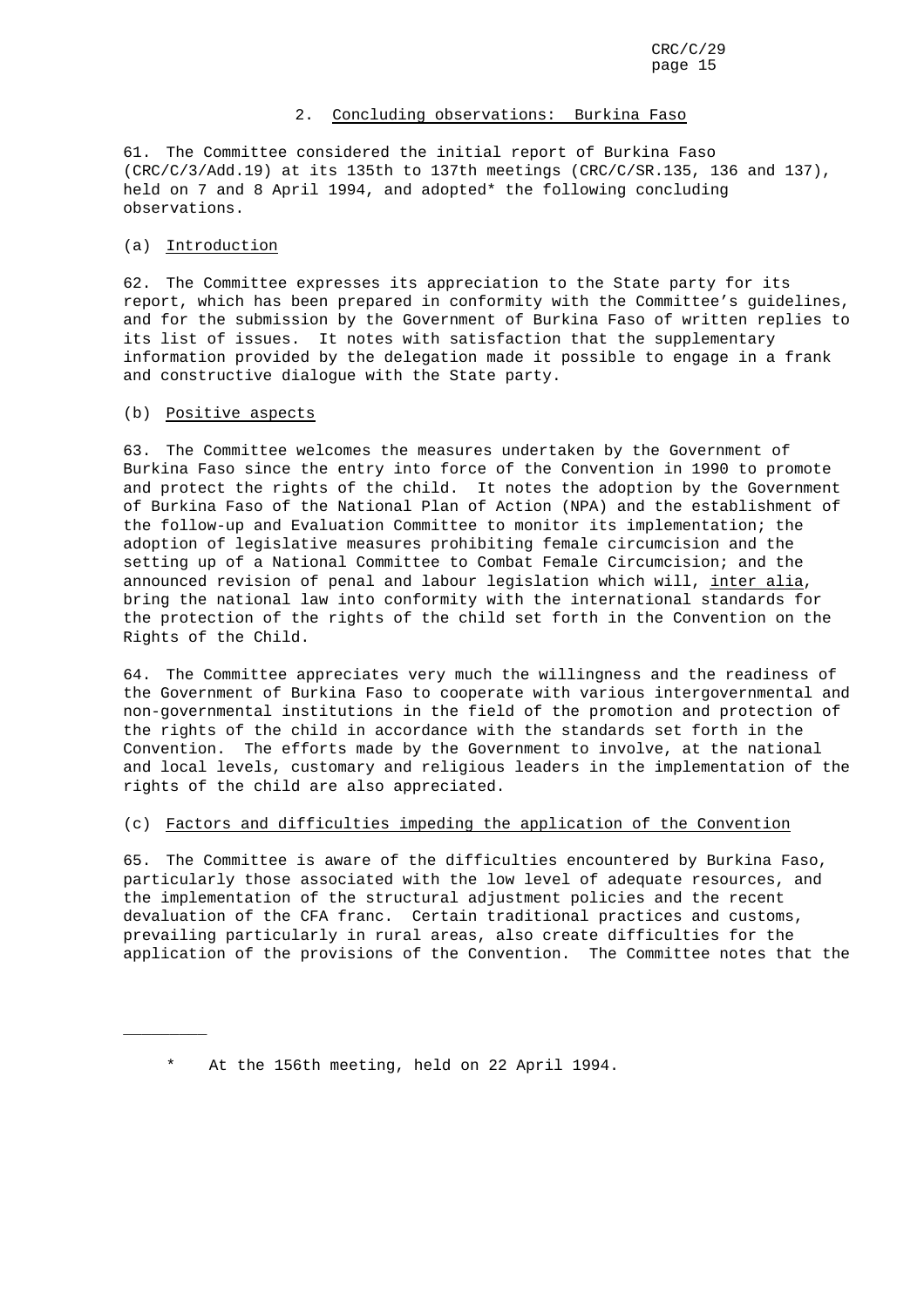Government of Burkina Faso is well aware of the existing difficulties impeding the implementation of the Convention and much appreciates the frankness and self-critical approach of the report in this respect. The Committee, furthermore, notes the commitment expressed by the Government to do everything, through national as well as international actions, in such a difficult situation, to ensure that children's problems are treated with the highest possible priority.

### (d) Principal subjects of concern

66. The Committee expresses its concern about the negative effects of poverty and structural adjustments on the situation of children in Burkina Faso, as illustrated by the high rate of infant mortality, malnutrition, as well as the low level of health services and school attendance.

67. The lack of adequate mechanisms for the collection of data on the situation of children is also a matter of concern.

68. The Committee expresses its serious concern at the persistence of discrimination against girls and women. The Committee is concerned at the low school attendance and high drop-out rates among girls, especially at the primary level, and at the continuing practices of female circumcision, forced marriages and domestic violence, as well as the low coverage and acceptance of family planning programmes.

69. The Committee is also concerned about the persistence of some discriminatory social attitudes towards vulnerable groups of children, including those born out of wedlock and disabled children. The lack of adequate recourse and complaints procedures for children, victims of cruel treatment, including domestic violence, for cultural as well as material reasons, is also a matter of concern.

70. The Committee feels that the vaccination programmes are not adequate, both in terms of the range of vaccines offered and the groups covered, and do not correspond to the real needs, especially in rural areas.

71. The Committee notes that the sanctions set forth in the legislation as regards juvenile offenders, especially in cases carrying the death penalty or life imprisonment, reduced respectively to life imprisonment or to 20 years' imprisonment, are excessively high. Harsh sentences, as well as the occurrence of arbitrary detention of juveniles and the admittedly very difficult conditions of detention, are not in conformity with the provisions of articles 37 and 40 of the Convention.

72. The Committee also expresses its concern about the lack of adequate training provided to law enforcement officials and judicial personnel in the light of article 3 of the Convention.

73. The Committee is also concerned about the lack of adequate protection provided to child workers, in particular those employed in agriculture, domestic service and the informal sector.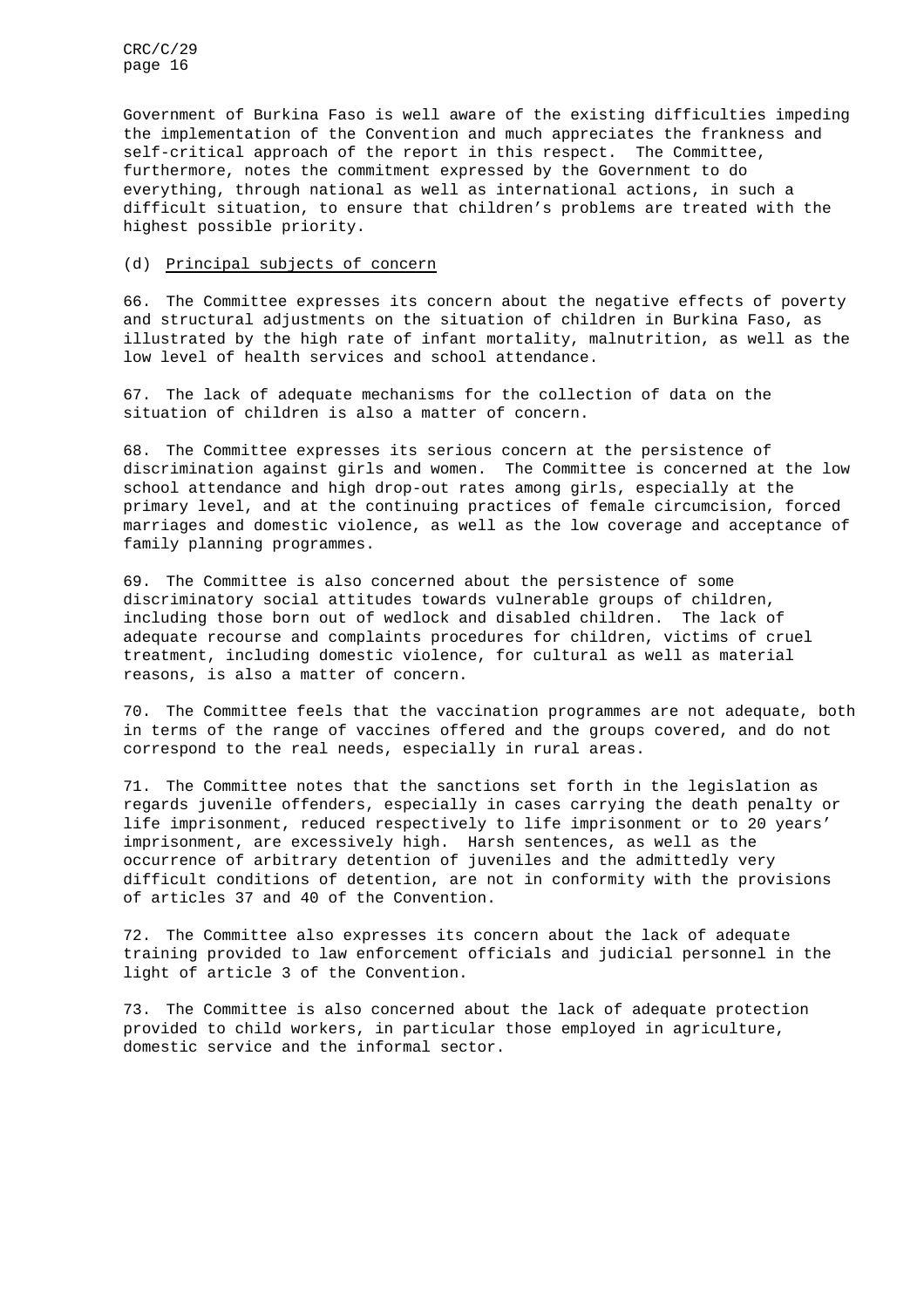### (e) Suggestions and recommendations

74. The Committee recommends that a comprehensive strategy be elaborated and effectively implemented by the Government of the State party to eradicate the existing discrimination against girls and women. In that context, special efforts should be made to prevent existing practices of forced marriage, female circumcision and domestic violence. More attention should be paid to the wider dissemination of knowledge about modern methods of family planning.

75. The Committee also recommends that special efforts should be made by the Government to pursue the process of bringing the existing legislation into line with the provisions of the Convention and to take fully into account the interests of the child in the course of drafting new legislation, including through the possibility of considering a comprehensive legislative act on the rights of the child. The Penal and Labour Codes, now under revision, should be brought in line with the relevant provisions of the Convention.

76. The Committee recommends that the personnel dealing with children be provided with adequate training, with particular emphasis being placed on the provisions of the Convention on the Rights of the Child.

77. The Committee also suggests that part of the training of law enforcement personnel, judges and other relevant personnel be devoted to an understanding of international standards on juvenile justice, including the Beijing Rules, the Riyadh Guidelines and the United Nations Rules for the Protection of Juveniles Deprived of their Liberty. The national penitentiary system should be reformed to assure appropriate treatment of children deprived of their liberty, including through non-institutional measures.

78. The Committee being aware of the lack of necessary financial resources to implement some of the recommendations formulated above, strongly recommends that the State party consider requesting assistance from the Centre for Human Rights, under its Programme of advisory services and technical assistance, in the field of the administration of juvenile justice. It is also suggested that support from the international community be made available, in particular in the fields of legislative review, training of law enforcement personnel, judges and other administration of justice officials, and for the development of an adequate system for the collection of data on the situation of children.

### 3. Concluding observations: France

79. The Committee considered the initial report of France (CRC/C/3/Add.15) at its 139th to 141st meetings (CRC/C/SR.139-141), held on 11 and 12 April 1994, and adopted\* the following concluding observations.

<sup>\*</sup> At the 156th meeting, held on 22 April 1994.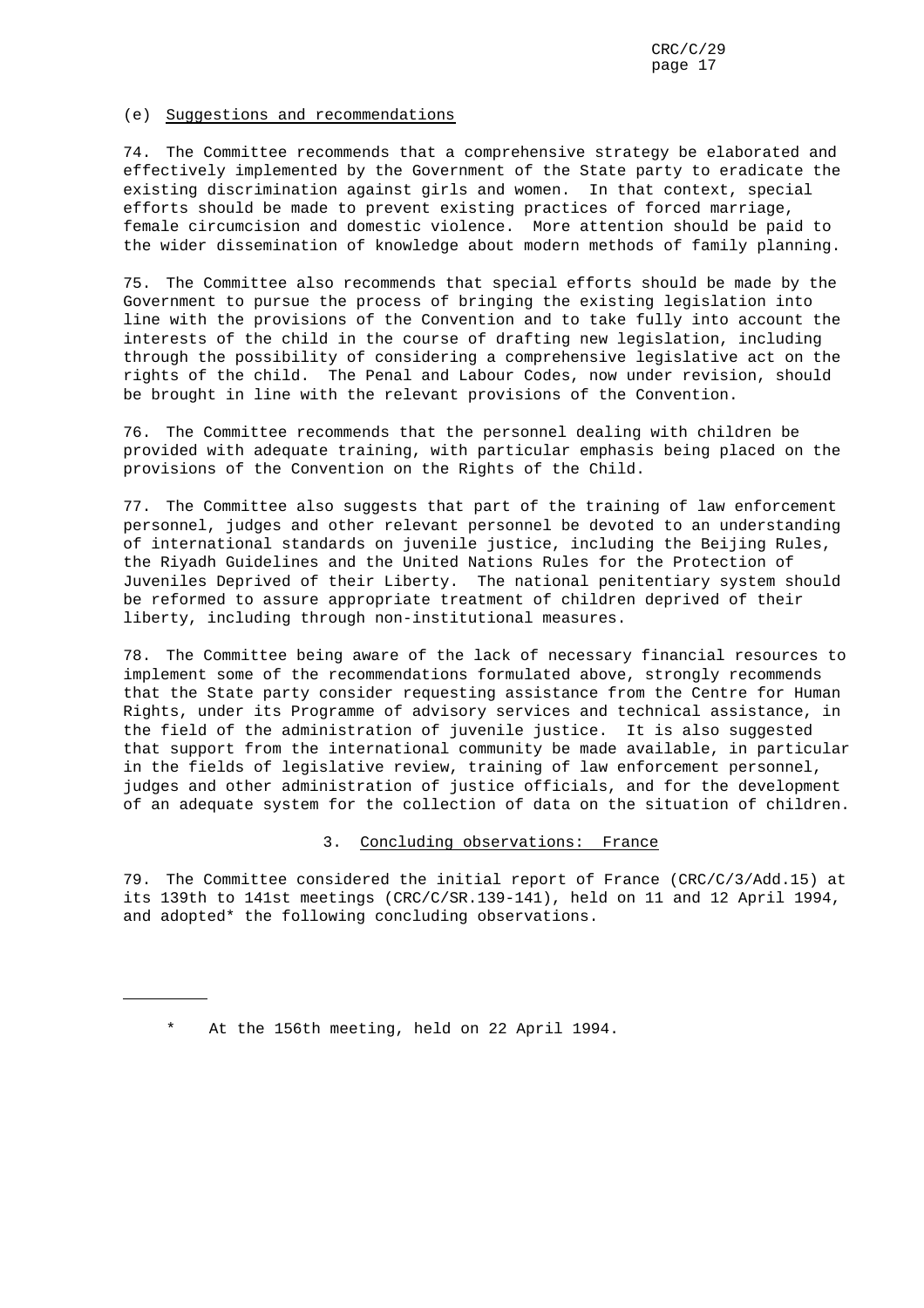### (a) Introduction

80. The Committee notes with satisfaction the prompt ratification of the Convention by the State party and the preparation of the initial report which is very comprehensive and closely follows the Committee's guidelines.

81. The Committee wishes to express its appreciation for the presence of a high-level delegation from the State party, including officials from ministries directly involved in the implementation of the Convention. The Committee hopes that the exchange of views held with the delegation of the State party and the decision of the Government to make its initial report widely available will contribute to an open discussion on children's rights at the national level.

### (b) Positive factors

82. The Committee is particularly encouraged by the State party's commitment to reflect on and review the measures taken and policy chosen to implement the provisions and principles of the Convention in the light of the changing reality of the situation of children.

83. The Committee recognizes the importance of the annual meeting held between the public authorities and the non-governmental community on the anniversary of the adoption of the Convention on the Rights of the Child by the General Assembly of the United Nations. The Committee stresses the value of such a meeting in launching a fruitful dialogue between the Government and the "civil society", as well as in ensuring a serious evaluation of the governmental policies adopted for the promotion and protection of the rights of the child.

84. The Committee also welcomes the decision taken by the Government to submit an annual report to the Parliamentary Assemblies on the implementation of the Convention and on its policies in relation to the situation of children in the world. This procedure will contribute to emphasizing the importance of the principle of the best interests of the child, which is a primary consideration to be taken into account in all actions concerning children, including those undertaken by legislative bodies.

85. The Committee welcomes the measures taken by the State party to recognize the right of the child to have his or her views heard and taken into account in proceedings affecting the child. Note is taken of the various initiatives to inform children about their rights and to encourage children to express their opinion through special councils established within schools and the local community.

86. The Committee is further encouraged by the steps taken to train certain professional groups about the rights of the child. It also commends the initiatives undertaken by members of the legal profession to establish a system of legal information and assistance to children in the field of juvenile justice.

87. The Committee notes the active participation of France in international cooperation activities, including in the area of development assistance.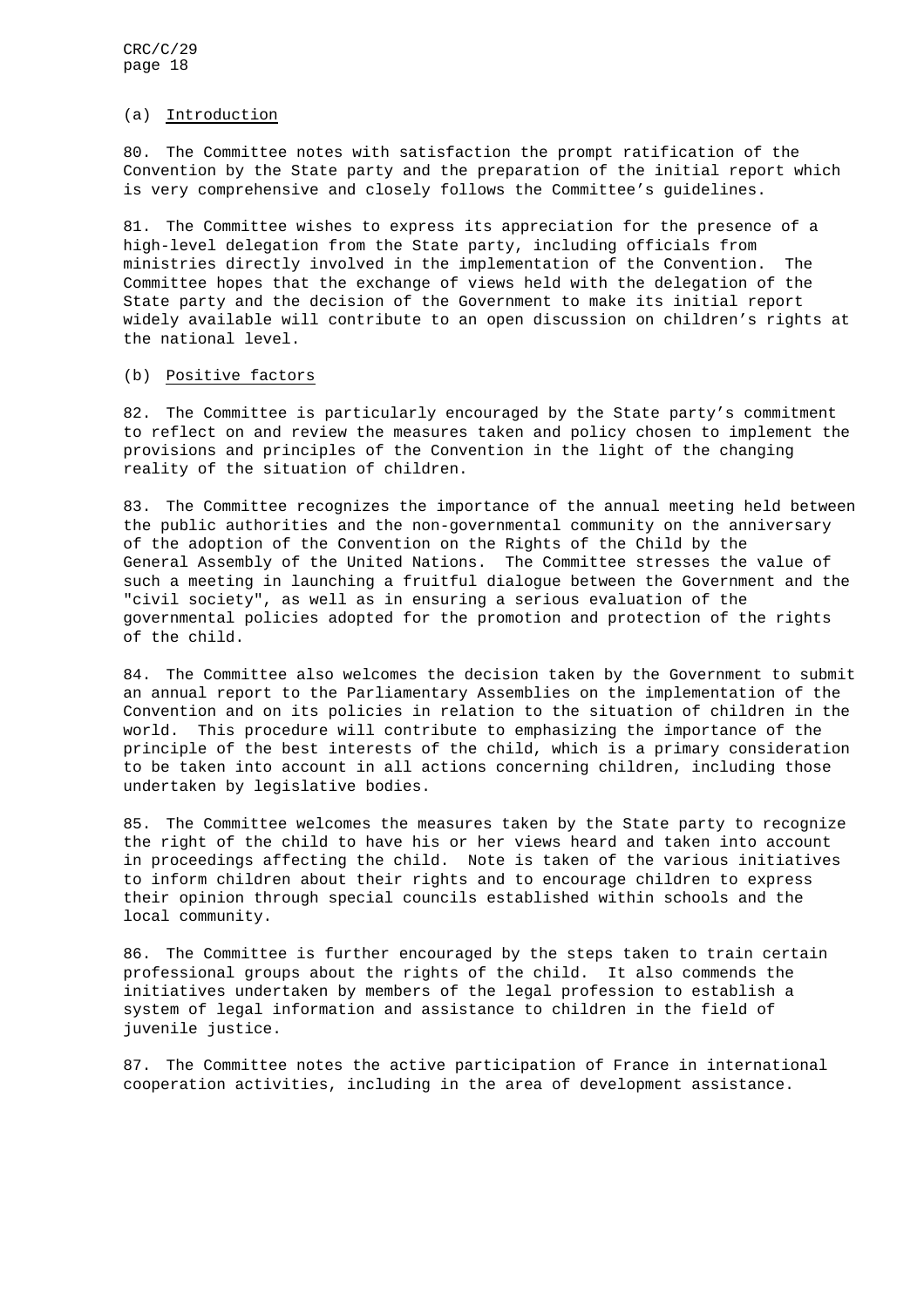88. The Committee also notes the significant contribution being made by the State party to the international campaign addressing the issue of the hazardous impact of anti-personnel land-mines on the civilian population and, in particular, on children.

### (c) Principal subjects of concern

89. The Committee notes with concern the reservation made by the State party to article 30 of the Convention. The Committee wishes to emphasize that the Convention on the Rights of the Child seeks to protect and guarantee the individual rights of children, including the rights of children belonging to minorities.

90. In view of article 55 of the Constitution, referred to in the core document submitted by the State party to the human rights treaty bodies, which provides that the norms of international human rights instruments are self-executing in France and may be invoked before national courts, the Committee is unclear as to the status of the Convention on the Rights of the Child in the national legal framework, namely in the light of recent decisions adopted by the Court of Cassation in this regard.

91. The Committee is concerned about the need to take sufficient safeguards against the possible negative social impact of decentralization, for instance, in order to avoid the risk of aggravated disparities between the regions, in regard to the standard of living, and to minimize the possible adverse effects on the enjoyment of economic and social rights by children, especially those belonging to the most vulnerable groups.

92. Regarding the right of the child to know his or her origins, including in cases of a mother requesting that her identity remain secret during the birth and declaration of the birth, adoption and medically-assisted procreation, the Committee is concerned that the legislative measures being taken by the State party might not fully reflect the provisions of the Convention, particularly its general principles.

93. The Committee is concerned at the situation of unaccompanied children who arrive "unexpectedly in France to obtain refugee status" (as referred to in para. 389 of the State party's report). It is also concerned about the lack of a comprehensive system of protection involving the social and/or judicial authorities which would apply to those children while they are subject to the jurisdiction of the State party, as well as in the process of returning to their country of origin.

94. The Committee is also concerned that legislation and practice relating to arrest, detention, sentencing and imprisonment within the system of the administration of juvenile justice might not be fully consistent with the provisions and principles of the Convention, and in particular articles 37 and 40.

### (d) Suggestions and recommendations

95. The Committee wishes to encourage the State party to consider reviewing its reservation to article 30 of the Convention with a view to withdrawing it.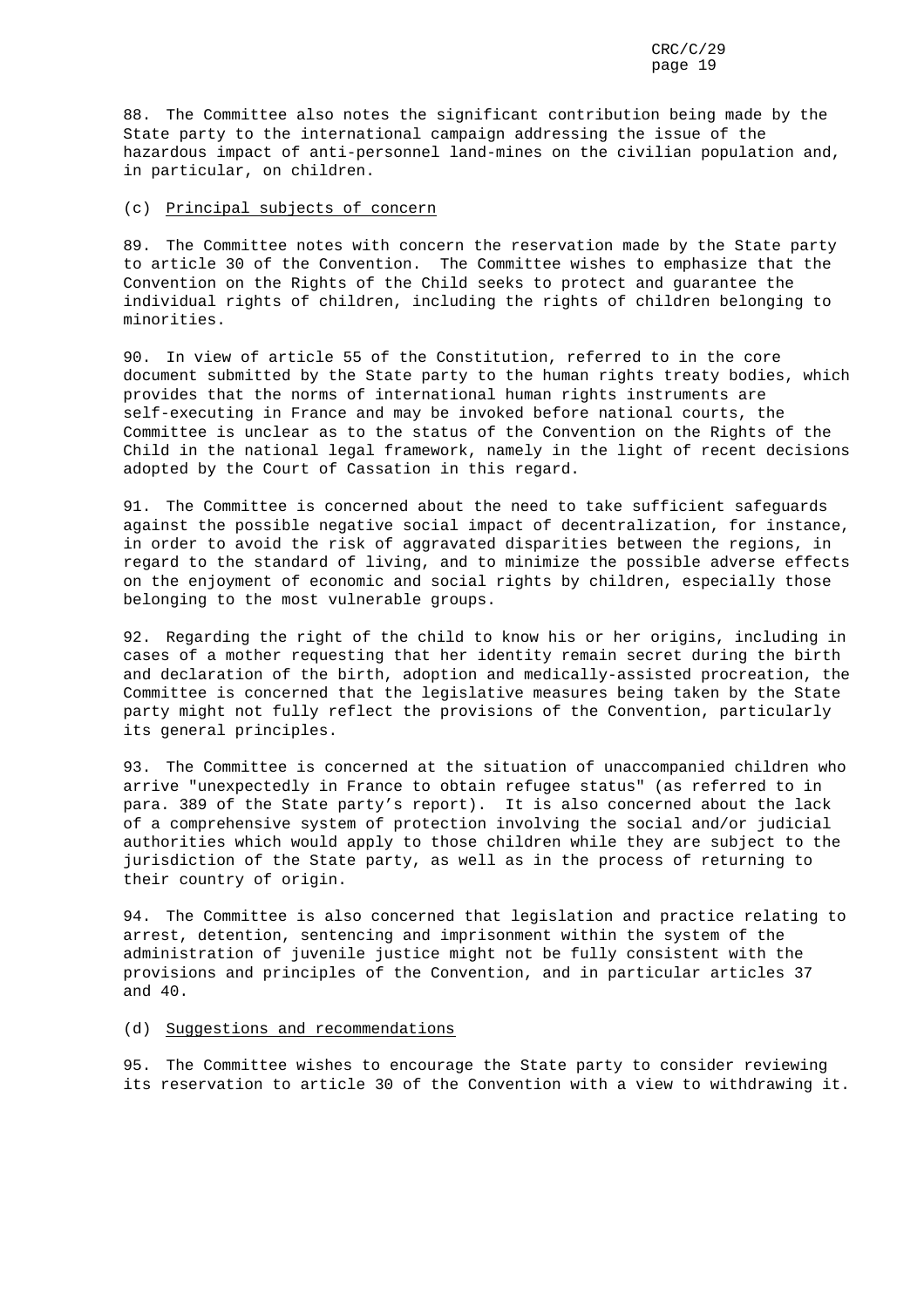96. The Committee also wishes to suggest that the State party envisage the establishment of a permanent mechanism of coordination, evaluation and follow-up for policies taken to implement the Convention on the Rights of the Child.

97. The Committee wishes to emphasize the importance of close cooperation between the central Government and the local authorities, including on budgetary matters, to minimize disparities which may arise between the regions as to the provision of services. It also emphasizes the value of adopting a comprehensive approach to the implementation of the rights of the child which is both effective and consistent with the provisions and general principles of the Convention, particularly the best interests of the child and non-discrimination which apply irrespective of budgetary resources.

98. While the Committee notes with satisfaction the measures in place to guarantee minimum social income and to improve access to housing for the most disadvantaged groups, it recommends that the State party in this period of economic recession carefully monitor the enjoyment of the individual rights of children. In this connection, it is suggested that the necessary measures be taken to ensure the full realization of the economic and social rights of children belonging to the poorest and most vulnerable sectors of society, including those living in suburbs, the children of migrant workers and socially marginalized children.

99. The Committee draws the attention of the State party to the recommendations of United Nations organs and specialized agencies which emphasize the prioritization of social programmes within the framework of development assistance. It would like to suggest that the State party consider these aspects of the promotion of social development within its international cooperation programme.

100. Within the framework of legal reform and in light of the basic principles of the Convention, particularly its article 2, the Committee suggests that the State party consider reviewing the present law on minimum age for marriage.

101. The Committee would like to suggest that further consideration be given to ways of encouraging the expression of views by children and those views being given due weight in the decision-making processes affecting their lives, in particular within school and the local community.

102. The Committee would also like to suggest that further awareness-raising and educational measures be undertaken to prevent child abuse and the physical punishment of children.

103. In view of the fact that, following the submission of the initial report, important legislation has been adopted, namely in the fields of nationality, entry and residence of foreigners, refugees and asylum-seekers as well as family reunification, the Committee would appreciate receiving, by 1 October 1994, additional written information on those areas and on the way the new legislative measures might affect the enjoyment of the rights of the child as recognized by the Convention, in particular its articles 7, 9, 10 and 22 and taking into due account the general principles of the Convention.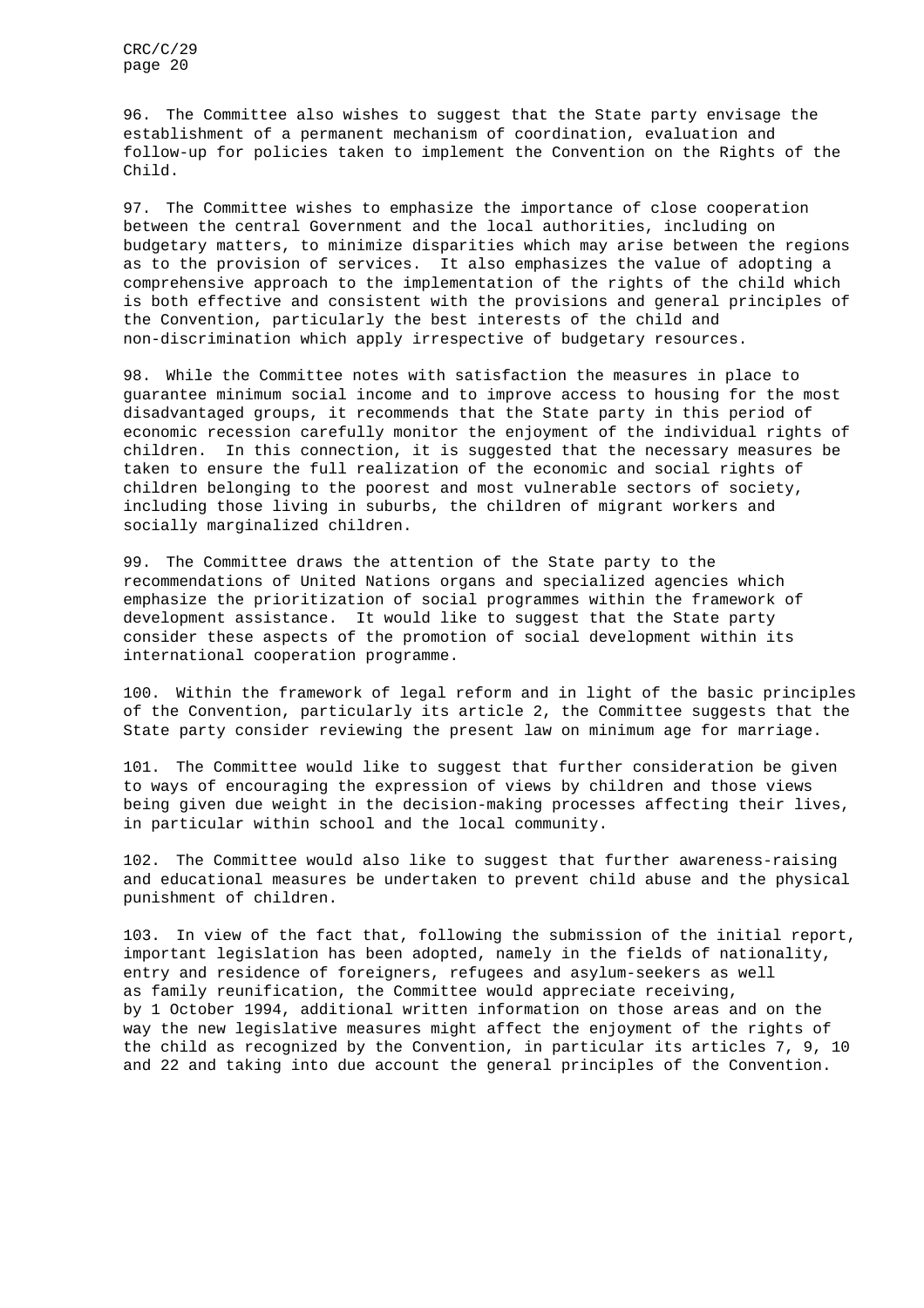104. The Committee encourages the State party to consider its legislation in the field of the administration of juvenile justice, in particular with regard to children deprived of their liberty, in order to ensure that deprivation of liberty is used only as a measure of last resort and for the shortest period of time, in the light of the provisions of the Convention, notably its articles 37, 39 and 40, as well as relevant international standards, namely the "Beijing Rules", the "Riyadh Guidelines" and the United Nations Rules for the Protection of Juveniles Deprived of their Liberty.

105. In the light of the best interests of the child and other provisions of the Convention on the Rights of the Child, as well as those of ILO Convention No. 138 to which France is a party, the Committee believes that the employment of children who have not yet completed their compulsory schooling, as admitted by the legislation in the case of domestic servants and family enterprises, including in the area of agriculture, deserves reconsideration by the State party. It also encourages the State party to review the access by children to activities in the fashion industry in order to ensure that this only takes place on the basis of a case-by-case approach and in the light of the best interests of the child.

106. In light of the importance the Committee attaches to the monitoring of the implementation of the Convention at the national level, it would appreciate receiving a copy of the annual reports to be submitted by the Government to the Parliamentary Assemblies on the policies adopted to ensure the realization of the rights of the child recognized by the Convention.

### 4. Concluding observations: Jordan

107. The Committee considered the initial report of Jordan (CRC/C/8/Add.4) at its 143rd, 144th and 145th meetings (CRC/C/SR.143-145), held on 13 and 14 April 1994, and adopted\* the following concluding observations.

### (a) Introduction

108. The Committee notes with appreciation the submission of the initial report of Jordan. While the report provides comprehensive information on the legislation and programmes that give effect to the rights recognized in the Convention, it provides less information on factors and difficulties impeding the implementation of the Convention and the actual enjoyment by children of their rights. Although some written replies were provided to the questions raised by the Committee before the session, further information, including statistics, would have been particularly useful with regard to general measures of implementation, the application of the principle of non-discrimination and the enforcement of civil rights.

<sup>\*</sup> At the 156th meeting, held on 22 April 1994.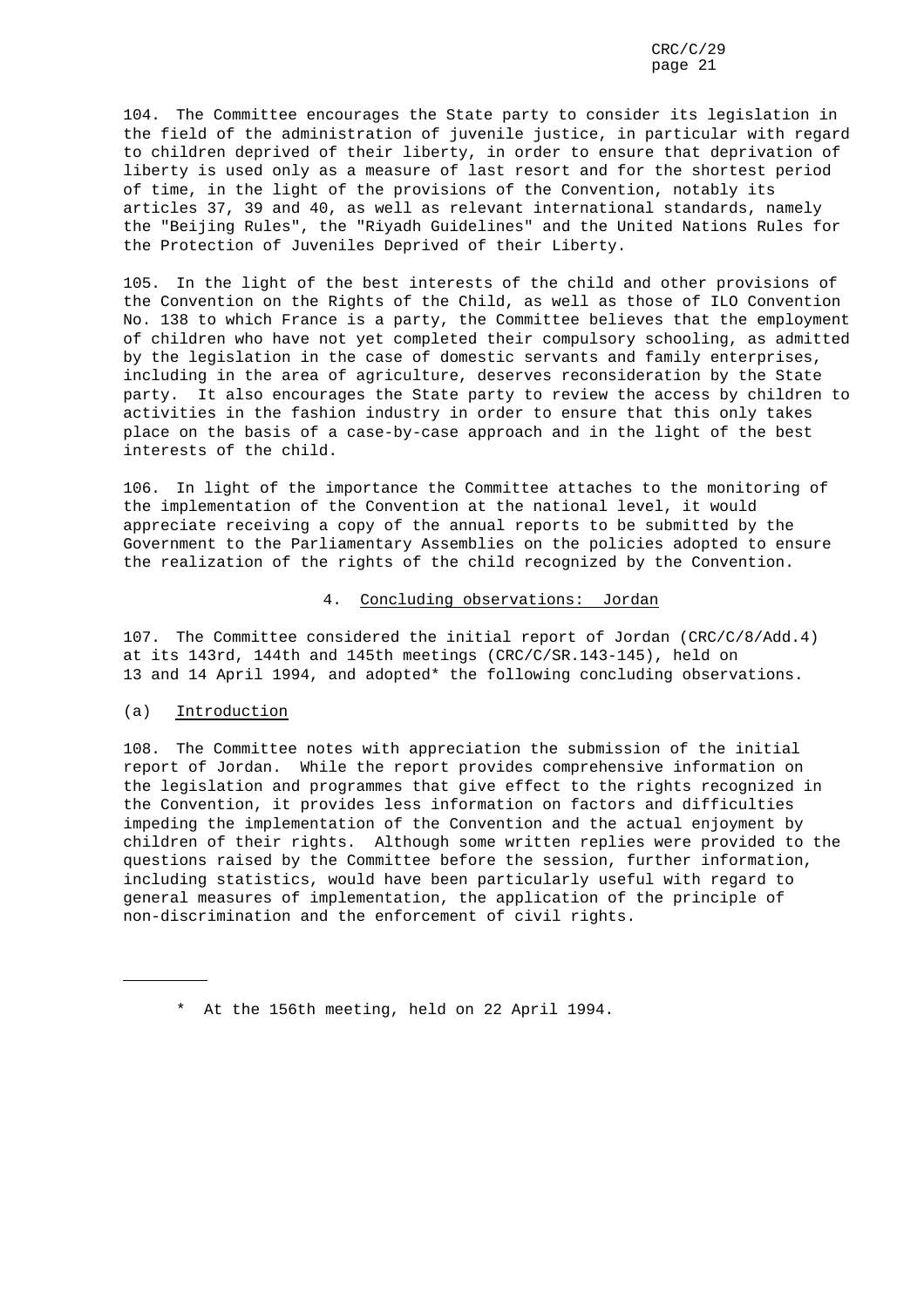109. The Committee notes with satisfaction that the additional information provided by the delegation made it possible to understand better the situation of children in Jordan. The Committee also expresses its appreciation of the delegation's constructive attitude towards non-governmental organizations. Furthermore, it appreciates the assurances given that the Committee's comments together with any unanswered questions would be transmitted to the Government for appropriate action.

### (b) Positive factors

110. The Committee notes with satisfaction the steps taken during the period under review to bring domestic law into line with the Convention, through the enactment of new laws or the adoption of specific programmes aimed at promoting and protecting the rights of the child. It welcomes the fact that a study is currently being undertaken to review national legislation and its compatibility with the provisions and principles of the Convention and that a draft Personal Status Act is also being studied with the same goal.

111. The Committee particularly welcomes the notable progress achieved in recent years in such crucial issues as infant mortality and life expectancy, which has demonstrated the authorities' commitment to allocate substantial resources for social expenditures despite stringent economic difficulties.

### (c) Factors and difficulties impeding the implementation of the Convention

112. The Committee takes note of the economic and social difficulties which have been faced by Jordan in the aftermath of the Gulf crisis and which have, consequently, adversely affected the situation of children. 113. The presence of a very large number of refugees, particularly of Palestinian origin, constitutes a further difficulty impeding the implementation of the Convention.

114. The Committee also notes that the survival of certain traditions and customs sometimes constitutes an obstacle to the implementation of the Convention, particularly with regard to the equality of boys and girls.

### (d) Principal subjects of concern

115. The Committee is concerned that the broad nature of the reservations made to articles 14, 20 and 21 of the Convention by the State party may affect the implementation of the rights guaranteed in these articles and may raise questions about the compatibility of the reservations with the object and purpose of the Convention.

116. The Committee is concerned about the insufficient steps taken in the framework of legal reform to bring existing legislation into full conformity with the Convention, including in the light of the basic principles of the Convention, in order to overcome discrepancies or lacunae in national legislation, particularly in laws relating to marriage age and the administration of juvenile justice.

117. The Committee is concerned that, although the National Charter guarantees equality between the sexes in Jordan, discriminatory attitudes and prejudices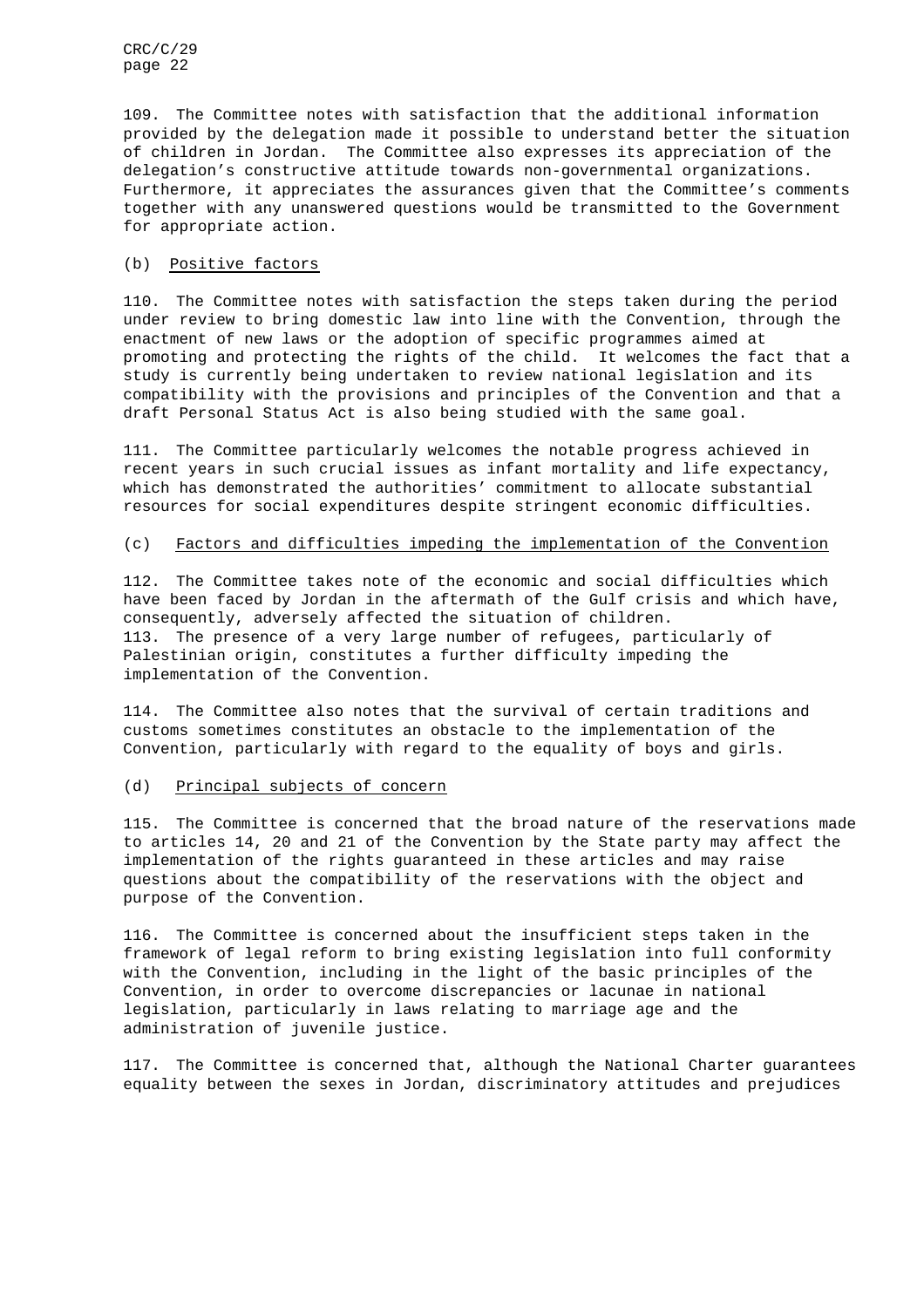are still vivid within the society, and that there are still disparities in practice, in particular with regard to inheritance rights, the right to leave the country and the acquisition of Jordanian nationality. In this last respect, the Committee is concerned that, in the light of Jordanian legislation, cases of statelessness might arise. It is also concerned that, the national legislation with respect to the minimum age for marriage may not be fully compatible with the non-discrimination provisions of the Convention, as reflected in its article 2.

118. The Committee expresses concern at the uncertainty in the status of children, and the possible ensuing discrimination, resulting from the coexistence of different personal status regulations according to the child's religion. The Committee takes note of the undertaking in this context by the delegation to provide further information in regard to the rights of children of the Baha'i faith.

119. Another issue relates to groups of refugee children and the concern that they may not be given full protection in view of the fact that the Kingdom of Jordan has not yet ratified relevant international refugee treaties.

120. The Committee understands that there are under-age children at work in Jordan and that some children in remote areas are even kept from school for such reasons. The Kingdom of Jordan has not acceded to ILO Convention No. 138 and other conventions on the minimum age of employment relating to the protection of children and young persons at work.

121. The Committee is concerned about the lack of adequate measures taken by the authorities to evaluate and address the problem of domestic violence.

122. In the field of the administration of juvenile justice, the Committee is concerned about the application of article 92 of the Penal Code, in accordance with which, although no one under 18 years of age may be held criminally responsible, criminal proceedings may be brought against children over 7 years of age. It also deplores the fact that children taken into custody though not convicted of any criminal offence, may nevertheless be kept in detention in the same premises as convicted persons.

### (e) Suggestions and recommendations

123. The Committee expresses the hope that the Government will consider the possibility of reviewing its reservations to articles 14, 20 and 21 of the Convention, with a view to the withdrawal of these reservations.

124. Special efforts should be made to bring the existing legislation fully into line with the principles and provisions of the Convention, including in the context of the preparation of a new Personal Status Act.

125. The Committee suggests that the Government envisage the establishment of a national mechanism with the purpose of coordinating the implementation of the Convention and the monitoring thereof. Coordination between the various governmental agencies and non-governmental organizations involved in the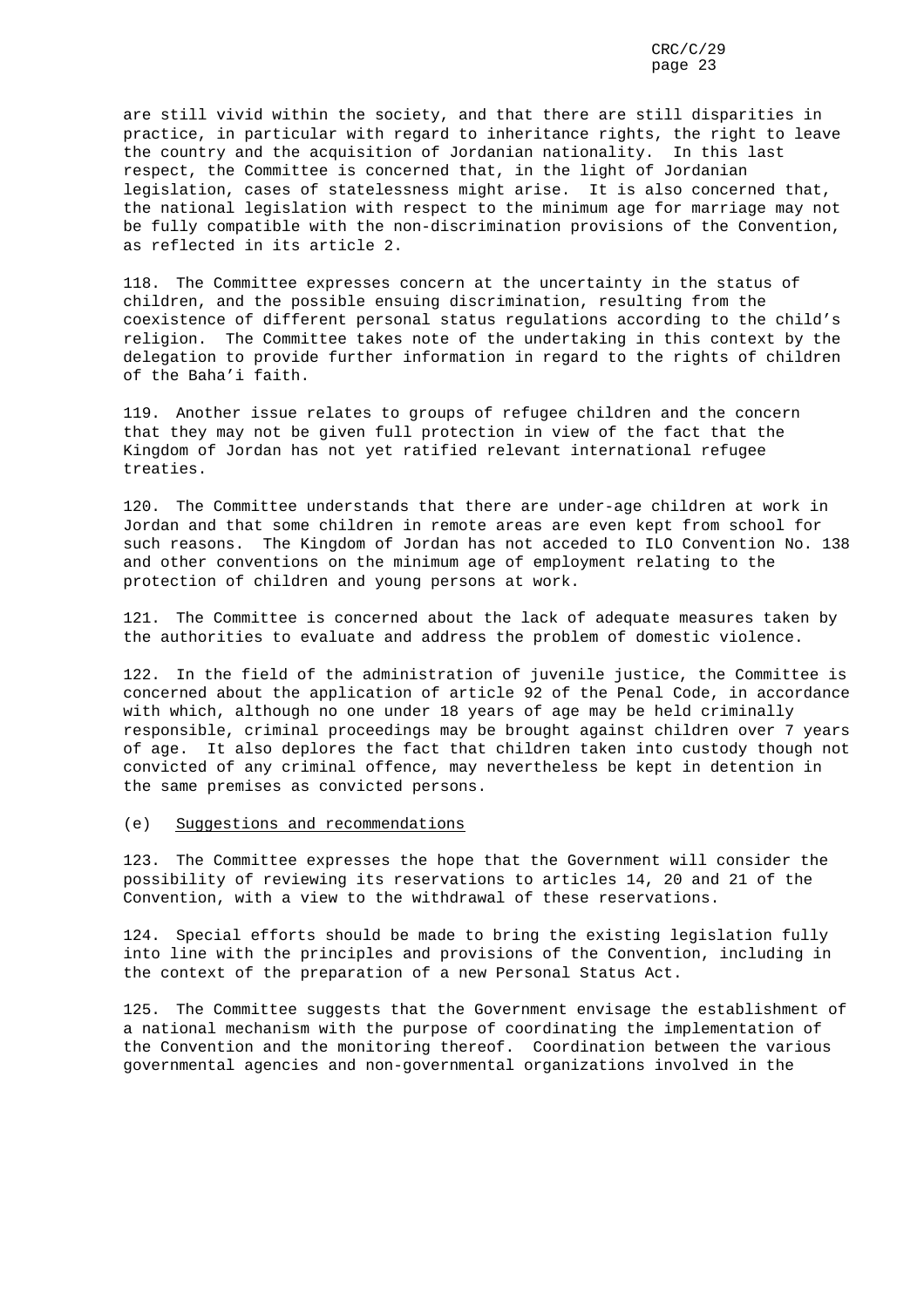implementation of the Convention and the monitoring thereof should be strengthened.

126. Measures should be taken to develop mechanisms for the determination of appropriate indicators and for the collection of statistical data and other information on the status of children as bases for designing programmes to implement the Convention.

127. The Committee suggests that law enforcement officials, judges, other administration of justice officials and, more generally, members of professions concerned with the implementation of the Convention be provided with adequate training on the basic principles and norms contained in the Convention on the Rights of the Child.

128. Measures should be taken to prevent and eliminate discriminatory attitudes or prejudice and to ensure effective protection against discrimination, particularly with regard to the girl child and children born out of wedlock, as well as any differentiation resulting from the status of parents.

129. A study on the extent and nature of domestic violence is recommended. Appropriate follow-up measures should be envisaged, not least in the field of family education and social support.

130. In line with article 4 of the Jordanian Education Act and article 29 of the Convention, emphasis should be given in school education to the important values of peace, tolerance and respect of human rights. The active participation of children should be encouraged. Similarly, efforts should be undertaken to develop new channels, including membership of associations, through which children may make their views known and have them taken into account.

131. Steps should be taken to improve school attendance for children living in remote areas, to reduce the school drop-out rate and to raise the level of literacy, particularly among females. School curricula should be adjusted to make room for education about the Convention.

132. In order to ensure that all refugee children or children seeking refugee status enjoy their rights under the Convention, the Committee recommends that the Kingdom of Jordan consider the possibility of ratifying the 1951 Convention relating to the Status of Refugees and its 1967 Protocol.

133. The Committee recommends that the State party envisage undertaking a comprehensive reform of the system of juvenile justice and that the Convention and other international standards in this field, such as the Beijing Rules, the Riyadh Guidelines and the United Nations Rules for the Protection of Juveniles Deprived of their Liberty, be seen as a guide in this revision. Attention should also be paid to measures for rehabilitation and social reintegration, in line with article 39 of the Convention.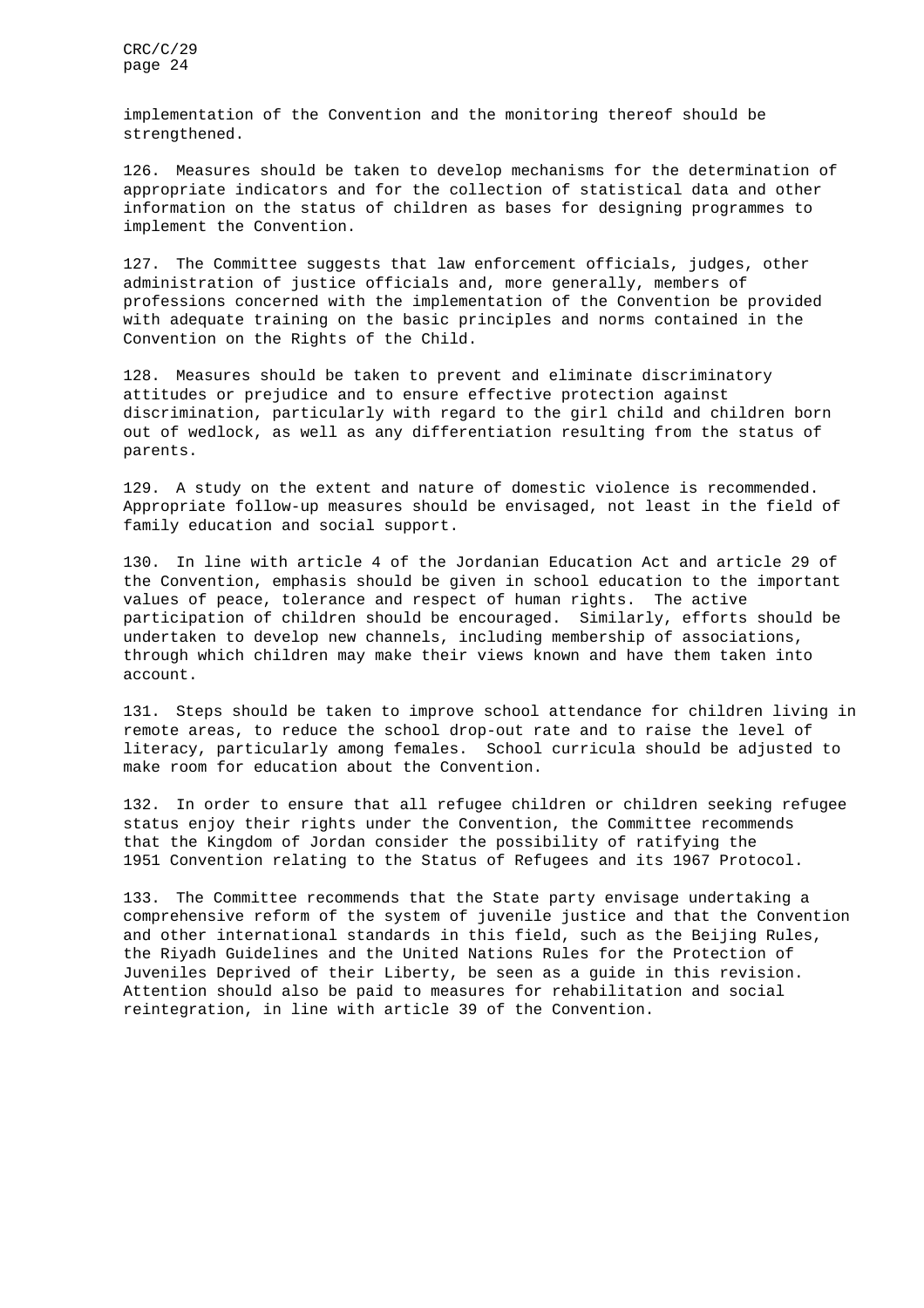134. The mechanism already established to monitor the situation of working children should be strengthened in order to assess the implementation of the Convention and to narrow the gap between the law and practice. Furthermore, the Committee encourages the efforts currently under way to prepare for accession to ILO Convention No. 138 and other conventions on the minimum age of employment relating to the protection of children and young persons at work.

135. The Committee recommends that the report submitted by the State party, the summary records of its consideration and the concluding observations of the Committee be disseminated as widely as possible within the country, particularly to officials and professionals working with children, parliamentarians, non-governmental organizations and the media.

### 5. Concluding observations: Chile

136. The Committee considered the initial report of Chile (CRC/C/3/Add.18) at its 146th to 148th meetings (CRC/C/SR.146-148), held on 14 and 15 April 1994 and adopted\* the following concluding observations.

### (a) Introduction

137. The Committee commends the State party for its comprehensive report, which has been prepared in conformity with the Committee's guidelines and reflects a forward-looking strategy, and for the submission of detailed written replies to its list of issues. It notes with satisfaction that the detailed additional information provided by the delegation and its involvement in national policies concerning children made it possible to engage in an open and constructive dialogue with the State party.

138. The Committee also notes with satisfaction that the report submitted by the State party is the result of a wide consultation, at the national level, between the public authorities and the non-governmental coalition on the rights of the child.

### (b) Positive aspects

139. The Committee welcomes the fact that the Convention on the Rights of the Child is self-executing in the State party and that its provisions may be, and in practice have been, invoked before the Courts.

140. The Committee welcomes the measures undertaken by the Government of Chile in order to promote and to protect the rights of the child in accordance with the standards set forth in the Convention as well as the dynamic and self-critical approach of the Chilean Government towards its implementation.

<sup>\*</sup> At the 156th meeting, held on 22 April 1994.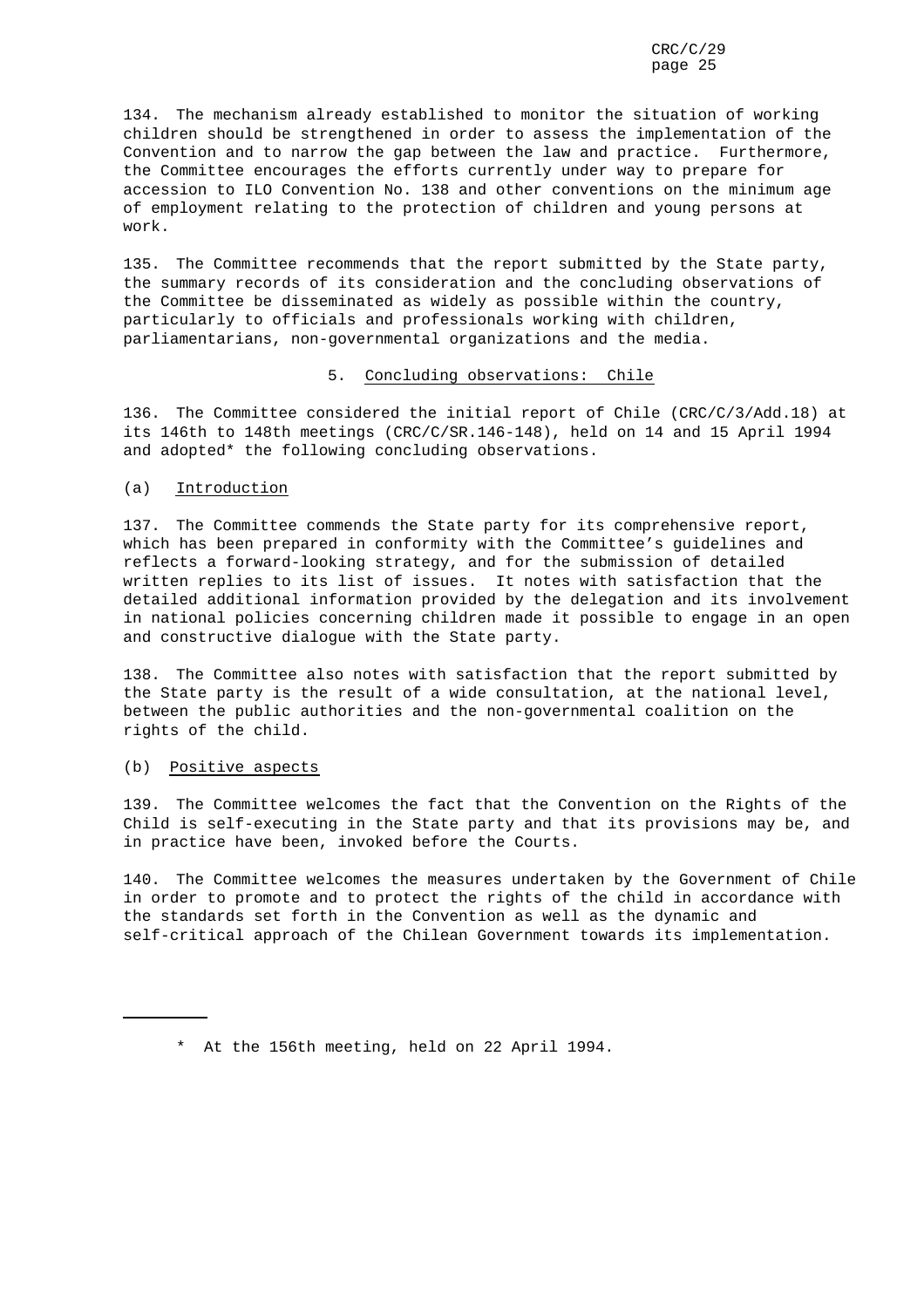141. It notes the adoption by the Government of Chile of the National Plan of Action in Favour of Children and the readiness of the Government to cooperate with all interested parties, both nationally and internationally, in implementing it.

142. The Committee also notes that during the period under review important steps have been undertaken at the legislative level with a view to harmonizing the national legislation with the provisions of the Convention, as well as establishment of monitoring mechanisms including the National Service for Minors (SENAME), a public service under the Ministry of Justice charged with assisting and protecting children and young people in particularly difficult circumstances.

143. The Committee also notes with satisfaction the priorities set by the Government and its serious efforts to face existing social problems, including in the fields of health and education, as well as to ensure the protection of the rights of disabled children.

144. The Committee welcomes the statement by the delegation of the State party that the Government of Chile is considering ratifying the Hague Convention on Protection of Children and Cooperation in Respect of Intercountry Adoption.

### (c) Factors and difficulties impeding the application of the Convention

145. The Committee notes that poverty, in spite of efforts by the Chilean Government, has affected a large number of children and had a constraining influence on the implementation of the provisions of the Convention.

146. The Committee further recognizes that the democratic Government has faced the need for major legal and administrative reforms in the aftermath of the period of non-democratic rule. The demands in the area of rehabilitation and social reintegration have also been considerable, not least in regard to children.

### (d) Principal subjects of concern

147. The Committee is concerned with the fact that the decentralization process might lead to a deterioration in the quality of and effective access to health services and education, in particular for the most vulnerable groups of children.

148. The Committee expresses its concern at the existing geographical and social disparities in the enjoyment of the rights provided for under the Convention.

### (e) Suggestions and recommendations

149. The Committee recommends that special efforts should be made by the Government to fully harmonize the existing legislation with the provisions of the Convention, as well as to ensure that the best interests of the child, as stipulated in article 3 of the Convention, is a primary consideration in all actions concerning children, including those undertaken by Parliament.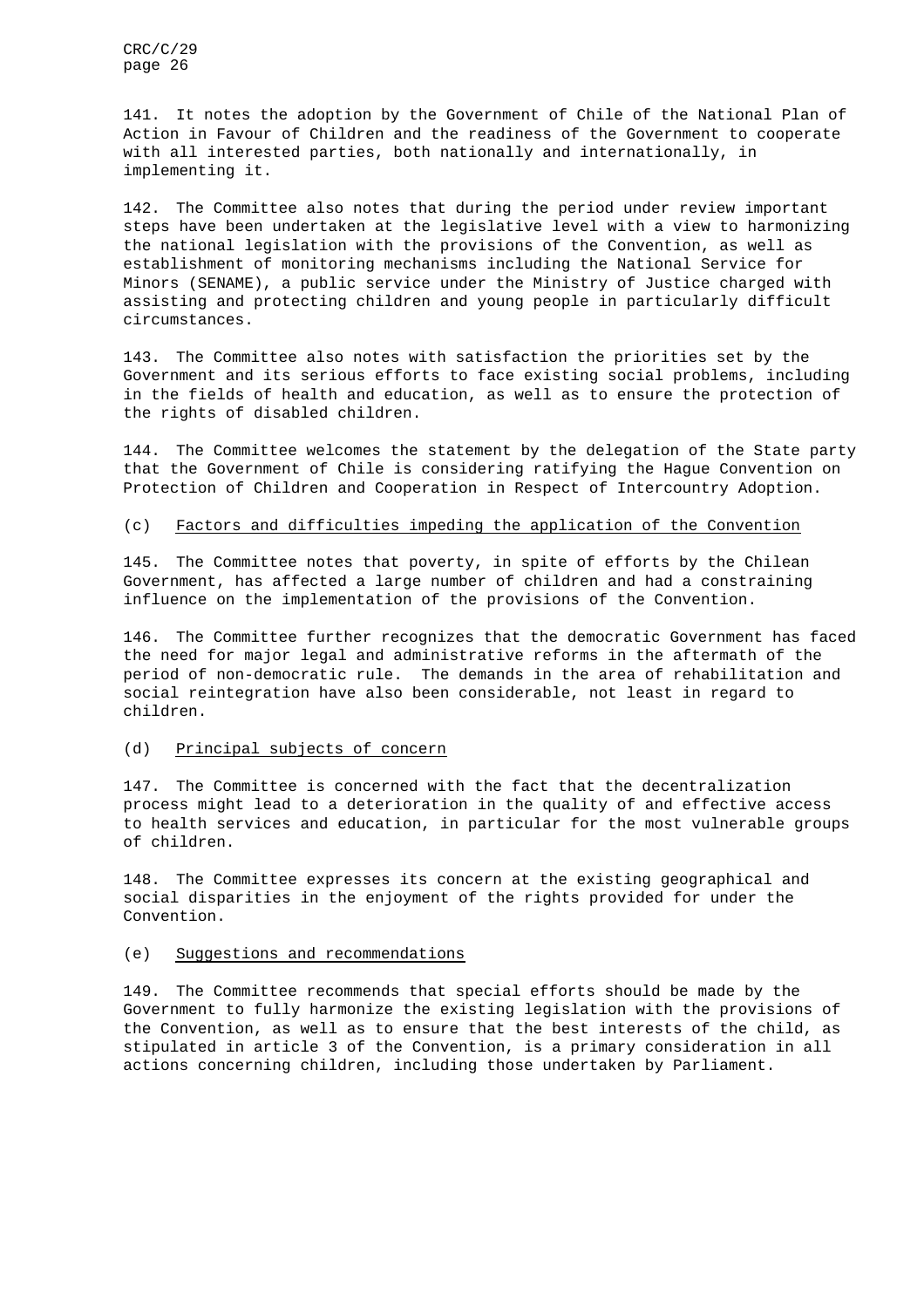150. The Committee recommends that an overall national mechanism be set up with the mandate to assure continuing supervision and evaluation throughout the country of the implementation of the Convention, which is particularly important within the context of the realization by the Government of the decentralization programme.

151. The Committee recommends that the Government of the State party consider pursuing the measures adopted to fight situations of child ill-treatment. It stresses the importance of ensuring training activities for the professional groups concerned, as well as of developing mediation measures.

152. The Committee also recommends that a legal system of administration of juvenile justice be established in the light of the principles and provisions of the Convention, in particular articles 37 and 40, as well as other relevant United Nations standards, including the Beijing Rules, the United Nations Rules for the Protection of Juveniles Deprived of their Liberty and the Riyadh Guidelines. Such a legal system should also address the important question of the minimum age of criminal responsibility, particularly in the light of the best interests of the child. In this respect, the Committee draws the attention of the State party to the availability of the programme of advisory services and technical assistance of the Centre for Human Rights.

153. Finally, the Committee recommends that the provisions of the Convention should be widely publicized among the general public and, in particular, among teachers, social workers, law enforcement officials, the staff in correctional facilities, judges and members of other professions who are concerned with the implementation of the Convention. The Committee particularly recommends that, in accordance with article 44, paragraph 6, of the Convention, the report submitted by the Chilean Government, the written replies to the Committee's list of questions, as well as the summary records of the consideration of the report and the Committee's concluding observations be made widely available to the public at large. In the same spirit, the Committee expresses the hope that the present concluding observations will inspire an open debate at the national level on the policies in the field of the rights of the child, including at the parliamentary level.

### 6. Concluding observations: Norway

154. The Committee considered the initial report of Norway (CRC/C/8/Add.7) at its 149th to 151st meetings (CRC/C/SR.149-151), held on 18 and 19 April 1994, and adopted\* the following concluding observations:

### (a) Introduction

155. The Committee expresses its appreciation to the State party for the report, which follows the Committee's guidelines, and for the supplementary information provided on Norway's development assistance policy. It also wishes to express appreciation to the State party for the submission of

<sup>\*</sup> At the 156th meeting, held on 22 April 1994.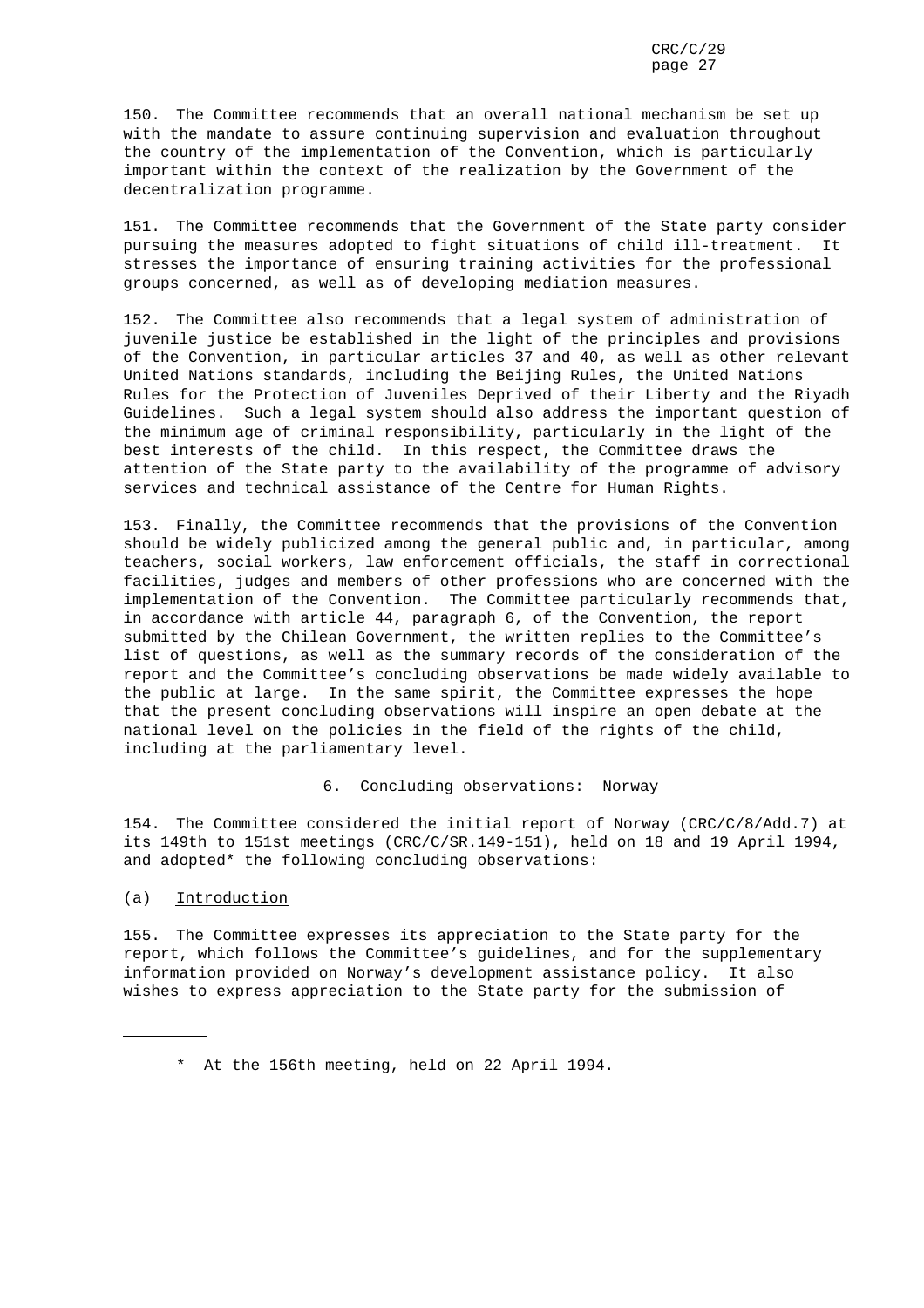written replies to its list of issues as well as for the additional information provided during the course of the discussion which enabled the Committee to engage in a frank and constructive dialogue with the representatives of the State party.

### (b) Positive factors

156. The Committee appreciates the State party's firm commitment to promoting measures for the better implementation of the rights of the child both nationally and internationally. In this connection, it notes that Norway was the first country in the world to establish an ombudsman working for the benefit of children. It also notes the spirit of dialogue existing between the Government, the municipalities and the ombudsman and civil society including the non-governmental community. In addition, the Committee notes the importance the Government attaches to cooperation with these various bodies and organizations in assessing the progress achieved and the problems encountered, the better to determine the strategies needed to address issues as they arise.

157. The Committee also considers as especially noteworthy the fact that Norway is one of the countries most strongly emphasizing the priority of the social sector both within its own development assistance programmes and through its participation in relevant international forums. Likewise, the Committee notes with interest the State party's support to the establishment of the research organization, Childwatch International, and its development of NORDEM which aims to facilitate the offering of national expert assistance on, inter alia, human rights matters, in a spirit of dialogue and cooperation.

158. The Committee welcomes the steps taken by the Government of Norway to review its reservation to the Convention with a view to its withdrawal. It also appreciates the concern expressed by the Government of Norway as to reservations made by any State party which are incompatible with the object and purpose of the Convention as prohibited in the Convention's article 51.

159. Equally, the Committee notes with satisfaction that during the present period of economic recession, which is affecting many countries, and the progression towards decentralization of social services, the budgetary resources for child welfare programmes have been increasing in the State party. It also appreciates that a system of monitoring the policies and measures of municipalities with regard to their implementation of children's welfare programmes has been set in place through the County Governor reporting procedure.

160. The Committee takes note of the considerable efforts being made by the State party to combat trends towards intolerance against foreigners and to address the issues of racism and xenophobia, including through the involvement and participation of youth. It also welcomes the active role being taken by the State party in encouraging such approaches to facing these problems within forums at the regional level.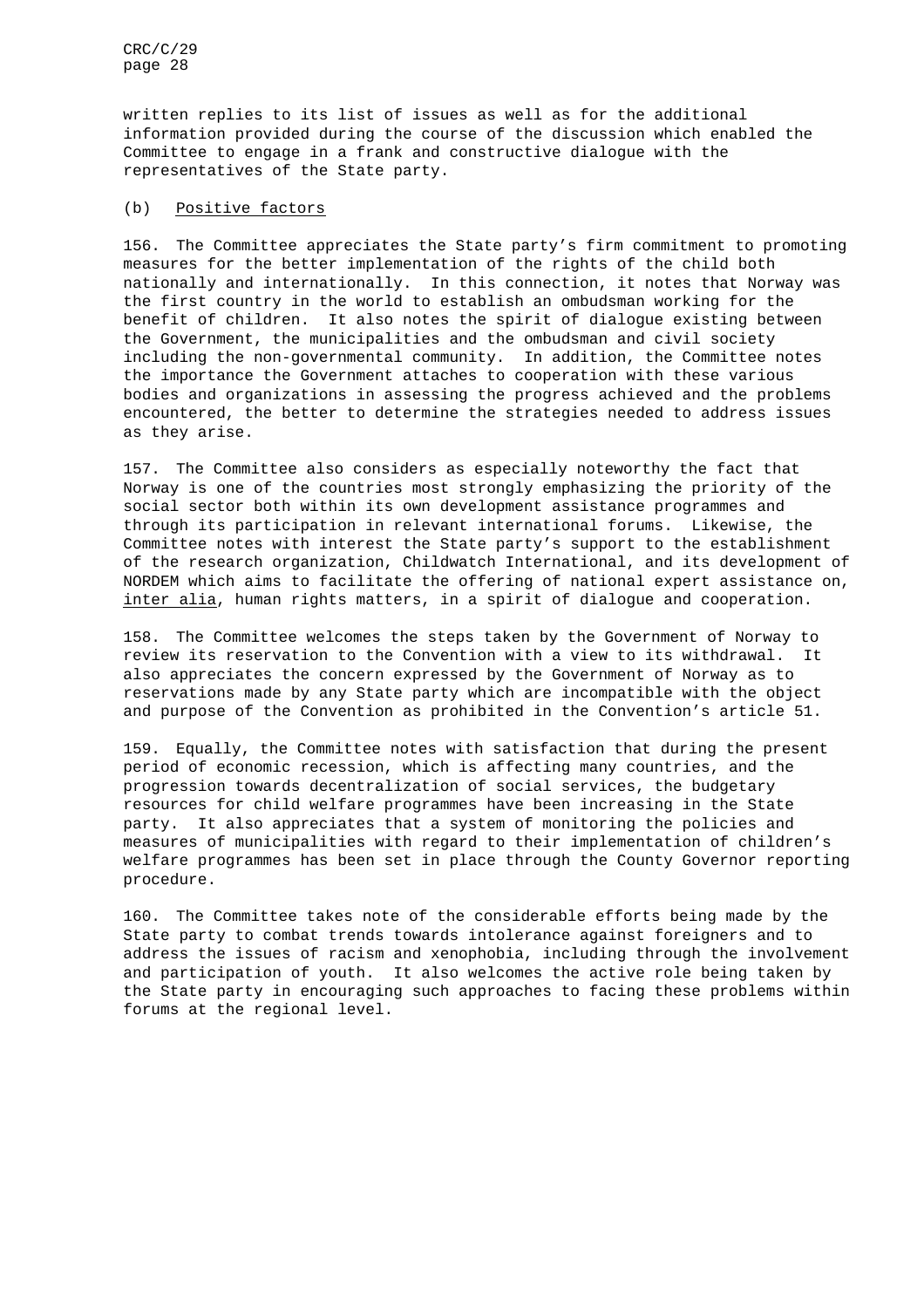### (c) Principal subjects of concern

161. The Committee takes note that a Governmental Committee report has proposed to amend the Constitution to include a special provision incorporating certain human rights treaties and that this suggestion does not cover the incorporation of the Convention on the Rights of the Child.

162. The Committee notes that although an opting-out system exists for children wishing to abstain from compulsory religious education, this requires their parents to submit a formal request exposing the faith of the children involved and as such may be felt to be an infringement of their right to privacy.

163. Concerning the right of a child to know his or her origins, the Committee notes the possible contradiction between this provision of the Convention with the policy of the State party in relation to artificial insemination, namely in keeping the identity of sperm donors secret.

164. The Committee is concerned about some aspects of the practical application of the law and policy concerning children seeking asylum, particularly in relation to methods of interviewing children, including unaccompanied minors. Furthermore, it is concerned that the police may not be instructed to delay the expulsion of some members of the family in order to ensure that the whole family remains together and that undue strain on the children is avoided.

165. The Committee notes that all children who have had their asylum requests rejected but remain in the country have had their rights to health care and education provided de facto but not de jure. It is the view of the Committee that such services should be provided as a matter of principle according to the letter and spirit of articles 2 and 3 of the Convention.

### (d) Suggestions and recommendations

166. The Committee wishes to encourage the State party to take the necessary steps for withdrawing its reservation to the Convention in the very near future and would like to be kept informed of developments on this matter.

167. In case the Government of Norway should decide to amend its Constitution to include therein a special provision on the incorporation of certain human rights treaties, the Committee would like to encourage the incorporation of a reference to the Convention on the Rights of the Child.

168. The Committee would like to suggest that the State party consider in its legislation the implications of article 37 (a) of the Convention on the Rights of the Child and, in this connection, that it also pays attention to the definition of torture provided for in article 1 of the Convention against Torture and Other Cruel, Inhuman or Degrading Treatment or Punishment, to which Norway is also a party.

169. The Committee would like to suggest that the State party consider the possibility of strengthening the role of the Ministry of Children and Family Affairs, in relation to refugee children.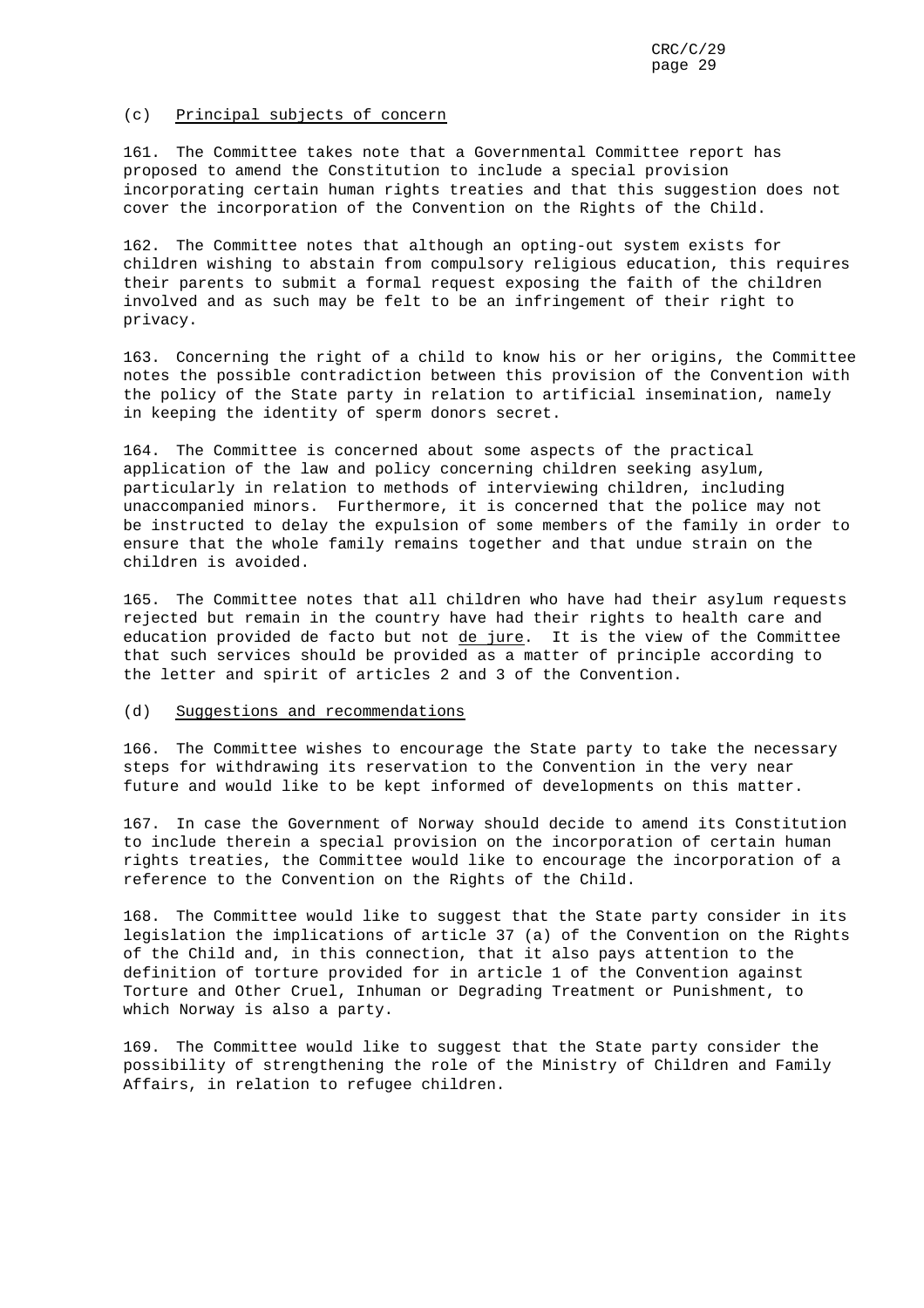170. As part of the ongoing efforts to promote and protect the rights of the child, the Committee would like to suggest that the State party undertake or encourage research on various matters raised during the discussion, including the reasons for the relatively high number of suicides among young people in Norway and the development and use of indicators to monitor the progress or otherwise of the implementation of all the rights guaranteed under the Convention.

171. The Committee suggests that the particular difficulties facing, for instance, children in single-parent families might also deserve further study.

172. In connection with the State party's ongoing efforts to raise greater awareness of the Convention, the Committee is of the opinion that consideration should be given to incorporating education on the provisions and principles of the Convention in training programmes for various professional groups, including teachers, social workers, law enforcement personnel and judges.

173. The Committee also suggests that appropriate ways and means be used to target further publicity on the Convention, especially about those provisions and principles of the Convention relevant to the situation of particular groups of children, for instance, children in the system of administration of justice and the prevention of discrimination against children suffering from AIDS and HIV infection.

174. The Committee also welcomes the policies being pursued by the State party with regard to the promotion of human rights education, especially in view of General Assembly resolution 48/127 on the possibility of establishing a decade for human rights education, and encourages the State party to consider using this opportunity to promote the incorporation of education about the Convention on the Rights of the Child in curricula for schoolchildren.

175. Equally, the Committee would like to suggest that the State party encourage measures to further involve and facilitate the participation of children in matters affecting them, especially at the local level.

176. The Committee suggests that the State party reconsider its policy on religious education for children in light of the general principle of non-discrimination and the right to privacy.

177. The Committee suggests that the State party consider undertaking another comprehensive review of the policy in relation to children seeking asylum in the light of the principles and provisions of the Convention. In this connection, it is suggested that solutions should also be sought to avoid expulsions causing the separation of families. It also suggests that the State party might wish to further discuss the provision of education and health services, including with respect to all children under its jurisdiction, in order to ensure that different standards of service do not arise between municipalities.

178. The Committee suggests that the State party consider reviewing its juvenile justice system in order to ensure that proceedings against persons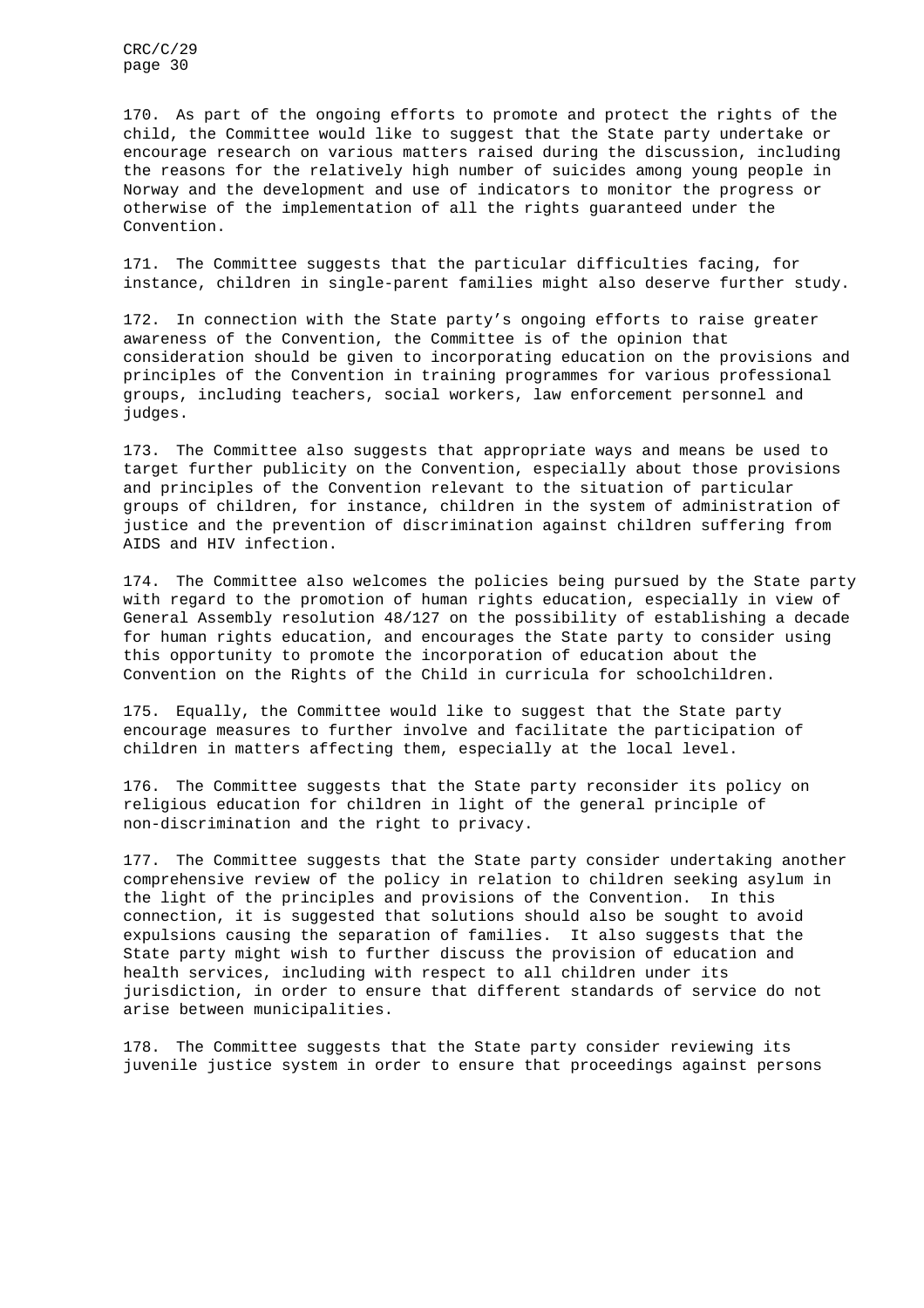under 18 years of age are fully compatible with the spirit of article 40, paragraph 3, of the Convention.

179. The Committee encourages the State party to continue making the substance of the Convention known to all children and adults in Norway and to translate materials relating to the Convention into the languages of major immigrant groups in Norway. It would also like to recommend that the State party prepare, in a special package, the report of the State party to the Committee, the summary records and concluding observations following the discussion in the Committee, as well as the list of issues and the written responses to them, and to make this available on as wide a basis as possible.

### IV. OTHER MATTERS

### A. Action taken by the Commission on Human Rights in the field of the rights of the child

180. The Committee took note of the adoption by the Commission on Human Rights of different resolutions which once again reflected the importance attached by the Commission to questions related to the rights of the child. In this respect, the Committee adopted two recommendations respectively entitled "Children in armed conflicts" and "Sale of children, child prostitution and child pornography" (see chap. I above, recommendations 2 and 3).

181. Furthermore, the Committee took note of resolution 1994/93 of the Commission on Human Rights entitled "The plight of street children". In particular, it welcomed the statement by the Commission that strict compliance with the provisions of the Convention on the Rights of the Child would constitute a significant step towards solving the problems in this connection. It also welcomed the fact that the Commission commended the Committee "for the attention it pays in its monitoring activities to the situation of children who, to survive, are forced to live and work in the streets". Furthermore, the Committee noted that the Commission reiterated its invitation to the Committee to consider the possibility of a general comment thereon.

182. In this context, the Committee recalled its general discussion held during the fourth session on "Economic exploitation of children", as well as the decision to organize a general discussion during the seventh session on "The role of the family in the promotion of the rights of the child", both of which are of relevance in connection with the rights of children who, in order to survive, are forced to live and work in the street.

183. In its discussion the Committee also pointed out that the term "street children" may not clearly define the nature or the causes of the violations these children suffer. It is in fact an expression that covers a diversity of situations affecting children. Some work in the street but have homes, others are abandoned or for other reasons become homeless, others again have escaped abuse, some are pushed into prostitution or drug abuse. Another concern about the term was that it was understood in some societies to be stigmatizing and discriminatory. The Committee, therefore, had endeavoured to use more appropriate terminology.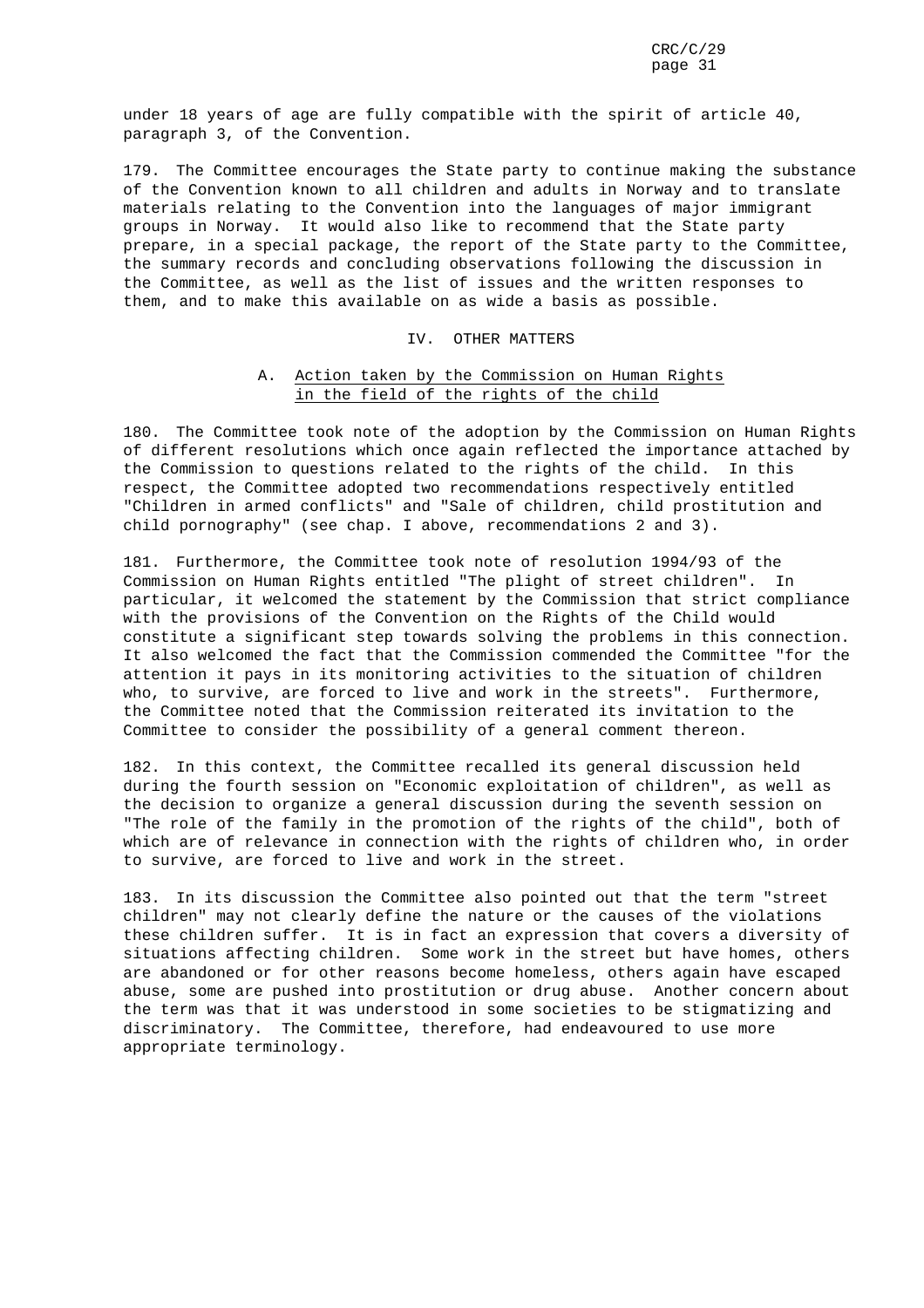184. Recollection was made of an earlier discussion about the drafting by the Committee of general comments on the Convention. In view of the present heavy work-load of the Committee and the fact that some further experience ought to be assembled before the provisions and principles of the Convention would be interpreted in the form of general comments, it was agreed that the issue of general comments would be considered at a later stage of its activities.

### B. Participation in the International Conference on Population and Development

185. The Committee, in view of its previous decision to participate in the International Conference on Population and Development, which is to be held at Cairo in September 1994, decided that it would be represented by its Chairperson, Mrs. Hoda Badran, and by Mr. Swithun Mombeshora.

### C. Situation of children in the territory of former Yugoslavia

186. The Committee considered once again the situation of the plight of children in the territory of the former Yugoslavia. It welcomed, in the light of previous recommendations it had adopted in this regard, the inclusion by the Special Rapporteur of the Commission on Human Rights of a major chapter on the situation of children in all parts of the area under his mandate. The Committee recognized the need to pursue its cooperation with the Special Rapporteur and stressed the importance of taking the Convention on the Rights of the Child into consideration in the framework of his mandate.

187. Following an exchange of correspondence and the submission of written information by the Federal Republic of Yugoslavia to the Committee, an informal meeting was held between a delegation of the Government and some members of the Committee. The meeting provided the opportunity to receive further information about the situation of children in the Federal Republic of Yugoslavia, which will also be valuable in the context of the discussion of the initial report to be submitted by the State party, under the provisions of article 44 of the Convention on the Rights of the Child.

V. DRAFT PROVISIONAL AGENDA FOR THE SEVENTH SESSION

188. The following is the draft provisional agenda for the seventh session of the Committee:

- 1. Adoption of the agenda.
- 2. Organizational and other matters.
- 3. Submission of reports by States parties in accordance with article 44 of the Convention.
- 4. Consideration of reports by States parties.
- 5. Review of developments relevant to the work of the Committee.
- 6. System of documentation and information.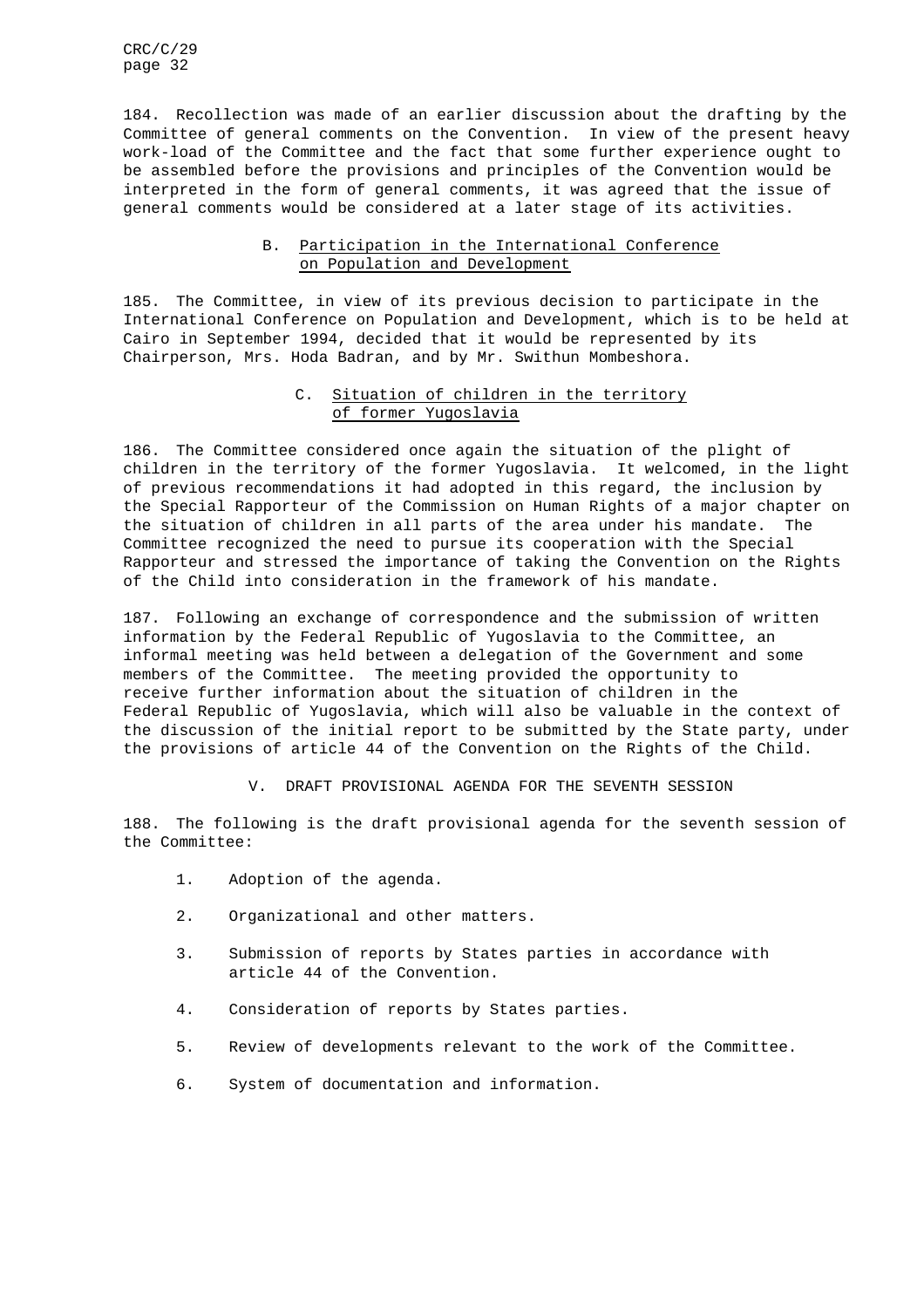- 7. General discussion on "The role of the family in the promotion of the rights of the child".
- 8. Cooperation with other United Nations bodies, specialized agencies and other competent bodies.
- 9. Methods of work of the Committee.
- 10. Future meetings.
- 11. Other matters.

VI. ADOPTION OF THE REPORT

189. At its 156th meeting, held on 22 April 1994, the Committee considered the draft report on its sixth (special) session. The report was adopted unanimously by the Committee.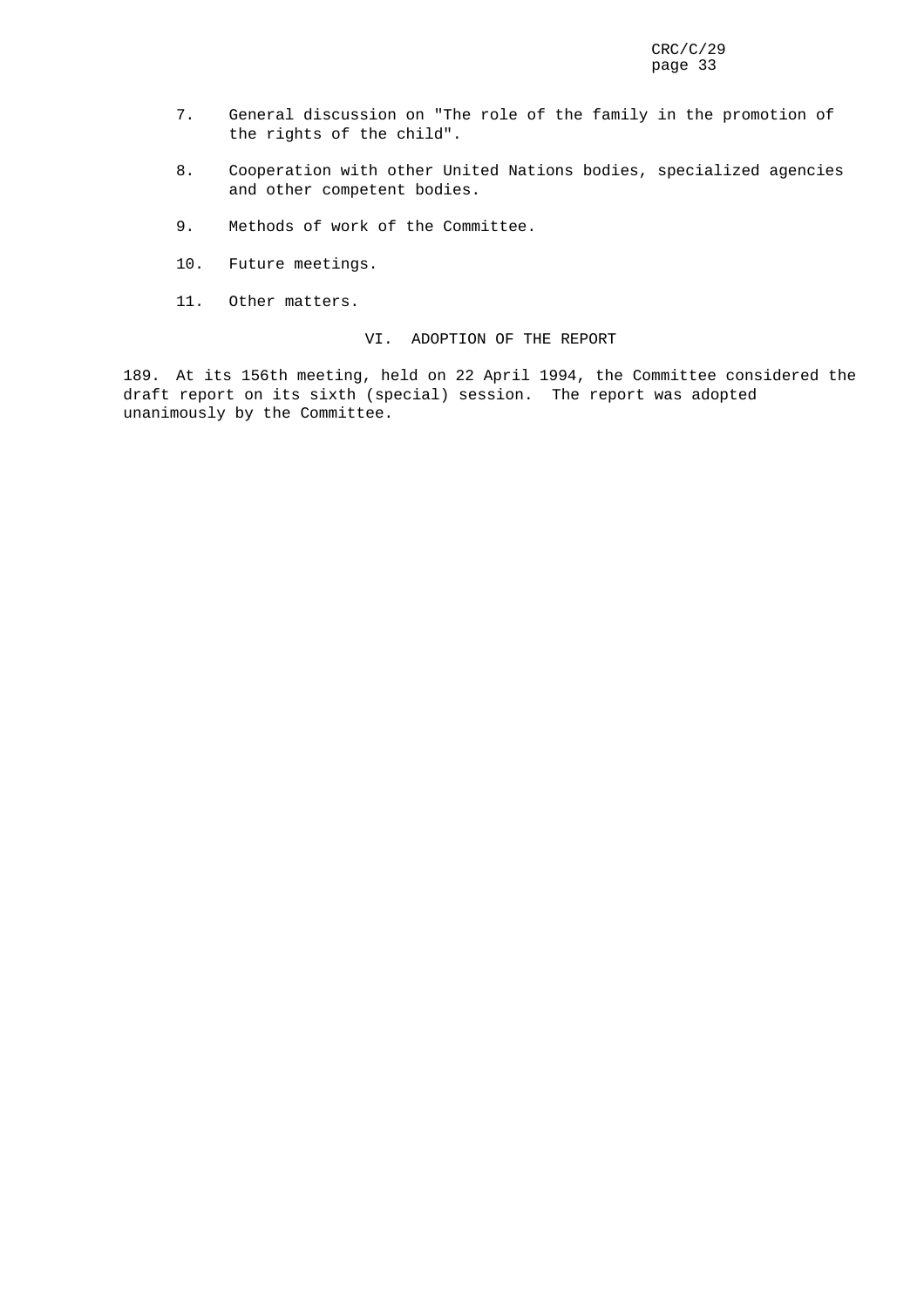### Annex I

STATES WHICH HAVE RATIFIED OR ACCEDED TO THE CONVENTION ON THE RIGHTS OF THE CHILD AS AT 22 APRIL 1994 (158)

| States                                                                      | Date of signature                                                               | Date of receipt<br>of instrument<br>of ratification/<br>accession a/                         | Date of entry<br>into force                                                                     |
|-----------------------------------------------------------------------------|---------------------------------------------------------------------------------|----------------------------------------------------------------------------------------------|-------------------------------------------------------------------------------------------------|
| Afghanistan<br>Albania<br>Algeria<br>Angola<br>Antigua and                  | 27 September 1990<br>26 January 1990<br>26 January 1990<br>14 February 1990     | 28 March 1994<br>27 February 1992<br>16 April 1993<br>5 December 1990                        | 27 April 1994<br>28 March 1992<br>16 May 1993<br>4 January 1991                                 |
| Barbuda                                                                     | 12 March 1991                                                                   | 5 October 1993                                                                               | 4 November 1993                                                                                 |
| Argentina<br>Armenia<br>Australia<br>Austria<br>Azerbaijan                  | 29 June 1990<br>22 August 1990<br>26 January 1990                               | 4 December 1990<br>23 June 1993 a/<br>17 December 1990<br>6 August 1992<br>13 August 1992 a/ | 3 January 1991<br>22 July 1993<br>16 January 1991<br>5 September 1992<br>12 September 1992      |
| Bahamas<br>Bahrain<br>Bangladesh<br><b>Barbados</b><br>Belarus              | 30 October 1990<br>26 January 1990<br>19 April 1990<br>26 January 1990          | 20 February 1991<br>13 February 1992 a/<br>3 August 1990<br>9 October 1990<br>1 October 1990 | 22 March 1991<br>14 March 1992<br>2 September 1990<br>8 November 1990<br>31 October 1990        |
| Belgium<br>Belize<br>Benin<br>Bhutan<br>Bolivia                             | 26 January 1990<br>2 March 1990<br>25 April 1990<br>4 June 1990<br>8 March 1990 | 16 December 1991<br>2 May 1990<br>3 August 1990<br>1 August 1990<br>26 June 1990             | 15 January 1992<br>2 September 1990<br>2 September 1990<br>2 September 1990<br>2 September 1990 |
| Bosnia and<br>Herzegovina*<br>Brazil<br>Bulgaria<br>Burkina Faso<br>Burundi | 26 January 1990<br>31 May 1990<br>26 January 1990<br>8 May 1990                 | 24 September 1990<br>3 June 1991<br>31 August 1990<br>19 October 1990                        | 6 March 1992<br>24 October 1990<br>3 July 1991<br>30 September 1990<br>18 November 1990         |
| Cambodia<br>Cameroon<br>Canada<br>Cape Verde<br>Central African             | 22 September 1992<br>25 September 1990<br>28 May 1990                           | 15 October 1992<br>11 January 1993<br>13 December 1991<br>4 June 1992 a/                     | 14 November 1992<br>10 February 1993<br>12 January 1992<br>4 July 1992                          |
| Republic                                                                    | 30 July 1990                                                                    | 23 April 1992                                                                                | 23 May 1992                                                                                     |

\* Succession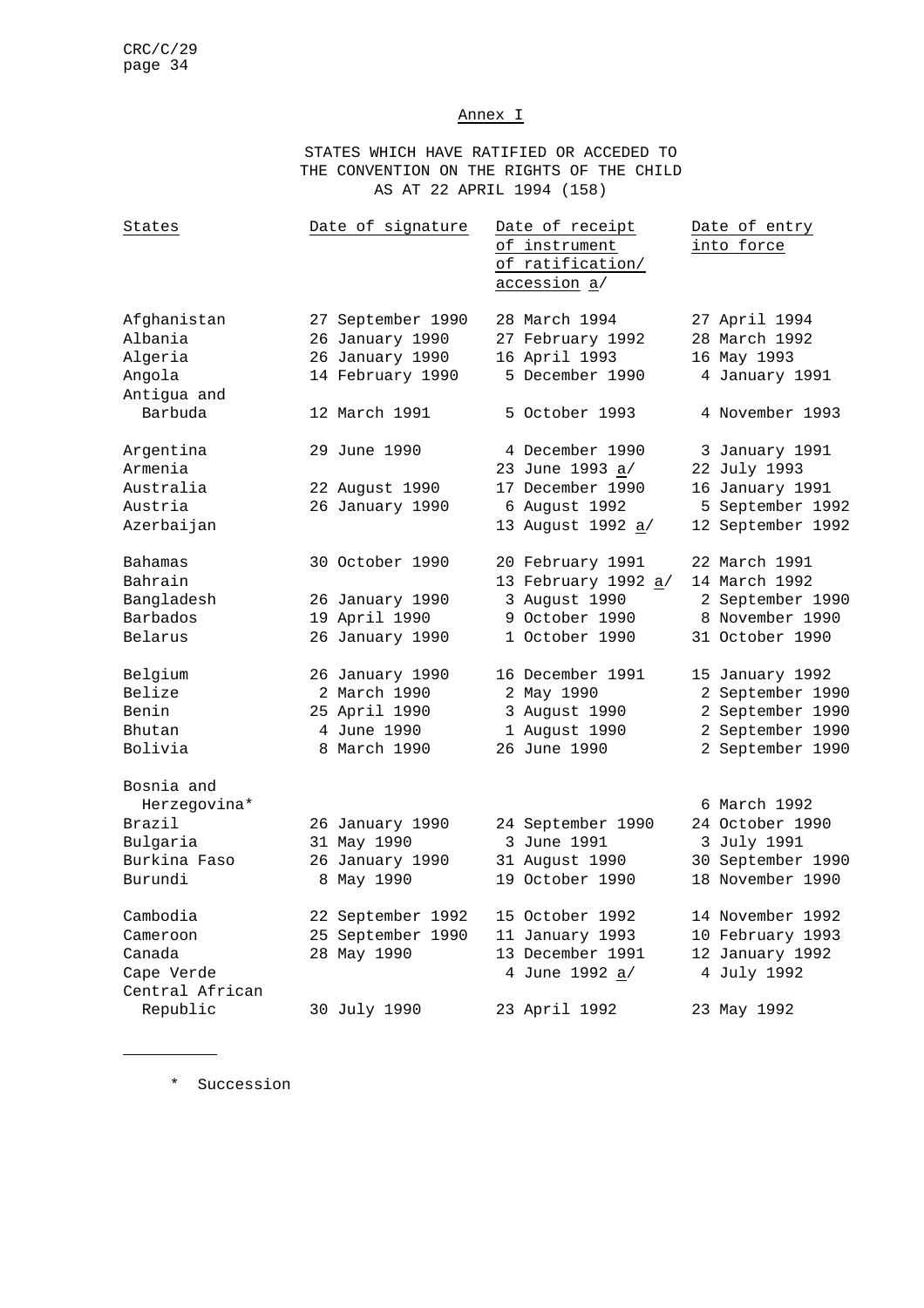| States                                                            | Date of signature                                                                              | Date of receipt<br>of instrument<br>of ratification/<br><u>accession a/</u>                | Date of entry<br>into force                                                                  |
|-------------------------------------------------------------------|------------------------------------------------------------------------------------------------|--------------------------------------------------------------------------------------------|----------------------------------------------------------------------------------------------|
| Chad<br>Chile<br>China<br>Colombia<br>Comoros                     | 30 September 1990<br>26 January 1990<br>29 August 1990<br>26 January 1990<br>30 September 1990 | 2 October 1990<br>13 August 1990<br>2 March 1992<br>28 January 1991<br>22 June 1993        | 1 November 1990<br>12 September 1990<br>1 April 1992<br>27 February 1991<br>21 July 1993     |
| Congo<br>Costa Rica<br>Côte d'Ivoire<br>Croatia*<br>Cuba          | 26 January 1990<br>26 January 1990<br>26 January 1990                                          | 14 October 1993 a/<br>21 August 1990<br>4 February 1991<br>21 August 1991                  | 13 November 1993<br>20 September 1990<br>6 March 1991<br>8 October 1991<br>20 September 1991 |
| Cyprus<br>Czech Republic*<br>Democratic People's                  | 5 October 1990                                                                                 | 7 February 1991                                                                            | 9 March 1991<br>1 January 1993                                                               |
| Republic of Korea 23 August 1990<br>Denmark                       | 26 January 1990                                                                                | 21 September 1990<br>19 July 1991<br>6 December 1990                                       | 21 October 1990<br>18 August 1991                                                            |
| Djibouti                                                          | 30 September 1990                                                                              |                                                                                            | 5 January 1991                                                                               |
| Dominica<br>Dominican Republic<br>Ecuador<br>Egypt<br>El Salvador | 26 January 1990<br>8 August 1990<br>26 January 1990<br>5 February 1990<br>26 January 1990      | 13 March 1991<br>11 June 1991<br>23 March 1990<br>6 July 1990<br>10 July 1990              | 12 April 1991<br>11 July 1991<br>2 September 1990<br>2 September 1990<br>2 September 1990    |
| Equatorial Guinea<br>Estonia<br>Ethiopia<br>Fiji<br>Finland       | 2 July 1993<br>26 January 1990                                                                 | 15 June 1992 a/<br>21 October 1991 a/<br>14 May 1991 a/<br>13 August 1993<br>20 June 1991  | 15 July 1992<br>20 November 1991<br>13 June 1991<br>12 September 1993<br>20 July 1991        |
| France<br>Gabon<br>Gambia<br>Germany<br>Ghana                     | 26 January 1990<br>26 January 1990<br>5 February 1990<br>26 January 1990<br>29 January 1990    | 7 August 1990<br>9 February 1994<br>8 August 1990<br>6 March 1992<br>5 February 1990       | 6 September 1990<br>11 March 1994<br>7 September 1990<br>5 April 1992<br>2 September 1990    |
| Greece<br>Grenada<br>Guatemala<br>Guinea<br>Guinea-Bissau         | 26 January 1990<br>21 February 1990<br>26 January 1990<br>26 January 1990                      | 11 May 1993<br>5 November 1990<br>6 June 1990<br>13 July 1990 <u>a</u> /<br>20 August 1990 | 10 June 1993<br>5 December 1990<br>2 September 1990<br>2 September 1990<br>19 September 1990 |

\* Succession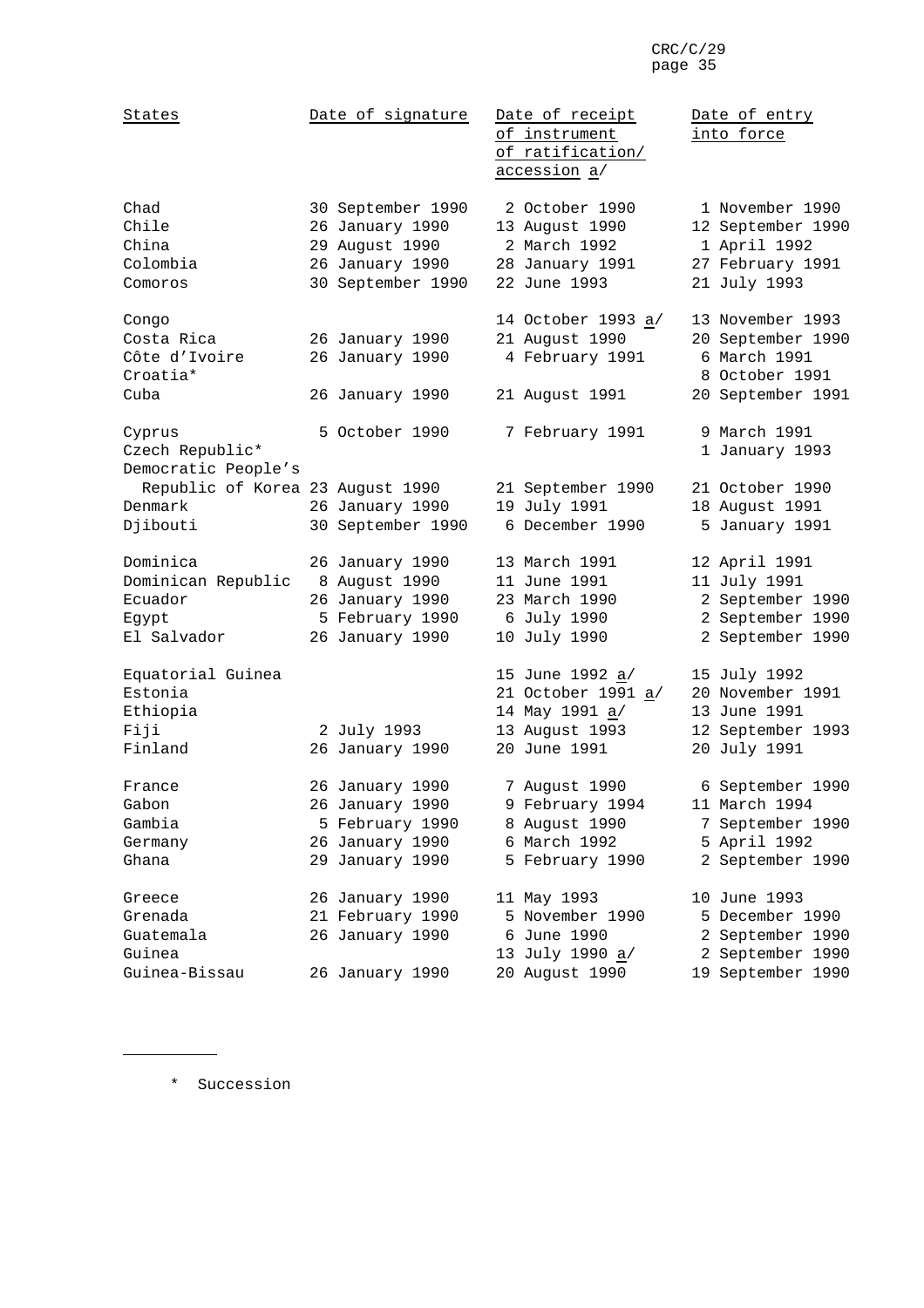| States                                                                            | Date of signature                                                                        | Date of receipt<br>of instrument<br>of ratification/<br>accession a/                               | Date of entry<br>into force                                                                     |
|-----------------------------------------------------------------------------------|------------------------------------------------------------------------------------------|----------------------------------------------------------------------------------------------------|-------------------------------------------------------------------------------------------------|
| Guyana<br>Holy See<br>Honduras<br>Hungary<br>Iceland                              | 30 September 1990<br>20 April 1990<br>31 May 1990<br>14 March 1990<br>26 January 1990    | 14 January 1991<br>20 April 1990<br>10 August 1990<br>7 October 1991<br>28 October 1992            | 13 February 1991<br>2 September 1990<br>9 September 1990<br>6 November 1991<br>27 November 1992 |
| India<br>Indonesia<br>Ireland<br>Israel<br>Italy                                  | 26 January 1990<br>30 September 1990<br>3 July 1990<br>26 January 1990                   | 11 December 1992 a/<br>5 September 1990<br>28 September 1992<br>3 October 1991<br>5 September 1991 | 11 January 1993<br>5 October 1990<br>28 October 1992<br>2 November 1991<br>5 October 1991       |
| Jamaica<br>Japan<br>Jordan<br>Kenya<br>Kuwait                                     | 26 January 1990<br>21 September 1990<br>29 August 1990<br>26 January 1990<br>7 June 1990 | 14 May 1991<br>22 April 1994<br>24 May 1991<br>30 July 1990<br>21 October 1991                     | 13 June 1991<br>22 May 1994<br>23 June 1991<br>2 September 1990<br>20 November 1991             |
| Lao People's<br>Democratic<br>Republic<br>Latvia<br>Lebanon<br>Lesotho<br>Liberia | 26 January 1990<br>21 August 1990<br>26 April 1990                                       | 8 May 1991 <u>a</u> /<br>14 April 1992 a/<br>14 May 1991<br>10 March 1992<br>4 June 1993           | 7 June 1991<br>14 May 1992<br>13 June 1991<br>9 April 1992<br>4 July 1993                       |
| Libyan Arab<br>Jamahiriya<br>Lithuania<br>Luxembourg<br>Madagascar<br>Malawi      | 19 April 1990                                                                            | 15 April 1993 <u>a</u> /<br>31 January 1992 a/<br>19 March 1991<br>2 January 1991 <u>a</u> /       | 15 May 1993<br>1 March 1992<br>18 April 1991<br>1 February 1991                                 |
| Maldives<br>Mali<br>Malta<br>Marshall Islands<br>Mauritania                       | 21 August 1990<br>26 January 1990<br>26 January 1990<br>14 April 1993<br>26 January 1990 | 11 February 1991<br>20 September 1990<br>30 September 1990<br>4 October 1993<br>16 May 1991        | 13 March 1991<br>20 October 1990<br>30 October 1990<br>3 November 1993<br>15 June 1991          |
| Mauritius<br>Mexico<br>Micronesia<br>Monaco<br>Mongolia                           | 26 January 1990<br>26 January 1990                                                       | 26 July 1990 a/<br>21 September 1990<br>5 May 1993 a/<br>21 June 1993 a/<br>5 July 1990            | 2 September 1990<br>21 October 1990<br>4 June 1993<br>21 July 1993<br>2 September 1990          |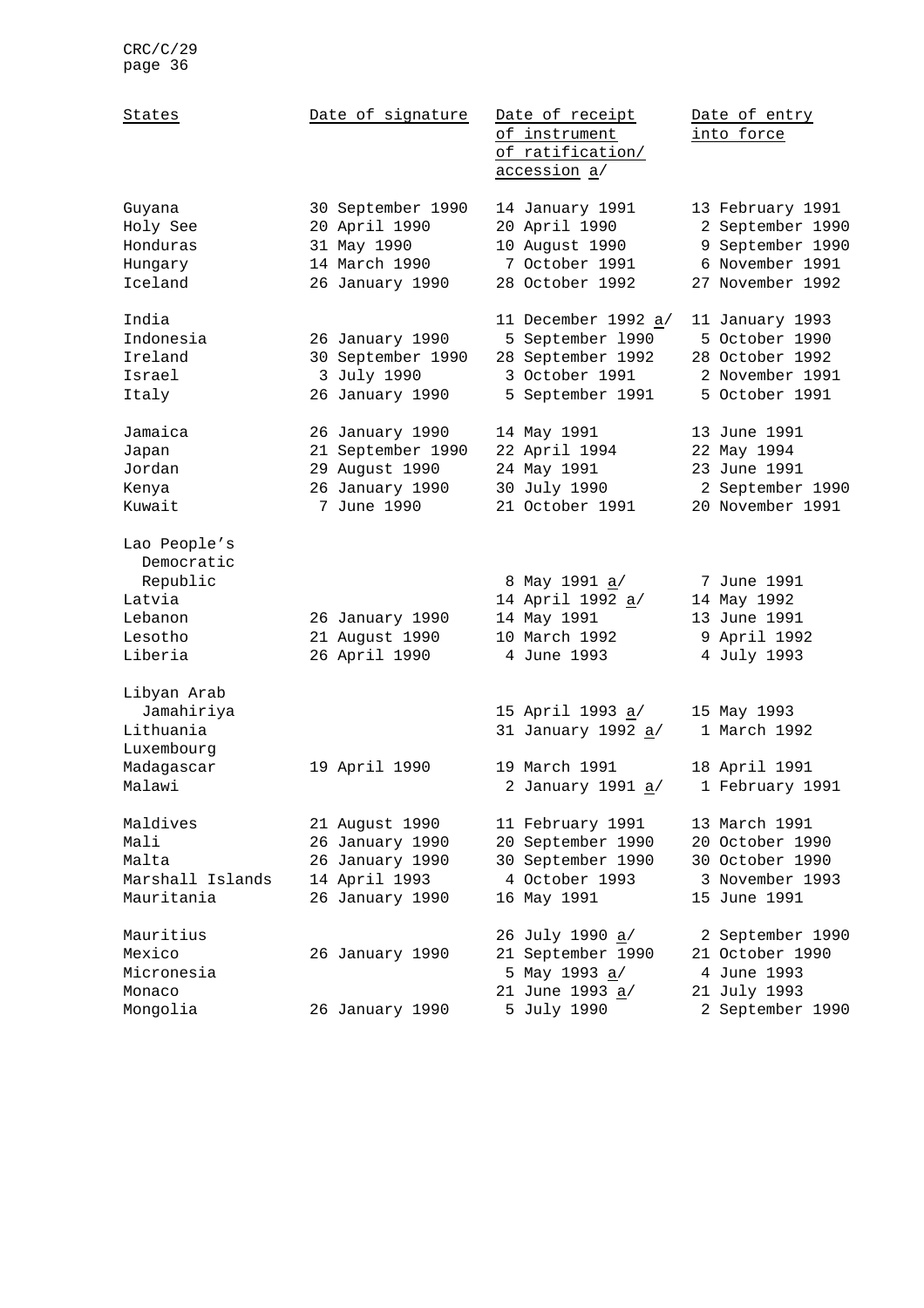| States                           | Date of signature                    | Date of receipt<br>of instrument<br>of ratification/<br>accession a/ | Date of entry<br>into force                       |
|----------------------------------|--------------------------------------|----------------------------------------------------------------------|---------------------------------------------------|
| Morocco<br>Myanmar<br>Namibia    | 26 January 1990<br>26 September 1990 | 21 June 1993<br>15 July 1991 a/<br>30 September 1990                 | 21 July 1993<br>14 August 1991<br>30 October 1990 |
| Nepal                            | 26 January 1990                      | 14 September 1990                                                    | 14 October 1990                                   |
| New Zealand                      | 1 October 1990                       | 6 April 1993                                                         | 6 May 1995                                        |
| Nicaragua                        | 6 February 1990                      | 5 October 1990                                                       | 4 November 1990                                   |
| Niger                            | 26 January 1990                      | 30 September 1990                                                    | 30 October 1990                                   |
| Nigeria                          | 26 January 1990                      | 19 April 1991                                                        | 19 May 1991                                       |
| Norway                           | 26 January 1990                      | 8 January 1991                                                       | 7 February 1991                                   |
| Pakistan                         | 20 September 1990                    | 12 November 1990                                                     | 12 December 1990                                  |
| Panama                           | 26 January 1990                      | 12 December 1990                                                     | 11 January 1991                                   |
| Papua New Guinea                 | 30 September 1990                    | 1 March 1993                                                         | 31 March 1993                                     |
| Paraguay                         | 4 April 1990                         | 25 September 1990                                                    | 25 October 1990                                   |
| Peru                             | 26 January 1990                      | 4 September 1990                                                     | 4 October 1990                                    |
| Philippines                      | 26 January 1990                      | 21 August 1990                                                       | 20 September 1990                                 |
| Poland                           | 26 January 1990                      | 7 June 1991                                                          | 7 July 1991                                       |
| Portugal                         | 26 January 1990                      | 21 September 1990                                                    | 21 October 1990                                   |
| Republic of Korea<br>Republic of | 25 September 1990                    | 20 November 1991                                                     | 20 December 1991                                  |
| Moldova                          |                                      | 26 January 1993 a/                                                   | 25 February 1993                                  |
| Romania                          | 26 January 1990                      | 28 September 1990                                                    | 28 October 1990                                   |
| Russian Federation               | 26 January 1990                      | 16 August 1990                                                       | 15 September 1990                                 |
| Rwanda<br>Saint Kitts and        | 26 January 1990                      | 24 January 1991                                                      | 23 February 1991                                  |
| Nevis                            | 26 January 1990                      | 24 July 1990                                                         | 2 September 1990                                  |
| Saint Lucia                      |                                      | 16 June 1993 a/                                                      | 16 July 1993                                      |
| Saint Vincent and                |                                      |                                                                      |                                                   |
| the Grenadines                   | 20 September 1993                    | 26 October 1993                                                      | 25 November 1993                                  |
| San Marino<br>Sao Tome and       |                                      | 25 November 1991 <u>a</u> /                                          | 25 December 1991                                  |
| Principe                         |                                      | 14 May 1991 <u>a</u> /                                               | 13 June 1991                                      |
| Senegal                          | 26 January 1990                      | 31 July 1990                                                         | 2 September 1990                                  |
| Seychelles                       |                                      | 7 September 1990 a/                                                  | 7 October 1990                                    |
| Sierra Leone                     | 13 February 1990                     | 18 June 1990                                                         | 2 September 1990                                  |

\* Succession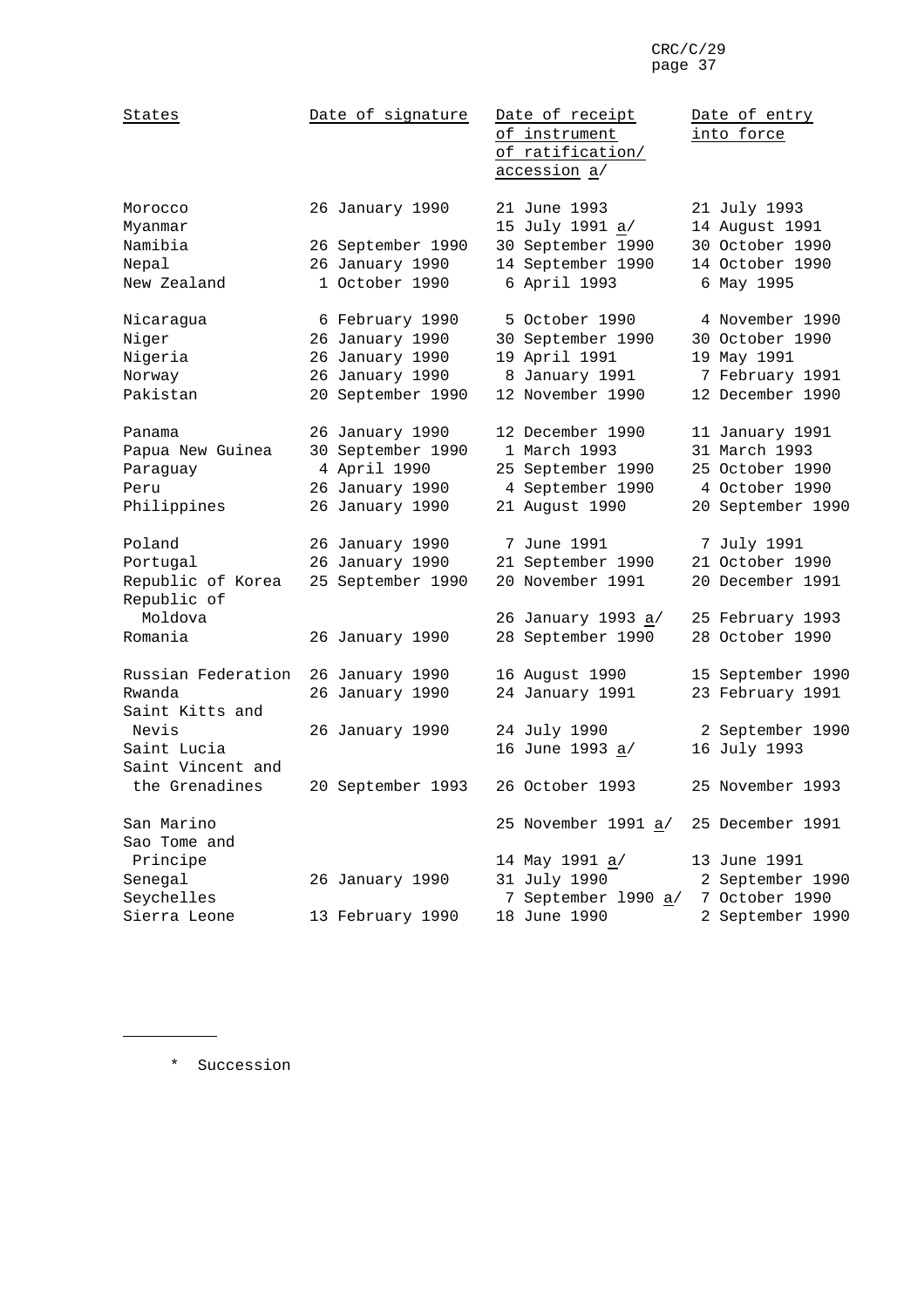| States                                                                                                       | Date of signature                                                                              | Date of receipt<br>of instrument<br>of ratification/<br>accession a/                 | Date of entry<br>into force                                                            |
|--------------------------------------------------------------------------------------------------------------|------------------------------------------------------------------------------------------------|--------------------------------------------------------------------------------------|----------------------------------------------------------------------------------------|
| Slovakia*<br>Slovenia*<br>Spain<br>Sri Lanka<br>Sudan                                                        | 26 January 1990<br>26 January 1990<br>24 July 1990                                             | 6 December 1990<br>12 July 1991<br>3 August 1990                                     | 1 January 1993<br>25 June 1991<br>5 January 1991<br>11 August 1991<br>2 September 1990 |
| Suriname<br>Sweden<br>Syrian Arab                                                                            | 26 January 1990<br>26 January 1990                                                             | 1 March 1993<br>29 June 1990                                                         | 31 March 1993<br>2 September 1990                                                      |
| Republic<br>Tajikistan<br>Thailand                                                                           | 18 September 1990                                                                              | 15 July 1993<br>26 October 1993 a/<br>27 March 1992 a/                               | 14 August 1993<br>25 November 1993<br>26 April 1992                                    |
| The former Yugoslav<br>Republic of<br>Macedonia*<br>Toqo<br>Trinidad and Tobago 30 September 1990<br>Tunisia | 26 January 1990<br>26 February 1990                                                            | 1 August 1990<br>5 December 1991<br>30 January 1992                                  | 2 December 1993<br>2 September 1990<br>4 January 1992<br>29 February 1992              |
| Turkmenistan                                                                                                 |                                                                                                | 20 September 1993 a/                                                                 | 19 October 1993                                                                        |
| Uganda<br>Ukraine<br>United Kingdom of<br>Great Britain<br>and Northern                                      | 17 August 1990<br>21 February 1991                                                             | 17 August 1990<br>28 August 1991                                                     | 16 September 1990<br>27 September 1991                                                 |
| Ireland<br>United Republic                                                                                   | 19 April 1990                                                                                  | 16 December 1991                                                                     | 15 January 1992                                                                        |
| of Tanzania<br>Uruguay                                                                                       | 1 June 1990<br>26 January 1990                                                                 | 10 June 1991<br>20 November 1990                                                     | 10 July 1991<br>20 December 1990                                                       |
| Vanuatu<br>Venezuela<br>Viet Nam<br>Yemen<br>Yugoslavia                                                      | 30 September 1990<br>26 January 1990<br>26 January 1990<br>13 February 1990<br>26 January 1990 | 7 July 1993<br>13 September 1990<br>28 February 1990<br>1 May 1991<br>3 January 1991 | 6 August 1993<br>13 October 1990<br>2 September 1990<br>31 May 1991<br>2 February 1991 |
| Zaire<br>Zambia<br>Zimbabwe                                                                                  | 20 March 1990<br>30 September 1990<br>8 March 1990                                             | 27 September 1990<br>5 December 1991<br>11 September 1990                            | 27 October 1990<br>5 January 1992<br>11 October 1990                                   |

\* Succession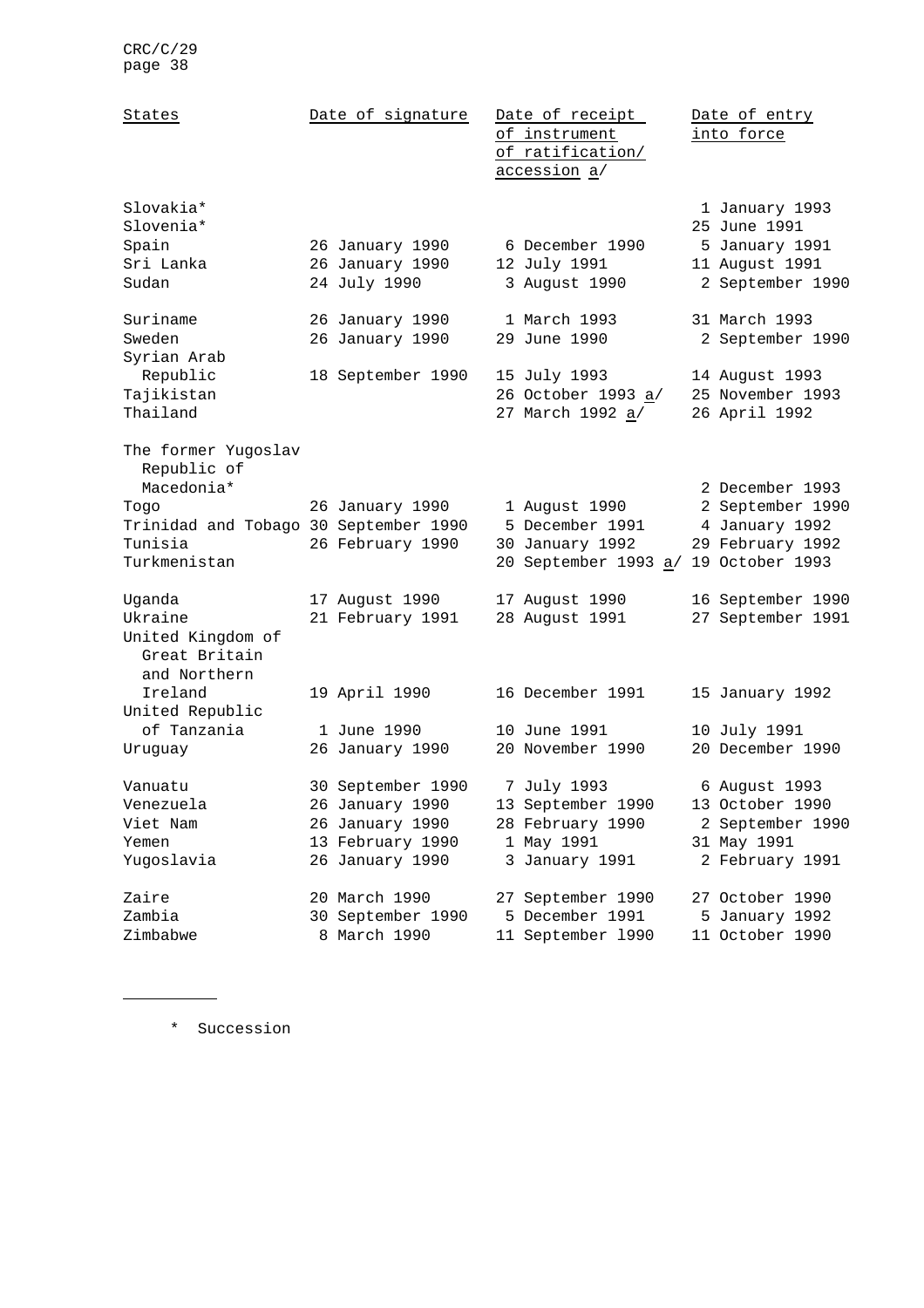### Annex II

MEMBERSHIP OF THE COMMITTEE ON THE RIGHTS OF THE CHILD

| Name of member                       | Country of nationality |
|--------------------------------------|------------------------|
| Mrs. Hoda BADRAN*                    | Eqypt                  |
| Mgr. Luis A. BAMBAREN GASTELUMENDI** | Peru                   |
| Mrs. Akila BELEMBAOGO**              | Burkina Faso           |
| Mrs. Flora C. EUFEMIO*               | Philippines            |
| Mr. Thomas HAMMARBERG**              | Sweden                 |
| Mr. Youri KOLOSOV**                  | Russian Federation     |
| Miss Sandra Prunella MASON **        | Barbados               |
| Mr. Swithun Tachiona MOMBESHORA*     | Zimbabwe               |
| Mrs. Marta SANTOS PAIS*              | Portugal               |
| Mrs. Marilia SARDENBERG*             | Brazil                 |

\* Term expires on 28 February 1997.

\*\* Term expires on 28 February 1995.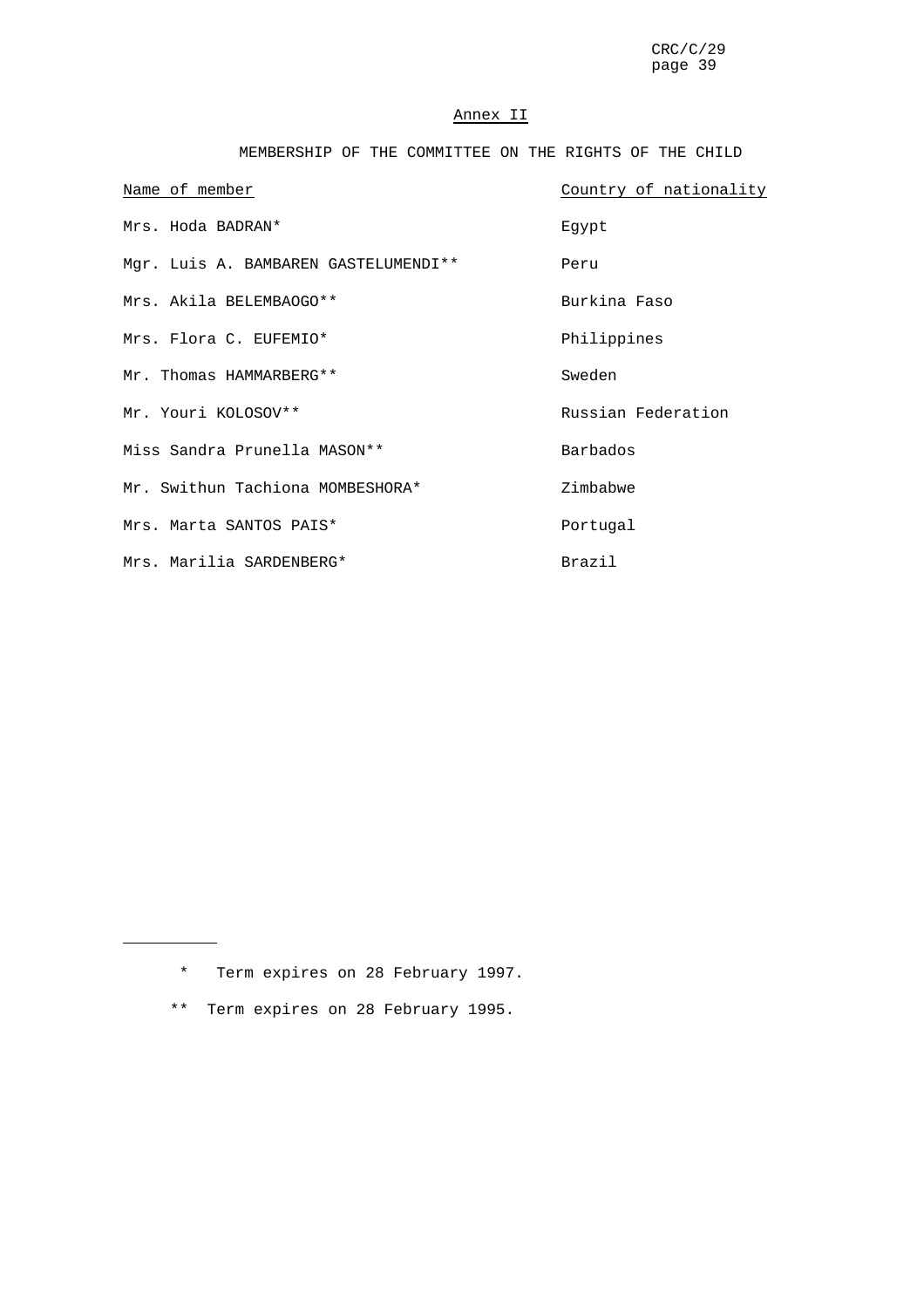### Annex III Annex III

# STATUS OF SUBMISSION OF REPORTS BY STATES PARTIES UNDER ARTICLE 44 OF<br>THE CONVENTION ON THE RIGHTS OF THE CHILD STATUS OF SUBMISSION OF REPORTS BY STATES PARTIES UNDER ARTICLE 44 OF THE CONVENTION ON THE RIGHTS OF THE CHILD

### Initial reports due in 1992 Initial reports due in 1992

| State Party                              | Date of entry into<br>force                   | Initial report:<br>due<br>date                | Date of submission            | Symbol         |
|------------------------------------------|-----------------------------------------------|-----------------------------------------------|-------------------------------|----------------|
| Bangladesh                               | September 1990                                | 1 September 1992                              |                               |                |
| Barbados                                 | November 1990                                 | 7 November 1992                               |                               |                |
| Belarus                                  | October 1990<br>31                            | 30 October 1992                               | 12 February 1993              | CRC/C/3/Add.14 |
| Belize                                   | September 1990                                | September 1992<br>$\overline{a}$              |                               |                |
| Benin                                    | 1990<br>September                             | 1992<br>September<br>$\overline{\phantom{0}}$ |                               |                |
| Bhutan                                   | 1990<br>September<br>$\overline{\mathcal{C}}$ | 1992<br>September<br>$\overline{\phantom{0}}$ |                               |                |
| Bolivia                                  | September 1990                                | September 1992<br>$\overline{a}$              | 14 September 1992             | CRC/C/3/Add.2  |
| Brazil                                   | October 1990<br>24                            | October 1992<br>23                            |                               |                |
| Faso<br>Burkina                          | 1990<br>September<br>$\overline{3}0$          | 1992<br>September<br>29                       | 7 July 1993                   | CRC/C/3/Add.19 |
| Burundi                                  | November 1990<br>$\frac{8}{1}$                | 17 November 1992                              |                               |                |
| Chad                                     | November 1990                                 | October 1992<br>$\overline{31}$               |                               |                |
| Childe                                   | 1990<br>September<br>$\frac{2}{1}$            | 1992<br>September<br>$\frac{1}{1}$            | 1993<br>June<br>$\frac{2}{3}$ | CRC/C/3/Add.18 |
| Costa Rica                               | 1990<br>September<br>$\overline{0}$           | 1992<br>September<br>$\overline{0}$           | October 1992<br>$\frac{8}{2}$ | CRC/C/3/Add.8  |
| Democratic People's<br>Republic of Korea | October 1990<br>$\overline{c}$                | 20 October 1992                               |                               |                |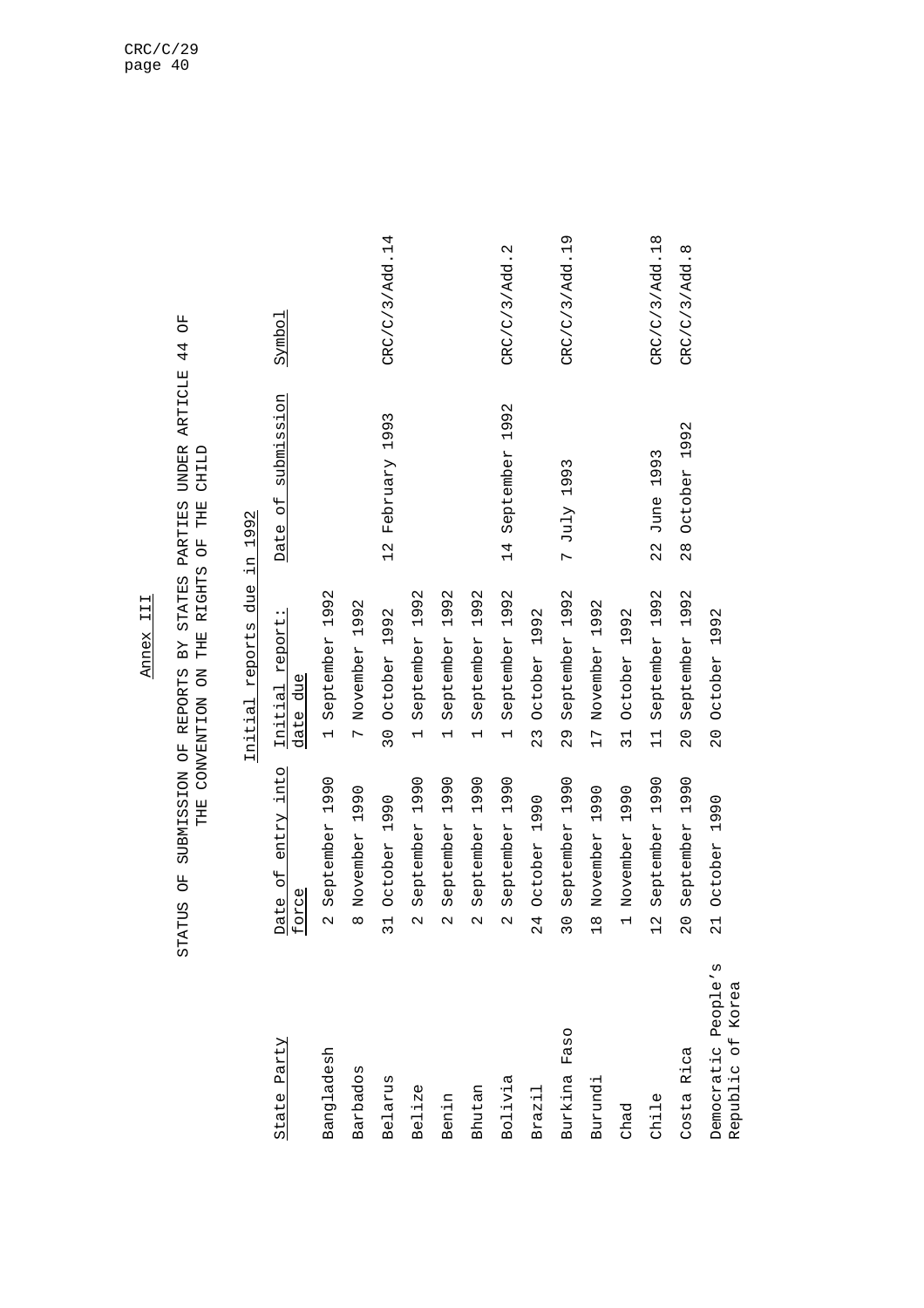|                           | TITTCTO                                       | reports due in 1996 (continued,               |                                           |                                         |
|---------------------------|-----------------------------------------------|-----------------------------------------------|-------------------------------------------|-----------------------------------------|
| State party               | of entry into<br>force<br>Date                | report:<br>date due<br>Initial                | submission<br>$\overline{d}$<br>Date      | Symbol                                  |
| Ecuador                   | 1990<br>September<br>$\overline{\mathcal{C}}$ | 1992<br>September<br>$\overline{\phantom{0}}$ |                                           |                                         |
| Egypt                     | 1990<br>September<br>$\mathbf{\Omega}$        | 1992<br>September<br>$\overline{\phantom{0}}$ | 1992<br>October<br>$\frac{3}{2}$          | CRC/C/3/Add.6                           |
| Salvador<br>$\frac{1}{2}$ | 1990<br>September<br>$\mathbf{\Omega}$        | 1992<br>September<br>$\overline{\phantom{0}}$ | 1992<br>November<br>$\infty$              | Ō<br>CRC/C/3/Add.                       |
| France                    | 1990<br>September<br>$\circ$                  | 1992<br>September<br>Б                        | 1993<br>April<br>${}^{\circ}$             | CRC/C/3/Add.15                          |
| Gambia                    | 1990<br>September<br>$\overline{C}$           | 1992<br>September<br>$\circ$                  |                                           |                                         |
| Ghana                     | 1990<br>September<br>$\mathbf{\Omega}$        | 1992<br>September<br>$\overline{\phantom{0}}$ |                                           |                                         |
| Grenada                   | 1990<br>December<br>LŊ                        | $\mathbf{\Omega}$<br>199<br>December<br>4     |                                           |                                         |
| Guatemala                 | 1990<br>September<br>$\mathbf{\Omega}$        | 1992<br>September<br>$\overline{\phantom{0}}$ |                                           |                                         |
| Guinea                    | 1990<br>September<br>$\mathbf{\Omega}$        | 1992<br>September<br>$\overline{\phantom{0}}$ |                                           |                                         |
| Guinea-Bissau             | 1990<br>September<br>$\frac{1}{2}$            | 1992<br>September<br>$\frac{8}{1}$            |                                           |                                         |
| Holy See                  | 1990<br>September<br>$\mathbf{\Omega}$        | 1992<br>September<br>$\overline{\phantom{0}}$ | 1994<br>March<br>$\overline{\mathcal{C}}$ | CRC/C/3/Add. 27                         |
| Honduras                  | 1990<br>September<br>Ō                        | 1992<br>September<br>$\infty$                 | 1993<br>Max<br>$\overline{11}$            | CRC/C/3/Add.17                          |
| Indonesia                 | October 1990<br>L                             | October 1992<br>4                             | 1992<br>17 November                       | and<br>CRC/C/3/Add.10<br>CRC/C/3/Add.26 |
| Kenya                     | 1990<br>September<br>$\mathbf{\Omega}$        | 1992<br>September<br>$\overline{\phantom{0}}$ |                                           |                                         |
| Mali                      | 1990<br>October<br>$\frac{0}{2}$              | 1992<br>October<br>$\frac{10}{1}$             |                                           |                                         |
| Malta                     | 1990<br>October<br>30                         | 1992<br>October<br>$\frac{9}{2}$              |                                           |                                         |
| Mauritius                 | 1990<br>September<br>$\mathcal{L}$            | 1992<br>September<br>$\overline{\phantom{0}}$ |                                           |                                         |
| Mexico                    | 1990<br>October<br>$\frac{1}{2}$              | 1992<br>October<br>$\overline{0}$             | 1992<br>December<br>$\frac{15}{1}$        | CRC/C/3/Add.11                          |
| Mongolia                  | September 1990<br>$\mathbf{\Omega}$           | September 1992<br>$\overline{\phantom{0}}$    |                                           |                                         |
| Namibia                   | 30 October 1990                               | October 1992<br>29                            | December 1992<br>$\overline{2}$           | CRC/C/3/Add.12                          |

 $199$   $(701 + 121)$ Initial reports due in 1992 (continued) ءِ<br>-- $\mathsf{d}$ र्न  $\overline{t}$ Tnitial report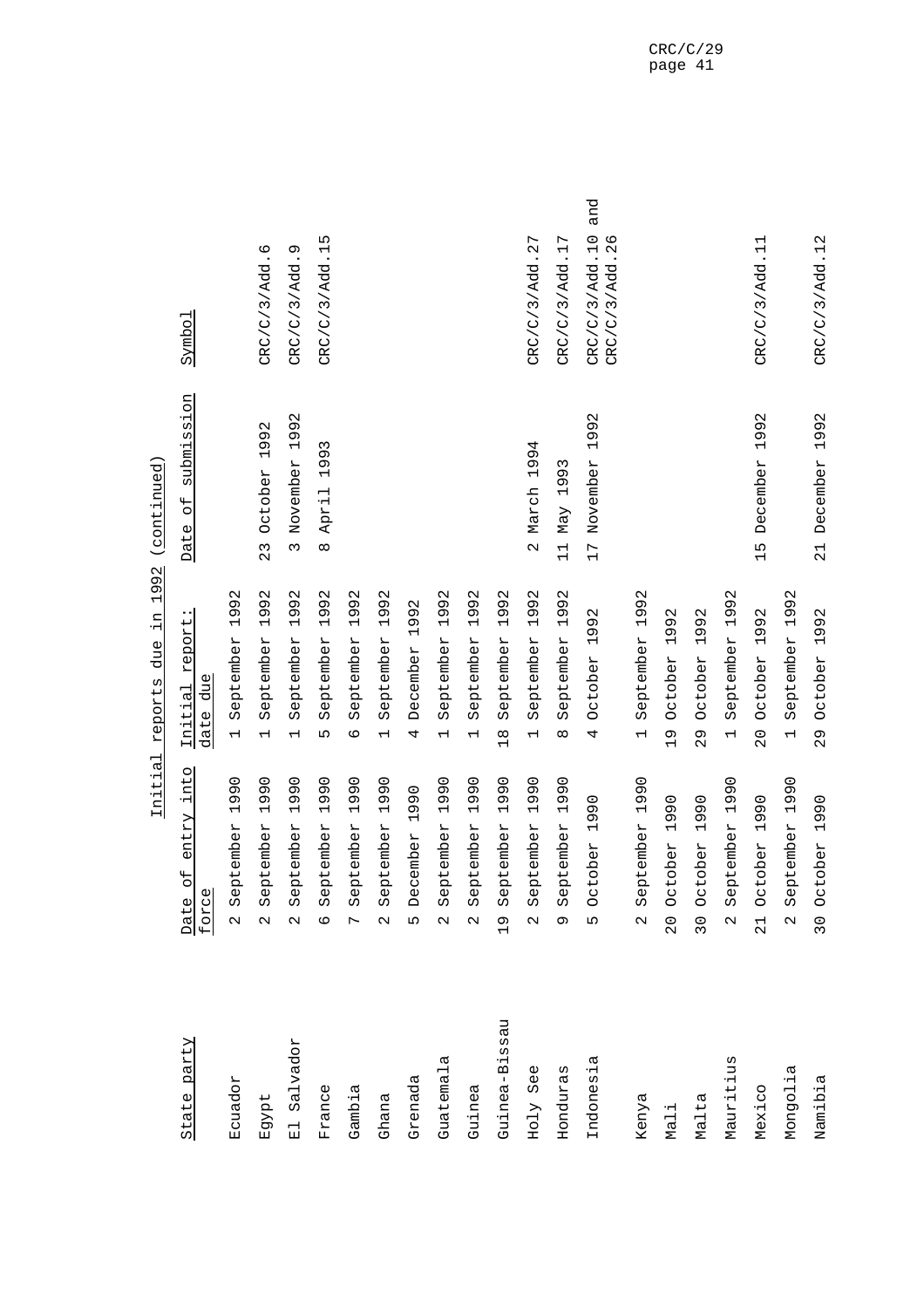| j<br>ŗ<br>ζ<br>j<br>.<br>آ<br>;<br>1<br>$\vdash$<br>;<br>;<br>) )<br>.<br>ג<br>ג |  |
|----------------------------------------------------------------------------------|--|
| ς<br>J<br>a<br>I<br>ī                                                            |  |
| $\frac{1}{4}$<br>ኗ                                                               |  |
| ane<br>ı                                                                         |  |
| $\Omega$<br><b>TEDOLL</b>                                                        |  |
| $\frac{1}{6}$<br>)<br> <br> <br>Ç<br>ŀ                                           |  |

| State party                 | entry into<br>$\overline{a}$<br>force<br>Date      | Initial report:<br>date due                                     | submission<br>$\overline{\mathbf{C}}$<br>Date   | Symbol                                 |
|-----------------------------|----------------------------------------------------|-----------------------------------------------------------------|-------------------------------------------------|----------------------------------------|
| Nepal                       | 1990<br>detober<br>$\overline{14}$                 | 992<br>$\overline{\phantom{0}}$<br>October<br>$\frac{1}{2}$     |                                                 |                                        |
| Nicaragua                   | 1990<br>vovember<br>4                              | 1992<br>November<br>$\infty$                                    | January 1994<br>$\frac{2}{1}$                   | CRC/C/3/Add.25                         |
| Niger                       | October 1990<br>30                                 | October 1992<br>29                                              |                                                 |                                        |
| Pakistan                    | 1990<br>becember<br>$\frac{2}{1}$                  | 1992<br>December<br>$\frac{1}{1}$                               | 1993<br>January<br>25                           | CRC/C/3/Add.13                         |
| Paraguay                    | 1990<br>detober<br>١<br>$\mathcal{L}$              | 992<br>$\overline{ }$<br>October<br>24                          | 993<br>$\overline{\phantom{0}}$<br>August<br>30 | CRC/C/3/Add. 22                        |
| Peru                        | October 1990<br>4                                  | October 1992<br>$\infty$                                        | October 1992<br>$\frac{8}{2}$                   | CRC/C/3/Add.7 and<br>CRC/C/3/Add. 24   |
| Philippines                 | September 1990<br>$\overline{0}$                   | September 1992<br>$\frac{1}{2}$                                 | September 1993<br>$\frac{1}{2}$                 | CRC/C/3/Add. 23                        |
| Portugal                    | 1990<br>detober<br>$\overline{2}$                  | 1992<br>October<br>$\overline{0}$                               |                                                 |                                        |
| Romania                     | 1990<br>detober<br>$\frac{8}{2}$                   | 1992<br>October<br>27                                           | 1993<br>April<br>14                             | CRC/C/3/Add.16                         |
| Russian Federation          | 990<br>$\overline{\phantom{0}}$<br>September<br>۱ŋ | 992<br>$\overline{\phantom{0}}$<br>September<br>$\overline{14}$ | 1992<br>October<br>$\frac{9}{1}$                | CRC/C/3/Add.5                          |
| and<br>Saint Kitts<br>Nevis | 1990<br>September<br>$\mathcal{C}$                 | 1992<br>September<br>$\overline{\phantom{0}}$                   |                                                 |                                        |
| Senegal                     | September 1990<br>$\mathcal{C}$                    | September 1992<br>$\overline{\phantom{0}}$                      |                                                 |                                        |
| Seychelles                  | October 1990<br>L                                  | October 1992<br>$\circ$                                         |                                                 |                                        |
| Sierra Leone                | 1990<br>September<br>$\mathbf{\Omega}$             | 1992<br>September<br>$\overline{\phantom{0}}$                   |                                                 |                                        |
| Sudan                       | 1990<br>September<br>$\mathcal{C}$                 | 1992<br>September<br>$\overline{\phantom{0}}$                   | 1992<br>September<br>29                         | and<br>CRC/C/3/Add.20<br>CRC/C/3/Add.3 |
| Sweden                      | 1990<br>September<br>$\mathbf{\Omega}$             | 1992<br>September<br>$\overline{\phantom{0}}$                   | 1992<br>September<br>$\overline{C}$             | CRC/C/3/Add.1                          |
| Togo                        | 1990<br>September<br>$\mathcal{L}$                 | 1992<br>September<br>$\overline{\phantom{0}}$                   |                                                 |                                        |
| Uganda                      | 1990<br>September<br>$\frac{6}{1}$                 | 1992<br>September<br>$\frac{15}{1}$                             |                                                 |                                        |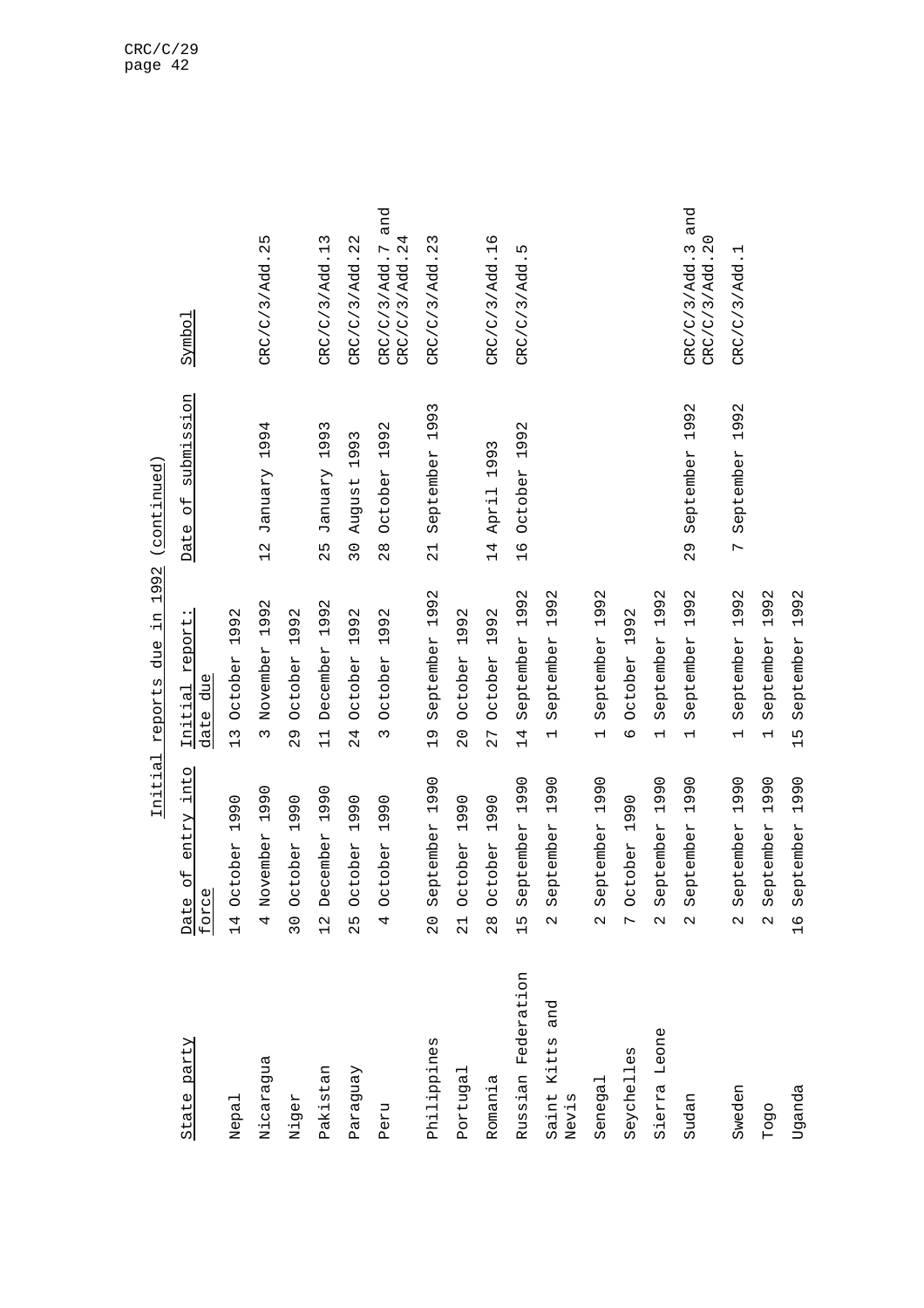|               | ᆂᅹᆚᆚᅺ                                         | コンツム<br>$\frac{1}{1}$<br>リコフ<br>イロプロイワイ       | <b>ANTITITING</b>                             |                                        |
|---------------|-----------------------------------------------|-----------------------------------------------|-----------------------------------------------|----------------------------------------|
| State party   | of entry into<br>force<br>Date                | report<br>date due<br>Initial                 | submission<br>$\overline{\mathsf{d}}$<br>Date | Symbol                                 |
| Ven6nzΩ       | 20 December 1990                              | 1992<br>December<br>$\frac{6}{1}$             |                                               |                                        |
| Venezuela     | 1990<br>13 October                            | 1992<br>October<br>12                         |                                               |                                        |
| Viet Nam      | 1990<br>September<br>$\overline{\mathcal{C}}$ | 1992<br>September<br>$\overline{\phantom{0}}$ | 1992<br>September<br>30                       | and<br>CRC/C/3/Add.21<br>CRC/C/3/Add.4 |
| Zaire         | 27 October 1990                               | 1992<br>October<br>26                         |                                               |                                        |
| Zimbabwe      | 1990<br>11 October                            | 1992<br>October<br>$\overline{C}$             |                                               |                                        |
|               |                                               | Initial reports due                           | 1993<br>цİ.                                   |                                        |
| State party   | Date of entry into<br>force                   | report:<br>date due<br>Initial                | submission<br>Date of                         | Symbo <sub>1</sub>                     |
| Angola        | 1991<br>4 January                             | 1993<br>January<br>$\infty$                   |                                               |                                        |
| Argentina     | 1991<br>3 January                             | 1993<br>January<br>$\mathbf{\Omega}$          | 17 March 1993                                 | CRC/C/8/Add.2                          |
| Australia     | 1991<br>16 January                            | 1993<br>January<br>15                         |                                               |                                        |
| Bahamas       | 22 March 1991                                 | March 1993<br>$\overline{21}$                 |                                               |                                        |
| Bulgaria      | July 1991<br>$\infty$                         | July 1993<br>$\sim$                           |                                               |                                        |
| Colombia      | 1991<br>February<br>27                        | 1993<br>February<br>26                        | 1993<br>April<br>14                           | CRC/C/8/Add.3                          |
| Côte d'Ivoire | 6 March 1991                                  | March 1993<br>Ln                              |                                               |                                        |
| Croatia       | 7 November 1991                               | 1993<br>November<br>$\circ$                   |                                               |                                        |
| Cuba          | 1991<br>September<br>$\overline{0}$           | 1993<br>September<br>$\frac{1}{2}$            |                                               |                                        |
| Cyprus        | 9 March 1991                                  | March 1993<br>$\infty$                        |                                               |                                        |
| Denmark       | 1991<br>18 August                             | 1993<br>August<br>$\overline{17}$             | 1993<br>September<br>14                       | CRC/C/8/Add.8                          |
| Djibouti      | 1991<br>5 January                             | 1993<br>January<br>4                          |                                               |                                        |
| Dominica      | 12 April 1991                                 | 1993<br>April<br>$\frac{1}{1}$                |                                               |                                        |

 $in 1992$  (continued) Initial reports due in 1992 (continued) ם<br>היה Initial reports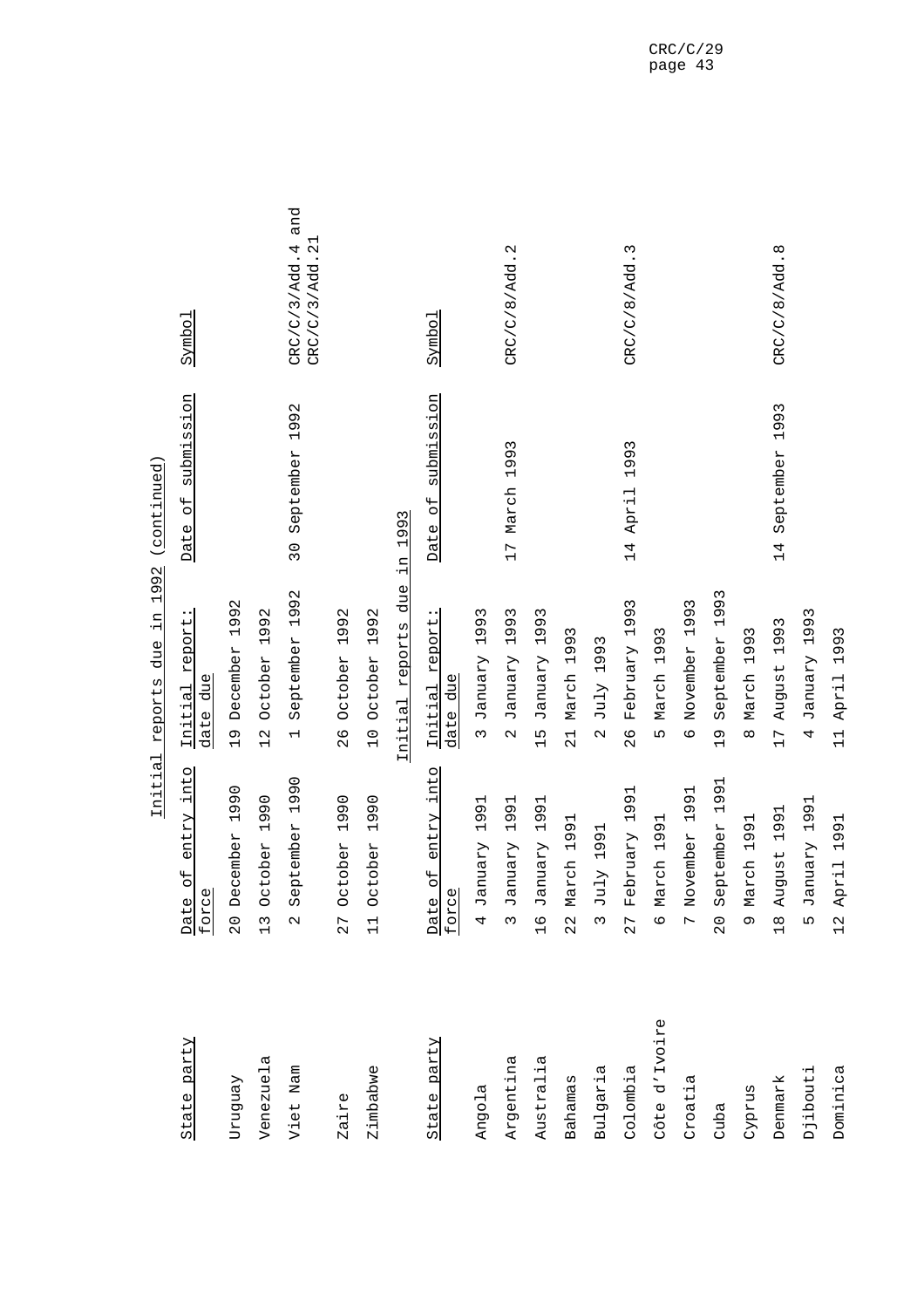| State party                            | entry into<br>Date of<br>force                                                      | Initial report:<br>due<br>date                                   | submission<br>Date of                | Symbol         |
|----------------------------------------|-------------------------------------------------------------------------------------|------------------------------------------------------------------|--------------------------------------|----------------|
| Dominican Republic                     | 1991<br>July<br>$\overline{11}$                                                     | Σ<br>199<br>July<br>$\overline{C}$                               |                                      |                |
| Estonia                                | 1991<br>November<br>$\overline{c}$                                                  | 1993<br>November<br>$\frac{0}{1}$                                |                                      |                |
| Ethiopia                               | 1991<br>June<br>$\frac{1}{2}$                                                       | 1993<br>June<br>$\frac{2}{1}$                                    |                                      |                |
| Finland                                | 1991<br>July<br>20                                                                  | 3<br>199<br>July<br>$\frac{9}{1}$                                |                                      |                |
| Guyana                                 | 991<br>$\overline{\phantom{0}}$<br>February<br>$\frac{2}{1}$                        | 3<br>99<br>$\overline{\phantom{0}}$<br>February<br>$\frac{2}{1}$ |                                      |                |
| Hungary                                | 1991<br>November<br>Φ                                                               | 1993<br>November<br>L                                            |                                      |                |
| Israel                                 | 1991<br>November                                                                    | 1993<br>November<br>$\overline{a}$                               |                                      |                |
| Italy                                  | 1991<br>October                                                                     | 93<br>$\frac{9}{1}$<br>October<br>4                              |                                      |                |
| Jamaica                                | $\overline{\phantom{0}}$<br>99<br>$\overline{\phantom{0}}$<br>June<br>$\frac{2}{1}$ | 3<br>199<br>June<br>$\frac{2}{1}$                                | 1994<br>VrenuaL<br>25                | CRC/C/8/Add.12 |
| Jordan                                 | 1991<br>June<br>23                                                                  | 3<br>199<br>June<br>22                                           | 3<br>199<br>Max<br>52                | CRC/C/8/Add.4  |
| Kuwait                                 | 1991<br>November<br>$\frac{0}{2}$                                                   | 1993<br>November<br>$\frac{1}{2}$                                |                                      |                |
| Republic<br>Lao People's<br>Democratic | 1991<br>June                                                                        | ς<br>1993<br>June<br>$\circ$                                     |                                      |                |
| Lebanon                                | 1991<br>June<br>$\frac{1}{2}$                                                       | 1993<br>June<br>$\frac{1}{2}$                                    |                                      |                |
| Madagascar                             | 1991<br>April<br>$\frac{8}{10}$                                                     | 1993<br>Max<br>$\overline{1}$                                    | 1993<br>July<br>$\overline{0}$       | CRC/C/8/Add.5  |
| Malawi                                 | 1991<br>February                                                                    | 1993<br>January<br>$\overline{31}$                               |                                      |                |
| Maldives                               | Н<br>199<br>March<br>$\frac{2}{1}$                                                  | 3<br>1993<br>March<br>$\frac{2}{1}$                              |                                      |                |
| Mauritania                             | 1991<br>June<br>5L<br>T                                                             | 1993<br>June<br>14                                               |                                      |                |
| Myanmar                                | 1991<br>August<br>$\overline{14}$                                                   | 3<br>199<br>August<br>$\frac{1}{3}$                              | 1993<br>September<br>$\overline{21}$ | CRC/C/8/Add.9  |
| Nigeria                                | ⊣<br>199<br>Max<br>$\frac{9}{1}$                                                    | Σ<br>199<br>Max<br>$\frac{8}{10}$                                |                                      |                |
| Norway                                 | 1991<br>February                                                                    | 1993<br>February<br>$\circ$                                      | 1993<br>August<br>30                 | CRC/C/8/Add.7  |

Initial reports due in 1993 (continued) Initial reports due in 1993 (continued)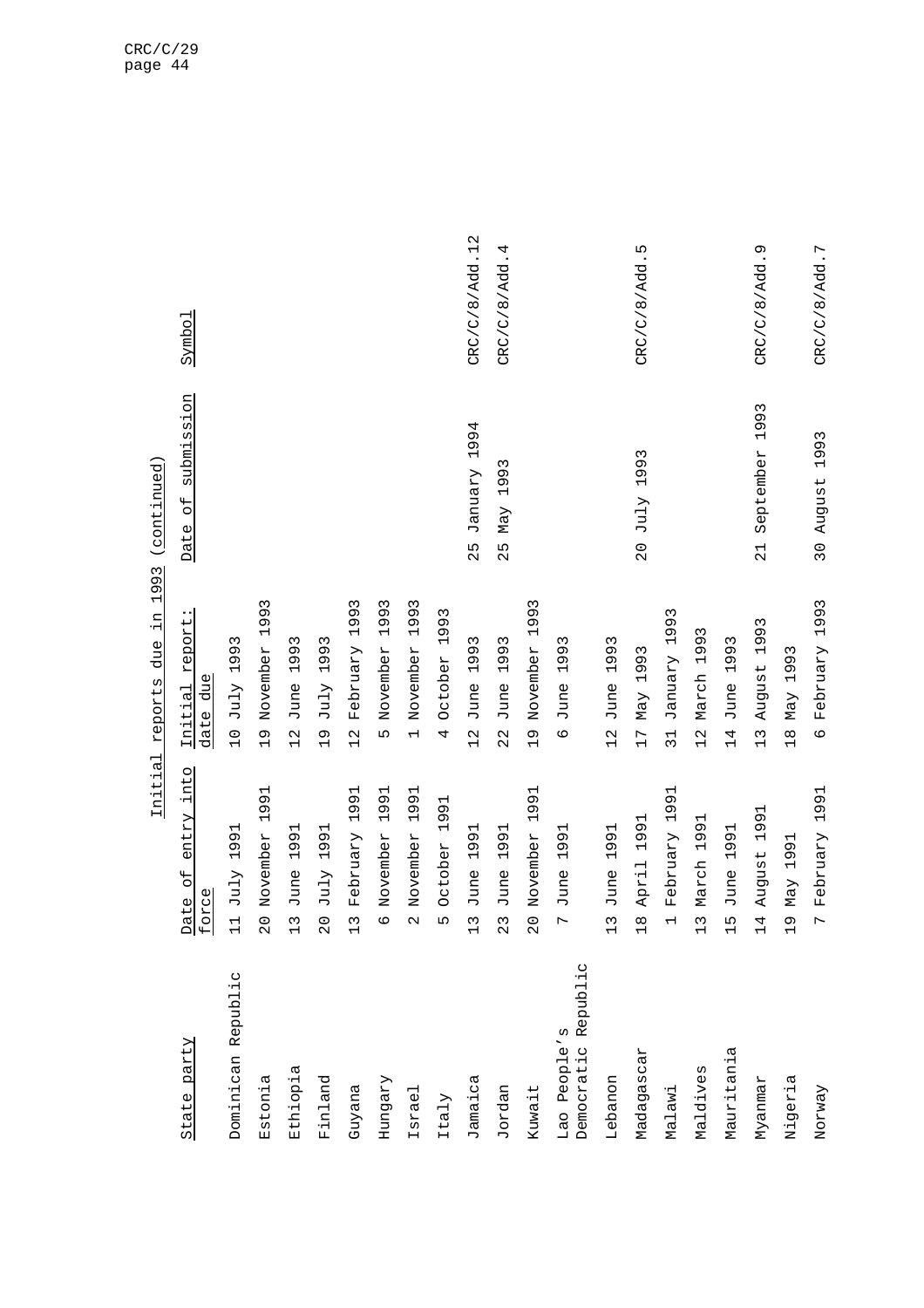|                                                 | Initial                              | 1993<br>¤Ė.<br>due<br>reports      | (continued)                               |                |
|-------------------------------------------------|--------------------------------------|------------------------------------|-------------------------------------------|----------------|
| State party                                     | entry into<br>te of<br>Date<br>force | report:<br>due<br>Initial<br>date  | submission<br>$\overline{C}$<br>Date      | Symbol         |
| Panama                                          | 1991<br>January<br>븝                 | 1993<br>January<br>$\frac{1}{2}$   |                                           |                |
| Poland                                          | 1991<br>July<br>L                    | 1993<br>July<br>$\circ$            | 1994<br><b>January</b><br>$\overline{11}$ | CRC/C/8/Add.11 |
| Republic of Korea                               | 1991<br>December<br>$\frac{0}{2}$    | 1993<br>December<br>$\frac{0}{1}$  |                                           |                |
| Rwanda                                          | 1991<br>February<br>23               | 1993<br>February<br>22             | 1992<br>September<br>$\frac{1}{2}$        | CRC/C/8/Add.1  |
| San Marino                                      | 1991<br>December<br>25               | 1993<br>December<br>24             |                                           |                |
| and<br>Sao Tome<br>Principe                     | 1991<br>June<br>$\frac{1}{2}$        | 1993<br>June<br>$\frac{2}{1}$      |                                           |                |
| Slovenia                                        | 1991<br>June<br>25                   | 1993<br>June<br>24                 |                                           |                |
| Spain                                           | 1991<br>January<br>m                 | 1993<br>January<br>4               | 1993<br>August<br>$\overline{C}$          | CRC/C/8/Add.6  |
| Sri Lanka                                       | 1991<br>August<br>$\Xi$              | 1993<br>August<br>$\frac{1}{2}$    |                                           |                |
| Yugoslav Republic<br>of Macedonia<br>The former | 1991<br>September<br>17              | 1993<br>September<br>16            |                                           |                |
| Ukraine                                         | 1991<br>September<br>27              | 1993<br>September<br>$\frac{6}{2}$ | 1993<br>October<br>$\frac{13}{1}$         | CRC/C/8/Add.10 |
| $\overline{a}$<br>United Republic<br>Tanzania   | July 1991<br>$\frac{0}{1}$           | 1993<br>July<br>Ō                  |                                           |                |
| Yemen                                           | 1991<br>Max<br>51                    | 1993<br>Max<br>$\overline{30}$     |                                           |                |
| Yugoslavia                                      | 1991<br>February<br>N                | 1993<br>February<br>$\overline{a}$ |                                           |                |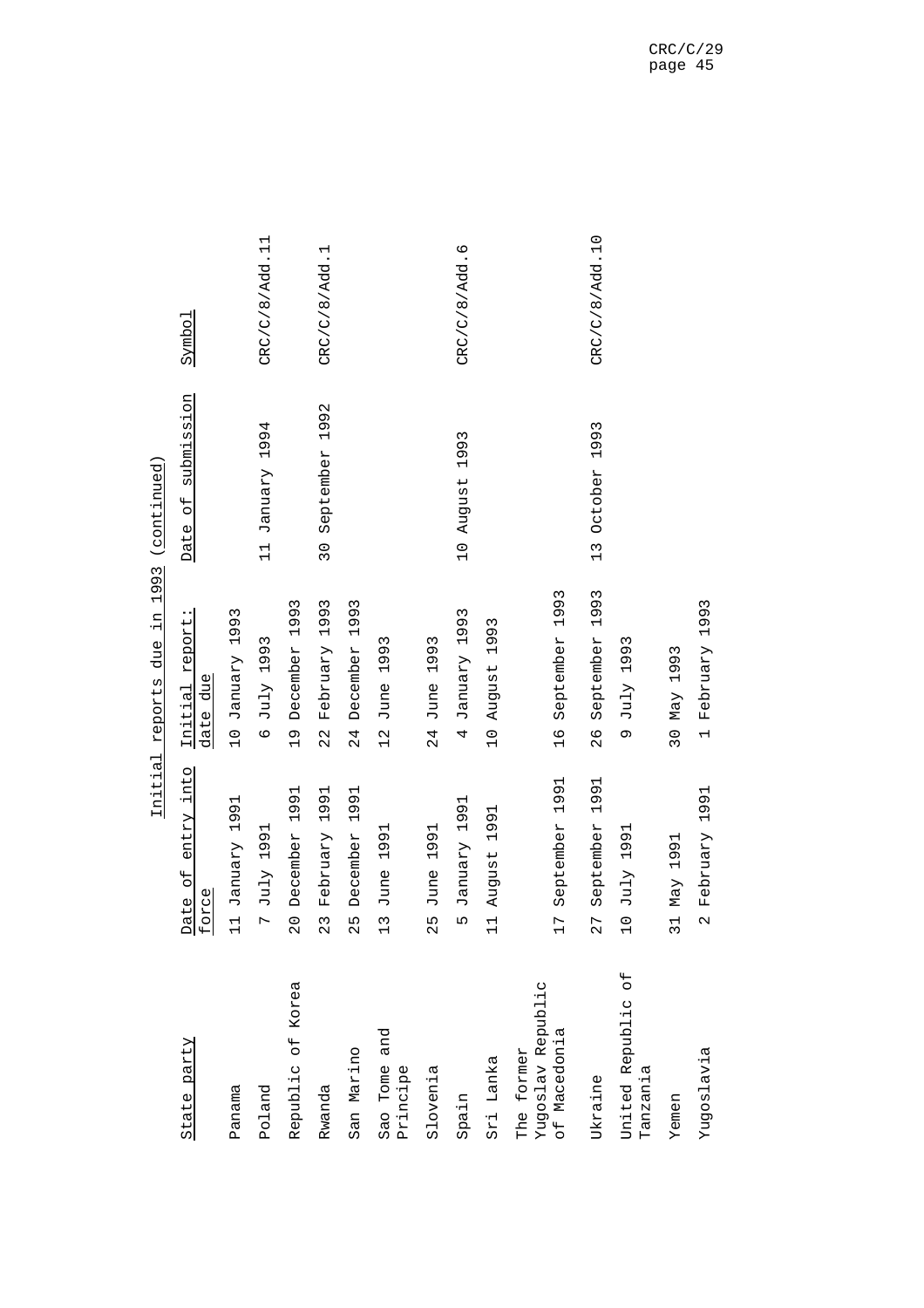## Initial reports due in 1994 Initial reports due in 1994

| State party                 | entry into<br>$\overline{5}$<br>force<br>Date                          | report<br>due<br>Initial<br>date                      | submission<br>$\overline{5}$<br>Date | Symbol |
|-----------------------------|------------------------------------------------------------------------|-------------------------------------------------------|--------------------------------------|--------|
| Albania                     | 1992<br>March<br>$\frac{8}{2}$                                         | 1994<br>27 March                                      |                                      |        |
| Austria                     | $\mathbf{\Omega}$<br>99<br>$\overline{\phantom{0}}$<br>September<br>LN | 4<br>99<br>$\overline{\phantom{0}}$<br>September<br>4 |                                      |        |
| Azerbaijan                  | 1992<br>September<br>$\frac{2}{1}$                                     | 1994<br>September<br>$\frac{1}{1}$                    |                                      |        |
| Bahrain                     | 1992<br>March<br>$\overline{14}$                                       | 4<br>199.<br>March<br>$\overline{14}$                 |                                      |        |
| Belgium                     | 1992<br>January<br>$\frac{15}{1}$                                      | 1994<br>January<br>14                                 |                                      |        |
| Herzegovina<br>Bosnia and   | 992<br>$\overline{\phantom{0}}$<br>March<br>$\circ$                    | 1994<br>March<br>ഥ                                    |                                      |        |
| Cambodia                    | 1992<br>November<br>$\overline{4}$                                     | 1994<br>November<br>$\frac{5}{1}$                     |                                      |        |
| Canada                      | 1992<br>January<br>$\frac{2}{1}$                                       | 1994<br>January<br>$\frac{1}{1}$                      |                                      |        |
| Cape Verde                  | 92<br>Ō<br>$\overline{ }$<br>July<br>4                                 | 4<br>Ō<br>$\frac{9}{1}$<br>July<br>$\infty$           |                                      |        |
| Central African<br>Republic | 1992<br>May<br>23                                                      | 1994<br>Max<br>23                                     |                                      |        |
| China                       | 1992<br>April<br>$\overline{\phantom{0}}$                              | 1994<br>March<br>$\overline{31}$                      |                                      |        |
| Czech Republic              | 1993<br><b>January</b><br>$\overline{\phantom{0}}$                     | 1994<br>December<br>$\overline{31}$                   |                                      |        |
| ea<br>Equatorial Guin       | 1992<br>July<br>$\frac{15}{1}$                                         | 4<br>199.<br>July<br>14                               |                                      |        |
| Germany                     | 1992<br>April<br>Ь٦                                                    | 1994<br>May<br>4                                      |                                      |        |
| Iceland                     | 1992<br>November<br>27                                                 | 4<br>199.<br>November<br>86                           |                                      |        |
| Ireland                     | 1992<br>October<br>$\frac{8}{2}$                                       | 1994<br>October<br>27                                 |                                      |        |
| Latvia                      | 1992<br>Max<br>14                                                      | 1994<br>Max<br>13                                     |                                      |        |
| Lesotho                     | 1992<br>April<br>Ō                                                     | 1994<br>April<br>$\infty$                             |                                      |        |
| Lithuania                   | 1992<br>March<br>$\overline{a}$                                        | 1994<br>February<br>$\frac{8}{2}$                     |                                      |        |
| Slovakia                    | January 1993<br>$\overline{a}$                                         | 1994<br>December<br>$\overline{31}$                   |                                      |        |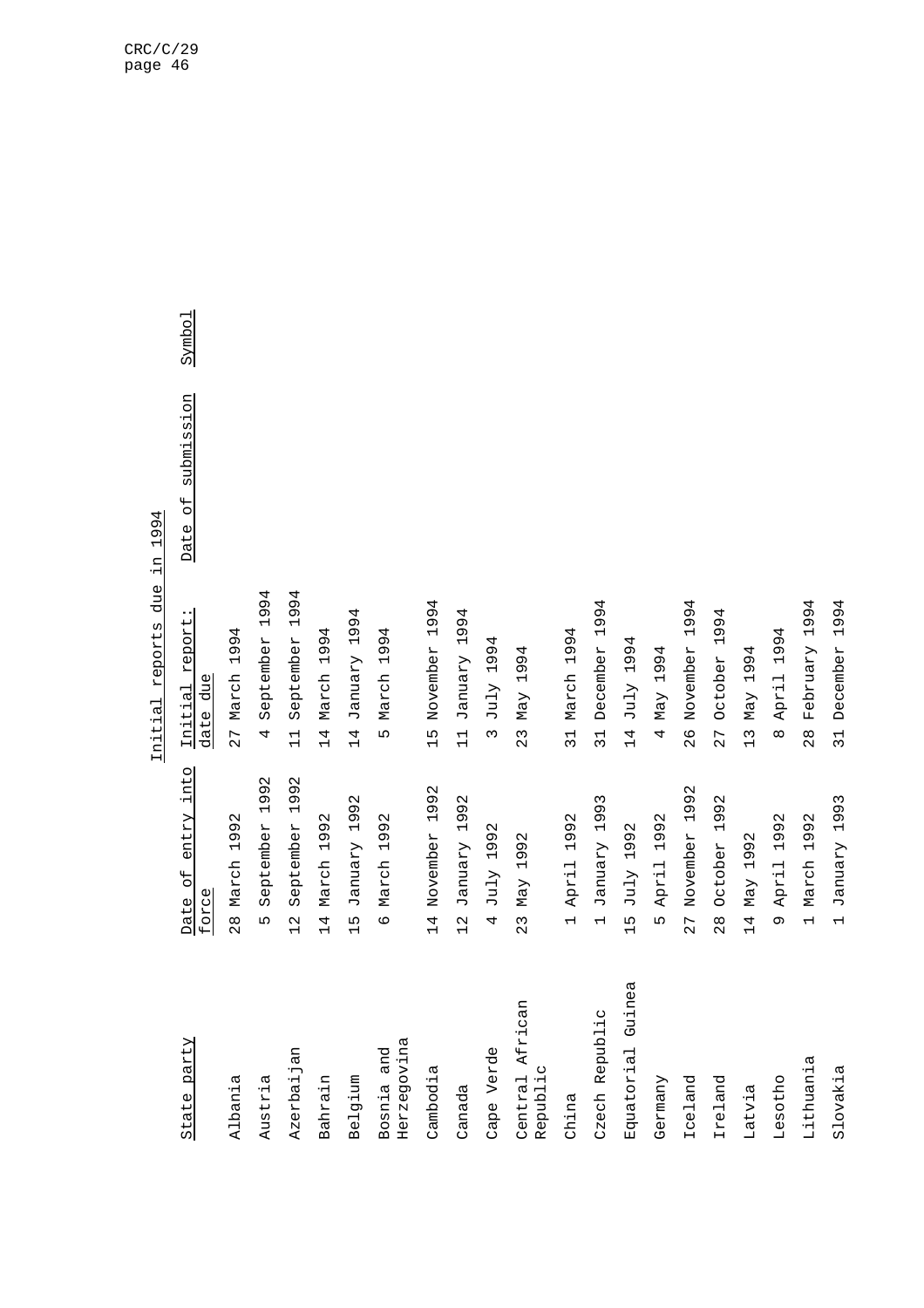| うりちーーー<br><b>תםונת</b><br>CONU.                       |
|-------------------------------------------------------|
| σ<br>σ<br>I<br>٢                                      |
| H                                                     |
| due                                                   |
| reports                                               |
| $\frac{1}{6}$<br>I<br> <br> <br> <br> <br> <br>ŗ<br>Î |

| State party                                                | Date of entry into<br>force | Initial report:<br>date due | Date of submission | Symbol         |
|------------------------------------------------------------|-----------------------------|-----------------------------|--------------------|----------------|
| Thailand                                                   | 26 April 1992               | 25 April 1994               |                    |                |
| Trinidad and Tobago                                        | 4 January 1992              | 3 January 1994              |                    |                |
| Tunisia                                                    | 29 February 1992            | 28 February 1994            |                    |                |
| United Kingdom of<br>Great Britain and<br>Northern Ireland | 15 January 1992             | 14 January 1994             | 15 March 1994      | CRC/C/11/Add.1 |
| Zambia                                                     | 5 January 1992              | 4 January 1994              |                    |                |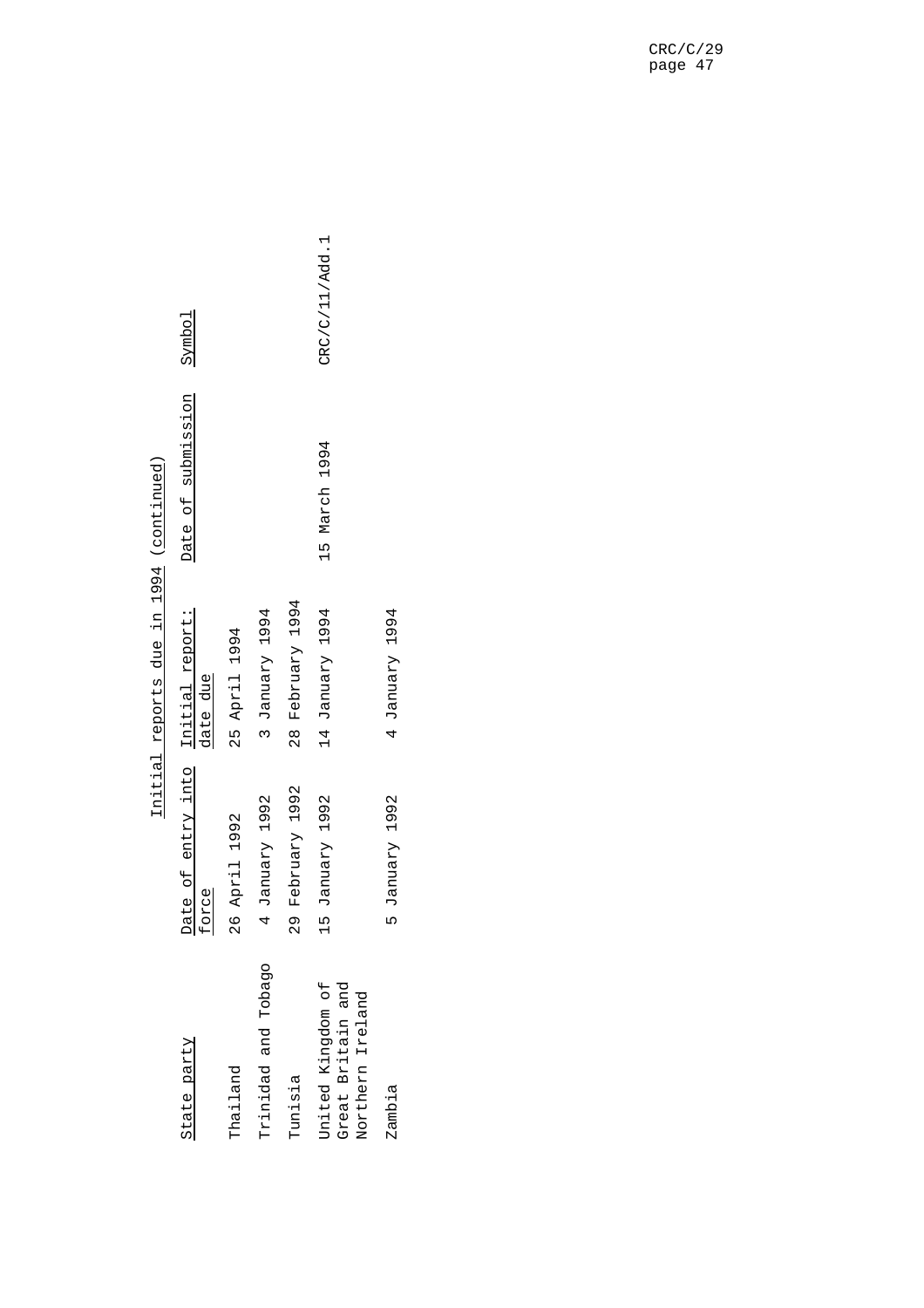## Initial reports due in 1995 Initial reports due in 1995

| State party               | Date of entry into<br>force     | Initial report:<br>date due        | Date of submission | Symbo <sub>1</sub> |
|---------------------------|---------------------------------|------------------------------------|--------------------|--------------------|
| Algeria                   | 16 May 1993                     | 15 May 1995                        |                    |                    |
| buda<br>Antigua and Bar   | 4 November 1993                 | 3 November 1995                    |                    |                    |
| Armenia                   | 23 July 1993                    | 5 August 1995                      |                    |                    |
| Cameroon                  | February 1993<br>$\frac{1}{2}$  | February 1995<br>Ō                 |                    |                    |
| Comoros                   | July 1993<br>22                 | 21 July 1995                       |                    |                    |
| Congo                     | November 1993<br>$\frac{3}{1}$  | November 1995<br>$\frac{2}{1}$     |                    |                    |
| $F\dot{1}\dot{1}\dot{1}$  | September 1993<br>$\frac{2}{1}$ | 1995<br>September<br>$\frac{1}{1}$ |                    |                    |
| Greece                    | June 1993<br>$\frac{1}{2}$      | June 1995<br>o                     |                    |                    |
| India                     | January 1993<br>$\frac{1}{1}$   | 10 January 1995                    |                    |                    |
| Liberia                   | July 1993<br>4                  | July 1995<br>$\tilde{5}$           |                    |                    |
| Libyan Arab<br>Jamahiriya | 15 May 1993                     | 14 May 1995                        |                    |                    |
| Marshall Islands          | 3 November 1993                 | 2 November 1995                    |                    |                    |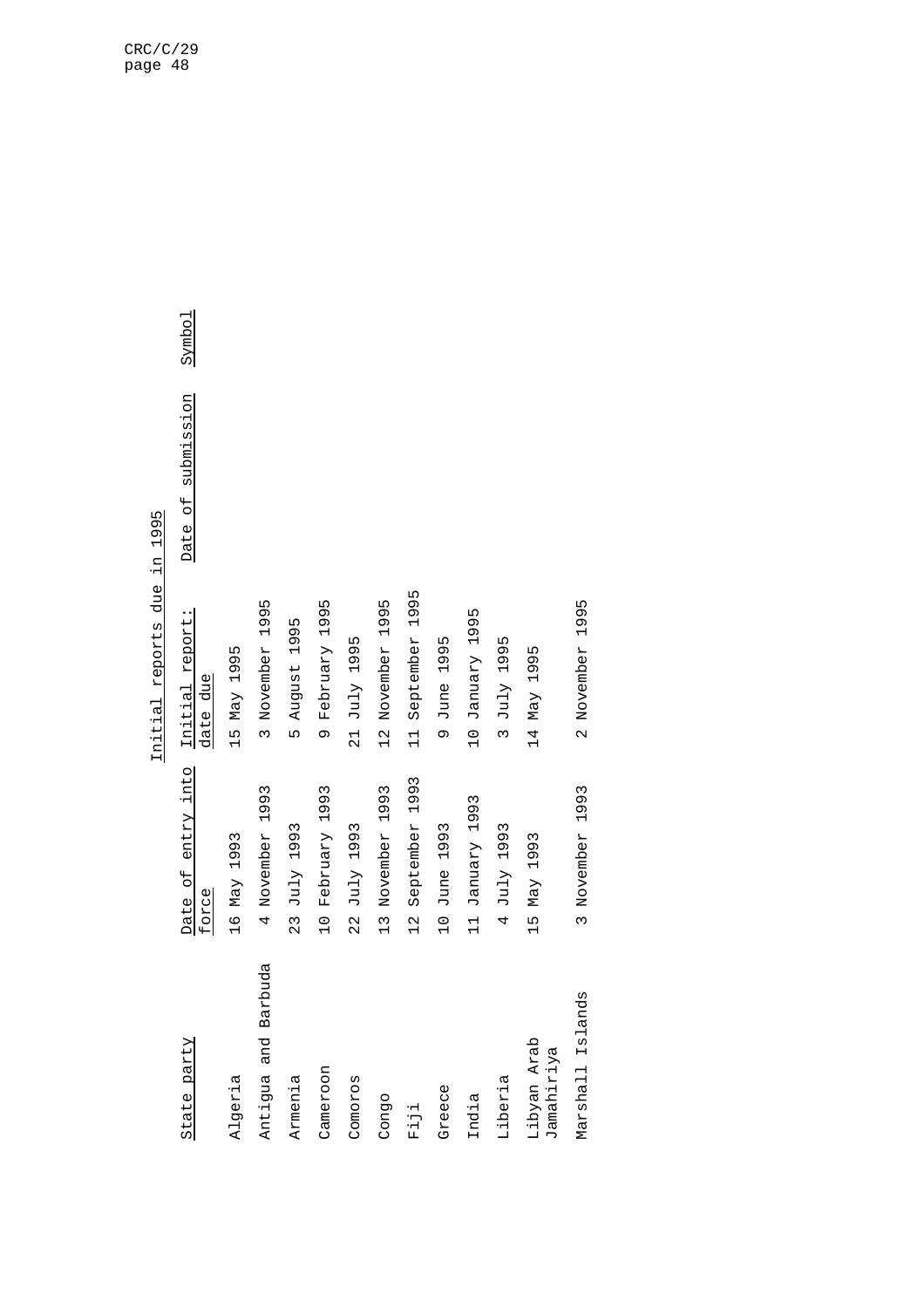|                                              |                                | 1995 (continued)<br>Initial reports due in |                              |                    |
|----------------------------------------------|--------------------------------|--------------------------------------------|------------------------------|--------------------|
| State party                                  | entry into<br>Date of<br>force | Date<br>Initial report:<br>date due        | submission<br>$\overline{d}$ | Symbo <sub>1</sub> |
| States<br>(Federated<br>Micronesia<br>$of$ ) | 4 June 1993                    | 3 June 1995                                |                              |                    |
| Monaco                                       | 1993<br>$21$ July              | 20 July 1995                               |                              |                    |
| Morocco                                      | July 1993<br>$\frac{1}{2}$     | July 1995<br>$\frac{0}{2}$                 |                              |                    |
| New Zealand                                  | May 1993<br>$\circ$            | May 1995<br>ເດ                             |                              |                    |
| Papua New Guinea                             | March 1993<br>31               | March 1995<br>31                           |                              |                    |
| Republic of Moldova                          | February 1993<br>25            | February 1995<br>24                        |                              |                    |
| Saint Lucia                                  | 16 July 1993                   | 15 July 1995                               |                              |                    |
| and<br>the Grenadines<br>Saint Vincent       | November 1993<br>25            | 1995<br>November<br>24                     |                              |                    |
| Suriname                                     | March 1993<br>31               | March 1995<br>31                           |                              |                    |
| Syrian Arab Republic                         | 14 August 1993                 | August 1995<br>$\frac{13}{1}$              |                              |                    |
| Tajikistan                                   | November 1993<br>52            | November 1995<br>24                        |                              |                    |
| Turkmenistan                                 | October 1993<br>$\overline{0}$ | October 1995<br>$\frac{1}{2}$              |                              |                    |
| Vanuatu                                      | August 1993<br>$\circ$         | 1995<br>August<br>m                        |                              |                    |

 $1005 / 700t + 300t$ Initial reports due in 1995 (continued) ń tanitis letti

Symbol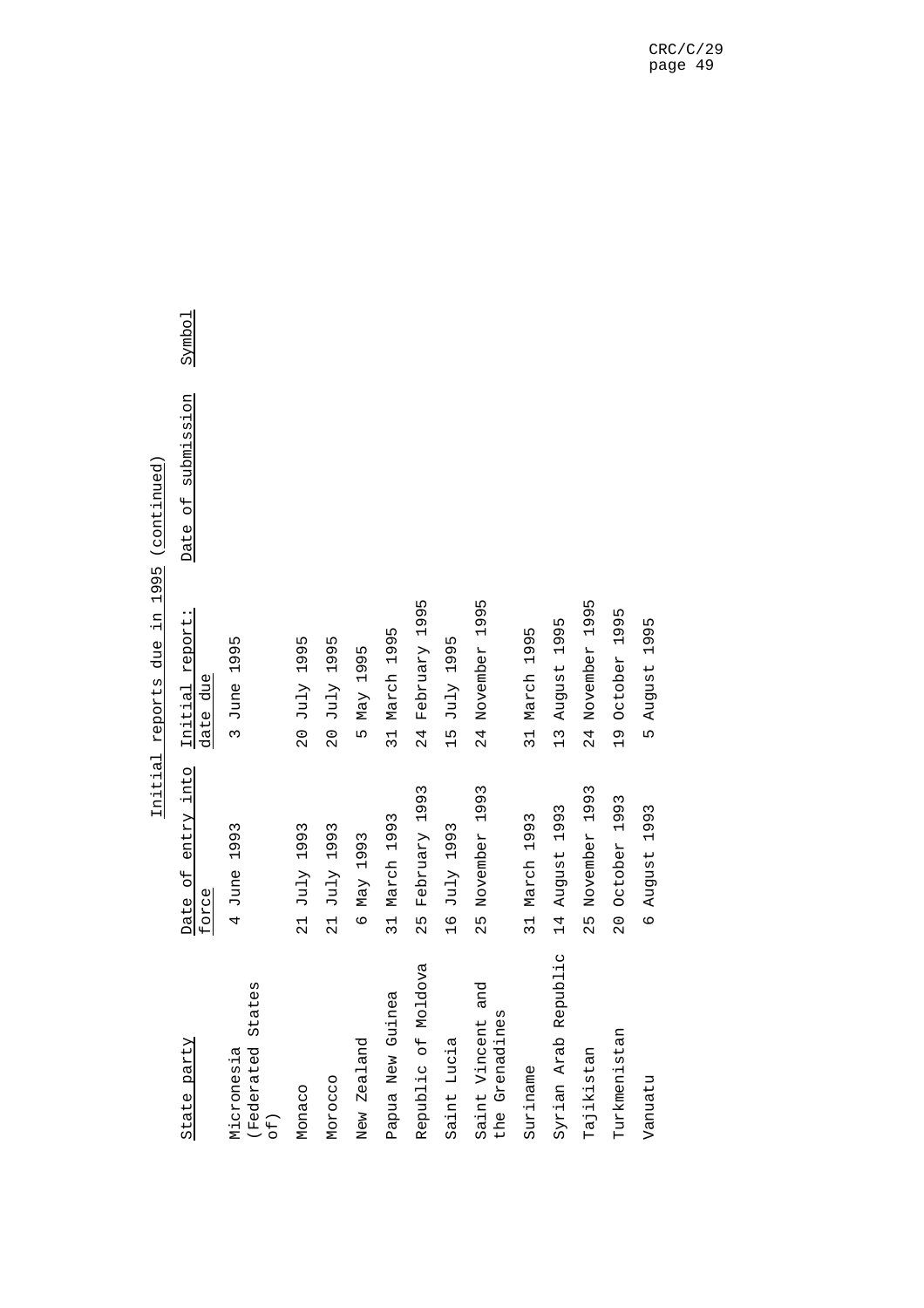## Initial reports due in 1996 Initial reports due in 1996

| State party       | Date of entry into .<br>force | Initial report:<br>date due | Date of : |
|-------------------|-------------------------------|-----------------------------|-----------|
| Afghanistan       | 27 April 1994                 | 26 April 1996               |           |
| Gabon             | 11 March 1994                 | 10 March 1996               |           |
| Japan             | 22 May 1994                   | 21 May 1996                 |           |
| <b>Luxembourg</b> | 6 April 1994                  | 5 April 1996                |           |
|                   |                               |                             |           |
|                   |                               |                             |           |

Symbol Date of submission Symbol submission